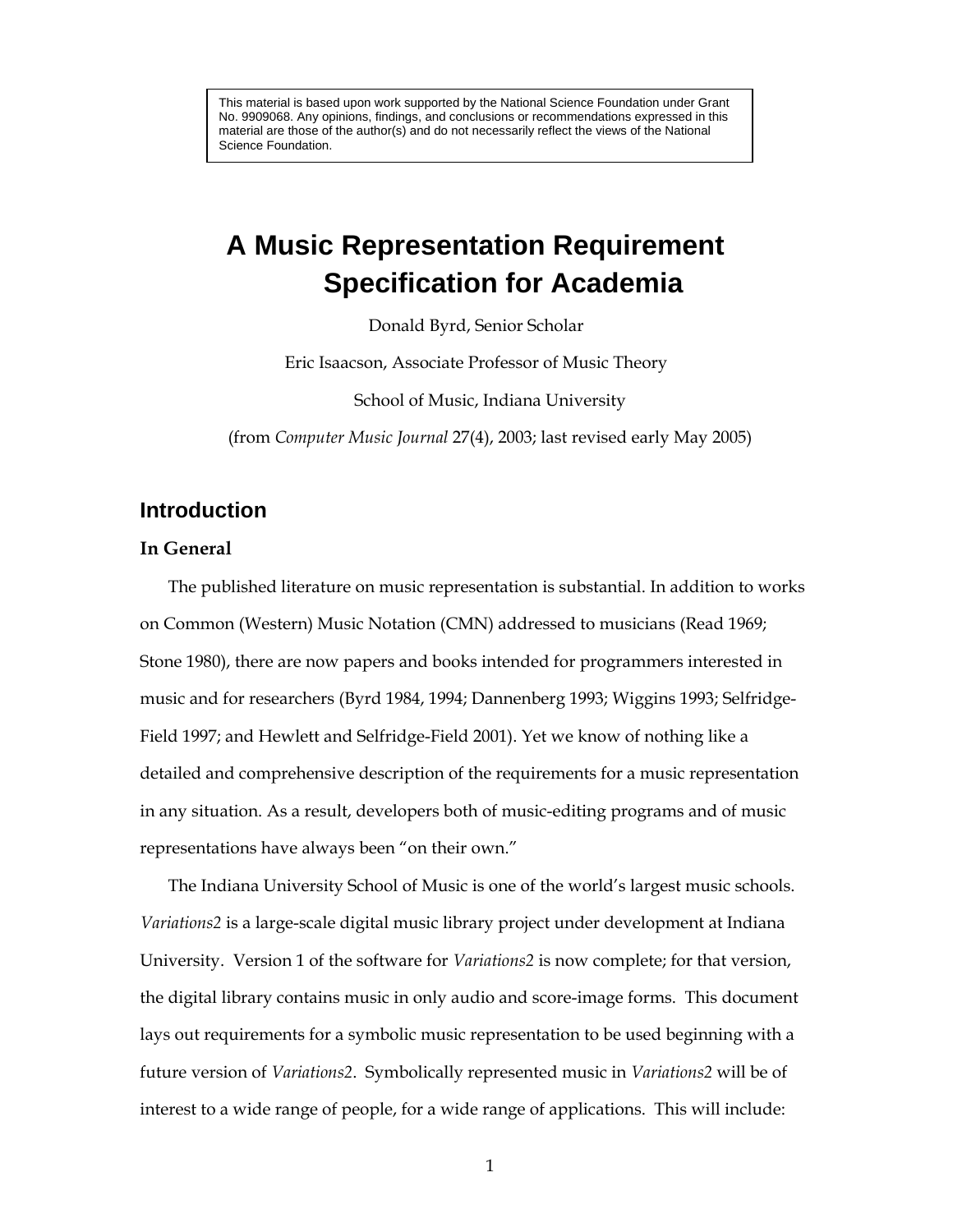- (1) music faculty, especially in music theory and music history, who are creating assignments and teaching classes (for showing and playing musical examples and analyses of those examples);
- (2) students enrolled in classes with these faculty (for doing assignments);
- (3) both faculty and student music researchers doing content-based analytical or historical research;
- (4) a minority of other music library patrons who, for whatever reason, are not content with scanned scores.

This specification was originally intended for use in developing *Variations2*. It reflects the fact that Indiana University School of Music is heavily oriented towards "classical" music (western art music), though it also has a strong program in jazz and offers courses in popular music. We believe, however, that our requirements are similar to those of almost any academic music department with a similar emphasis on "classical" music. Specifically, we believe that most music departments that emphasize classical music will have similar requirements regardless of how they approach teaching music theory and analysis and—at least within the limits of music for performance by instrumentalists and singers—regardless of what styles of composition they emphasize. Beyond that, these requirements directly reflect what information is important in notating music, and they should therefore be of considerable interest to designers of music-editing programs.

Wiggins et al. discuss three sorts of tasks a symbolic music representation might be used for (Wiggins et al. 1993): recording, where "the user wants a record of some musical object, to be retrieved at a later date"; analysis, where the user "wants to retrieve not the 'raw' musical object, but some analyzed version"; and generation/composition. Of these, we are concerned most with the first, less with the second, and least with the third. Declarative representations—by far the more familiar type to most people—rather than procedural ones are much more appropriate for the first type of task and usually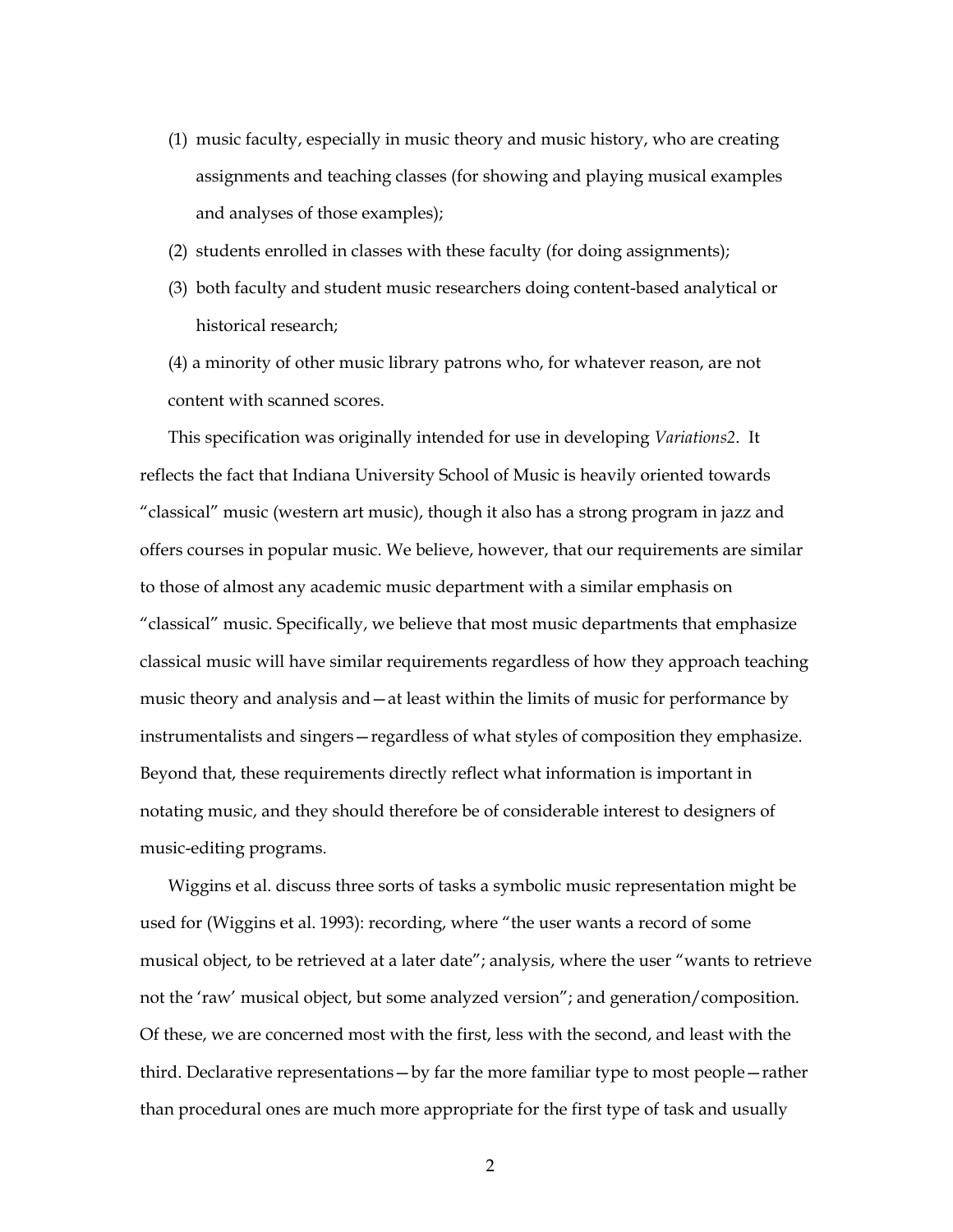for the second, and accordingly we consider only declarative representations here. Nonetheless, we believe a representation that satisfies our requirements will also fulfill the needs of a great many composers and arrangers.

The primary use of the music representation at Indiana University will be to encode existing scores in CMN. This includes western art musics from roughly 1600 to the present, including standard twentieth-century works. We also want to be able to encode modern transcriptions of medieval and Renaissance works, plus jazz and popular music. Music in which the arrangement of graphical elements themselves is considered a part of the composition (*Augenmusik*) will not be encoded, nor will twentieth-century scores with substantial graphical representations (e.g., pseudo-scores representing electronic compositions, and graphical scores such as those by LaMonte Young or John Cage). On the other hand, we may like to encode tablature in music for lute, popular guitar music, and perhaps harp, but this is not essential, and specific requirements for it are yet to be written.

Despite the exclusion of generation/composition tasks, the expected users of the representation have a very broad range of interests both in terms of musical repertoire and in terms of what they wish to do with that repertoire. Clearly, the representation must be flexible enough to handle the wide range of variation found in the repertoire as well as in the likely uses. To give one example, it must be straightforward to represent music in which the durations of measures do not agree with the time signatures, and in which voices are synchronized in complex ways. It is not always easy, even for an expert, to tell what the duration of a measure is or exactly which notes are synchronized: there may be unmarked tuplets, or voices entering or leaving. Also, is not unusual to find music in which the cumulative note durations in a measure do not agree with the time signature, because of things like cadenzas and cadenza-like passages and mistakes by the composer or publisher. Finally, the representation must support such tasks as students doing melodic dictation and instructors creating deliberately incomplete or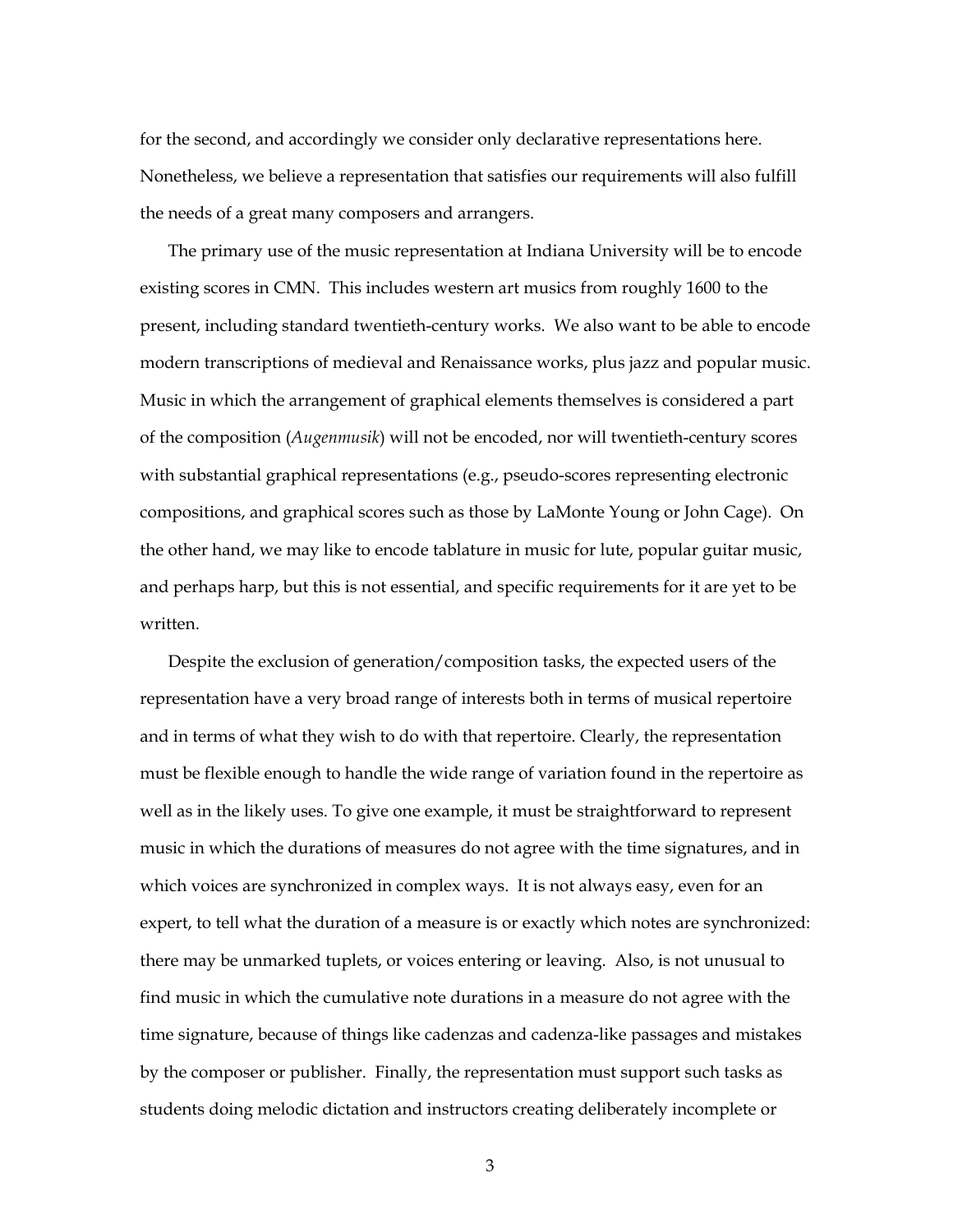incorrect notation examples for use in class or on student assignments. (This raises issues for playback timing, but they should not be too difficult to address.)

Another area in which much flexibility is desirable is in the relationship between pitch notation and sounding pitches. In older editions, French horn parts in bass clef are usually written an octave lower than their transposition would dictate, while timpani parts are written without key signatures or accidentals. Peculiarities of pitch notation also exist in older editions in bass clarinet and cello parts and others (Byrd 2004). Some of our users will be interested in the notation only, but many are likely to be concerned with the sounding pitch level as well; see Representing Pitch below for more discussion.

Note that this is a *requirements* specification, not a *design* specification: we wish to choose an existing representation rather than design a new one from scratch. This preference is reflected in many details of this specification. For example, it would be nice simply to decree that the representation must support scores of, say, 150 staves and thereby cover any remotely-reasonable eventuality, and it would surely not be hard for most representation designers to satisfy such a requirement. But supporting so many staves is of no importance whatever for existing music, and we cannot afford to significantly downgrade a representation that supports "only" 90 (the number listed as "desirable" in Item 1.5). As of this writing, the requirements outlined in this document are being used to evaluate candidate representations for *Variations2*. Developers have been invited to demonstrate how their representations meet the requirements, and to describe what changes they are willing to make to bring the representation into agreement with the requirements. (Castan 2003 provides the most complete list of existing music representations we know of.)

Some of the numerical requirements in a specification like this are inevitably somewhat arbitrary, particularly in the case of larger numbers. There is little doubt that the number 2 in the requirement for augmentation dots on notes (Item 4.6) is exactly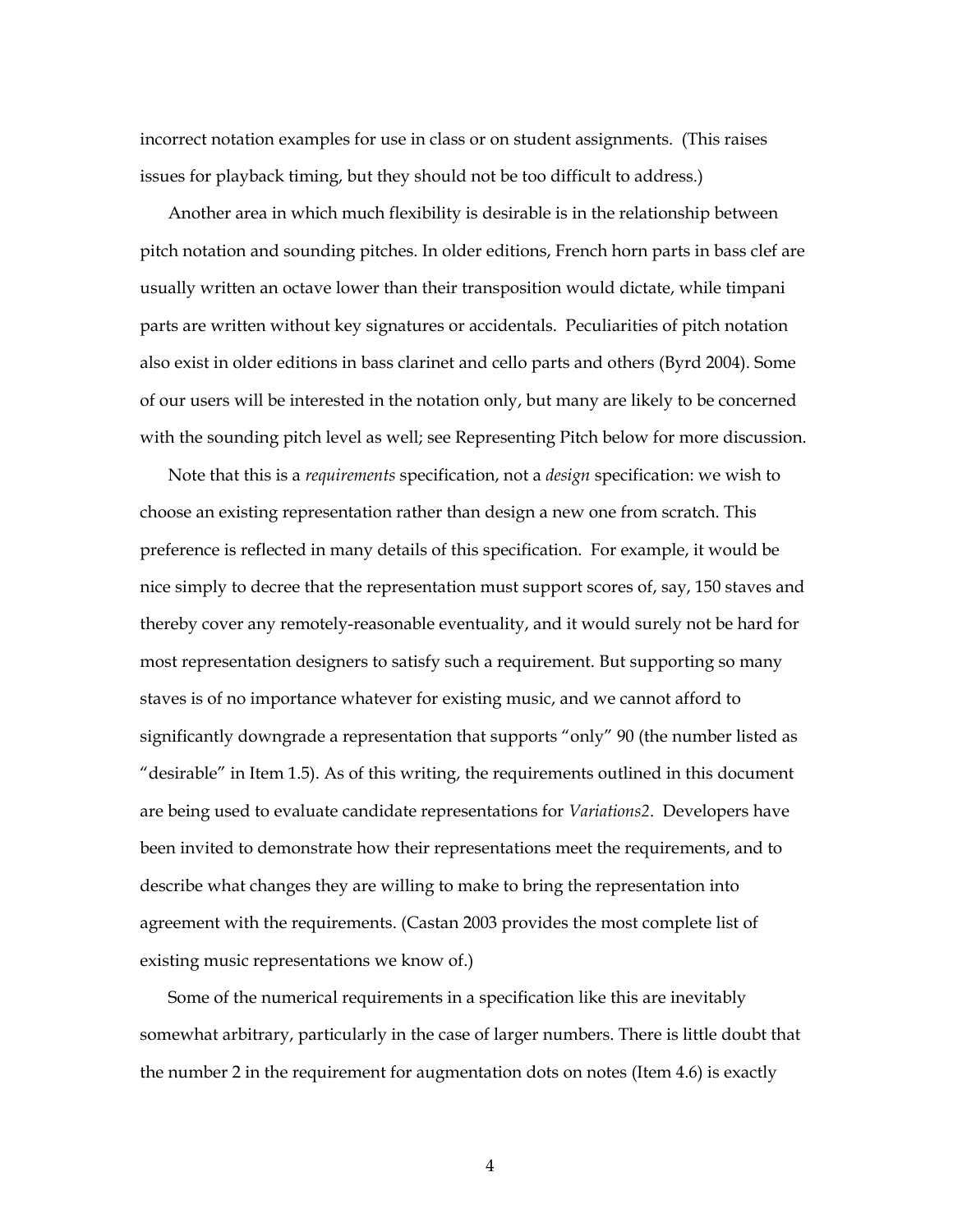what it should be; the same cannot be said of the number 500 in the requirement for starting measure number (Item 7.11).

#### **What is Covered**

This specification was written with an eye toward supporting reasonably complete, independent descriptions of notation and MIDI performance. This is largely because it is so useful to be able to represent MIDI files with no notation information present and notation files with no performance information present, though of course either can (and no doubt often will) be crudely inferred from the other. (Huron 1997 describes this idea in general as "selective feature encoding.") It is also important for our project that we be able to represent a score and a musical (i.e., audio) interpretation of it with synchronization at the measure level, or a rough equivalent for music without measures. Synchronization at the note level would be even better. A related need is to be able to navigate (presumably via a GUI of some kind) from the image form of a score to the symbolic representation and back, though we have no specific requirements here.

**Domains of musical information.** The groundbreaking Mockingbird music editor (Maxwell 1981; Maxwell and Ornstein 1984) pioneered the approach of storing independently information about the *logical, performance*, and *graphic* aspects of music. The logical domain describes a piece of music as the composer might think of it; the performance (also called *gestural*) domain describes it as sound waves or manipulations of a musical instrument; the graphic (also called *visual)* domain, as a collection of marks on paper. Logical information about a note might include that it is a dotted-quarter note; performance information, that it lasts for 684 ticks; and graphic information, that it has an open-diamond-shaped notehead and a stem extending upward for 360 twips (20ths of a point). Many symbols of music notation—beams, ties, octave signs, etc.—exist only in the graphic domain. NIFF (Grande 1997), as well as Nightingale (AMNS 2002) and other programs, adopted Mockingbird's approach; SMDL (Sloan 1997) added a fourth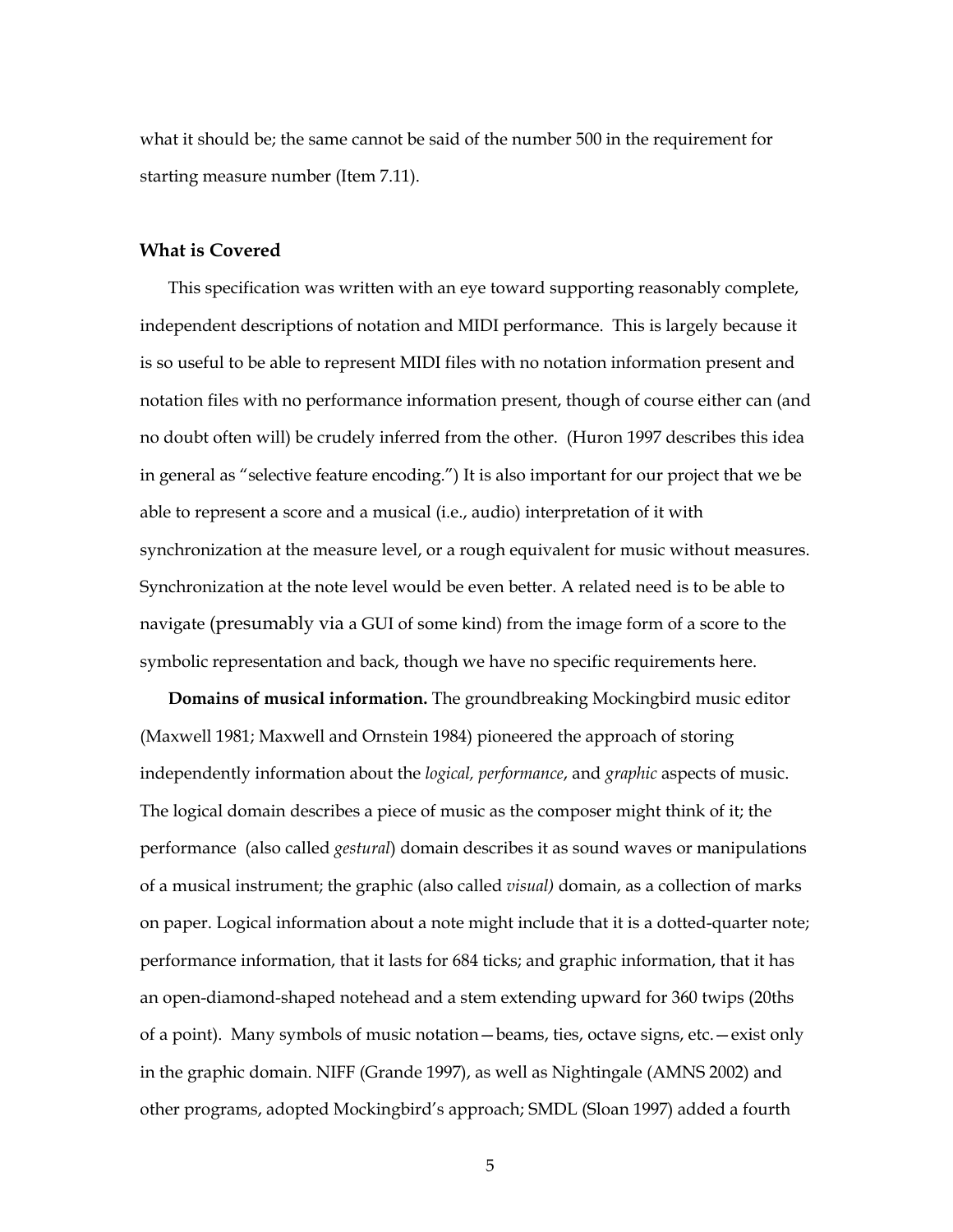"domain," for *analytic* information: information about the work, which might include bibliographic information, as well as interpretive information that ranges from phrase markers and roman numeral analysis of underlying harmony to a Schenkerian graph. We use and strongly advocate SMDL's version of this independent-domain model.

**Why have a logical domain?** It can be argued that the very concept of a logical domain is flawed, that one should simply encode the marks on the page as the best indication of the composer's intent. The basic issue here is, when should the marks be interpreted, at the time of encoding or the time the data is used? This is a serious issue, and we cannot do justice to it here. But, at least in our setting, we feel it is better done at the time of encoding. By far the most common example of a situation where the graphics alone fail to capture an important aspect of the meaning of the music is the invisible tuplet. Where long series of similar tuplets—nearly always triplets—occur in succession, music from the late Baroque on omits the tuplet marking after the first instance or two; in fact, cases where the marking does not appear on any of the instances are not too unusual. Of course it may be possible for a computer program as well as a human being to infer the presence of the tuplets. Horizontal alignment is usually a strong clue, but by no means always; the same can be said of beaming, and even of the total duration of notes in each voice in a measure as compared to the time signature. But should every program that wants to do anything nontrivial with the music be required to include logic to consider alignment, beaming, and durations within voices—not to mention deciding voicing in the many ambiguous cases? Clearly not.

Actually, a similar argument could be made against the performance domain. These arguments lose most of their force if it is acknowledged that, for almost all classical music, the graphic domain is the most objective representation of what the composer "wrote", and therefore the fundamental one in any encoding of music notation that claims to be authoritative.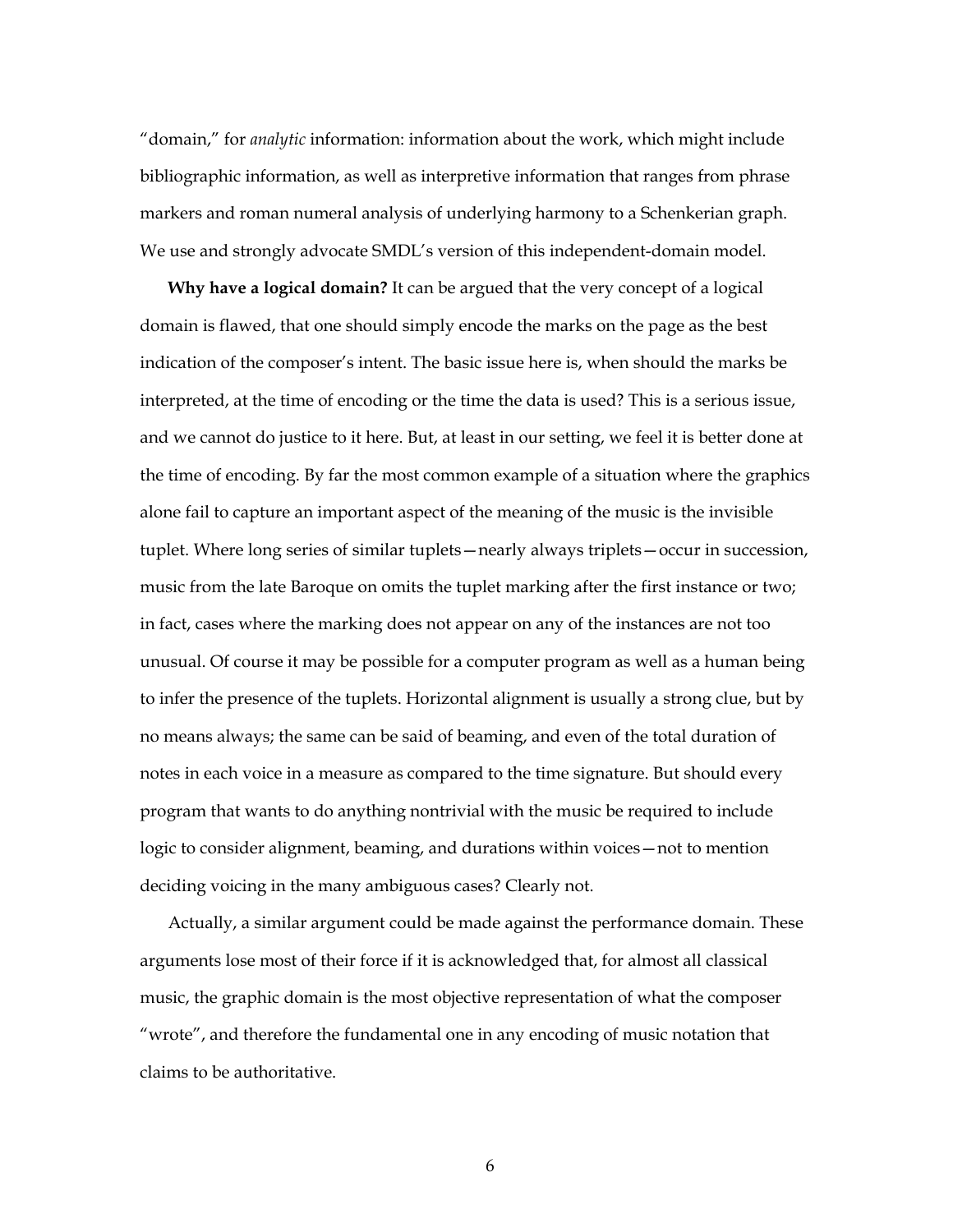**Our focus and its implications for domains.** We should emphasize that we are not interested in producing publishable scores, just serviceable renderings of the notation. So the graphic domain is perhaps least important for us of the four. But, as one of the present authors made clear in his dissertation (Byrd 1984), rendering complex music in a merely serviceable way is far more difficult than one might think. With current musicnotation technology, even relatively simple music often needs tweaking we can ill afford to lose when there are two or more voices on a staff. (Powell 2002 describes the limitations of well-known programs in some detail.) Thus, it will be very helpful if our representation is capable of storing actual positions for symbols (preferably relative to their contexts, not fixed with respect to the page) and their sizes and shapes. Otherwise, we might start with a version of a densely-contrapuntal piece—perhaps scanned in from a published edition—in which the notehead, rest, beam, and dynamic positions, slur and tie shapes, etc., have been carefully tweaked for readability, but be forced to throw the tweaking away. For academic purposes, another serious argument for storing graphic information is in the display of Schenkerian notation, where standard position and shape rules do not apply.

Note that several of our requirements—symbols in parentheses, accidentals small or above notes, etc.—are stated in terms of graphics, but in many cases are clearly expressions of semantics, usually editorial additions. For these items, we also require it be possible to express the semantics. We feel it is best to represent the semantics explicitly when they are clear, but to represent only the graphics when they are not: we want the encoder to be able to choose either.

Finally, speaking of purely-graphic information, it might be asked, why is some such information covered while much (page numbers, page sizes and orientations, edition or plate numbers, etc.) is not? Again, we are interested in serviceable notation, not publication quality, so we try to include everything that might affect the readability of the music; information beyond that—while it might be essential to publishers or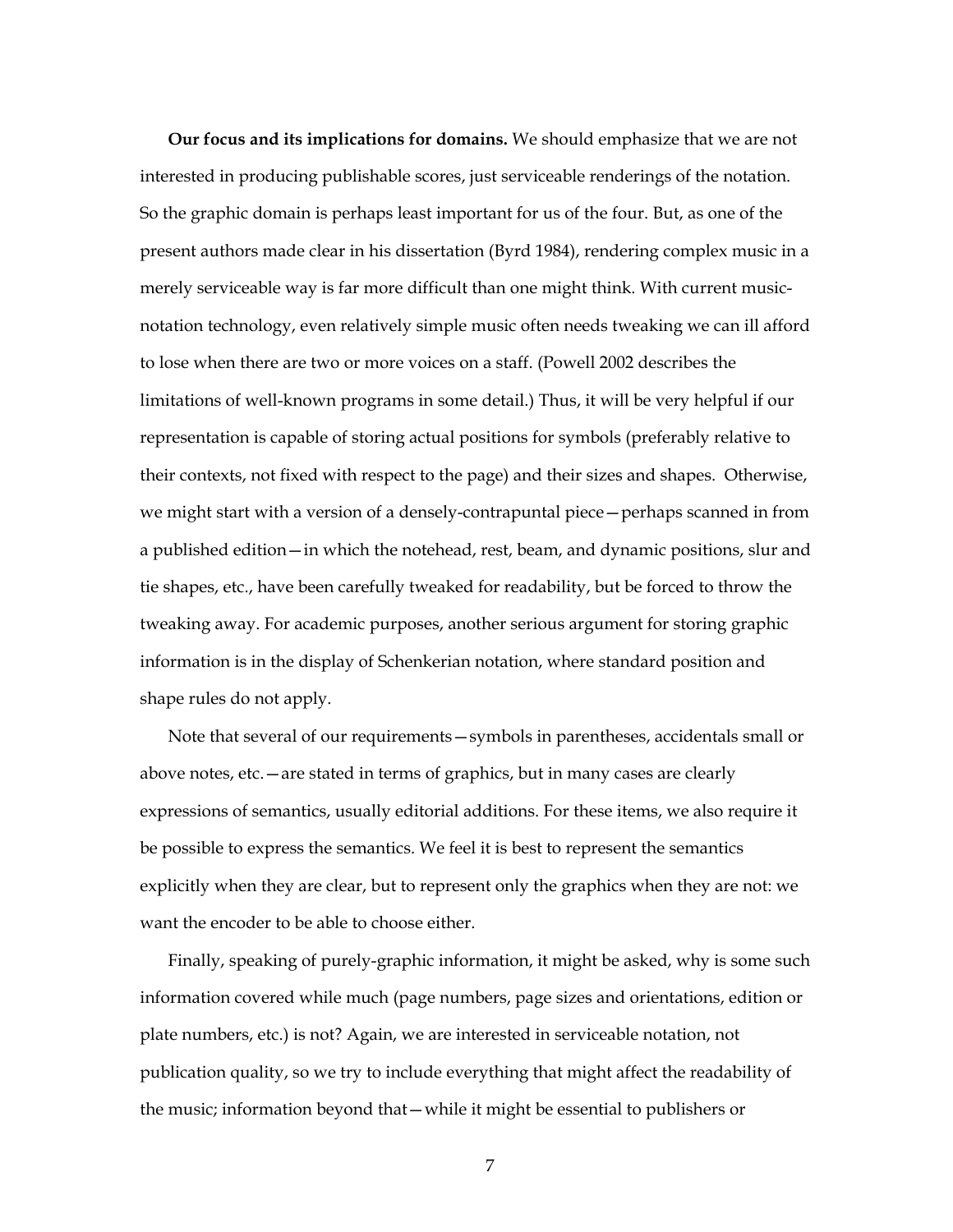historical musicologists—is beyond our scope. Of course, there is nothing to keep a representation from including the additional information. We include enough bibliographic information to identify the work clearly, but omit dates of composition and publication, provenance, etc.

#### **Levels of Importance**

We distinguish three levels of importance of features herein: *required, very desirable,*  and *desirable*. Three is not a magic number of levels, but it seems most appropriate for our purposes. One advantage of distinguishing several levels is that it lets us soften any difficulties our subjective judgments of boundaries might cause: if starting measure numbers, say, of 600 or 700 turn out to be more important than we thought, at least these numbers will be available in a representation that supports the "very desirable" level of that feature. We have tried to accommodate through these levels the "extremes of conventional music notation," a handy compilation of which can be found in Byrd (2003).

#### **What Does It Mean To Support Something?**

What we mean by "support" for a feature may not be obvious: it often involves representing one or more relationships. For example, Item 3.6 says that noteheads, among other symbols, can be specified as in parentheses. This does not mean simply that it must be possible to say there are parentheses at a certain graphical position, a position which will result in those parentheses surrounding a particular note. Instead, the fact that the parentheses are around that note must be represented. We say nothing about what a program should do with the parentheses, e.g., if the note is transposed, moved to another staff, or deleted. But it is important for a program to know (without having to infer it from graphic or other information, a process that can be slow and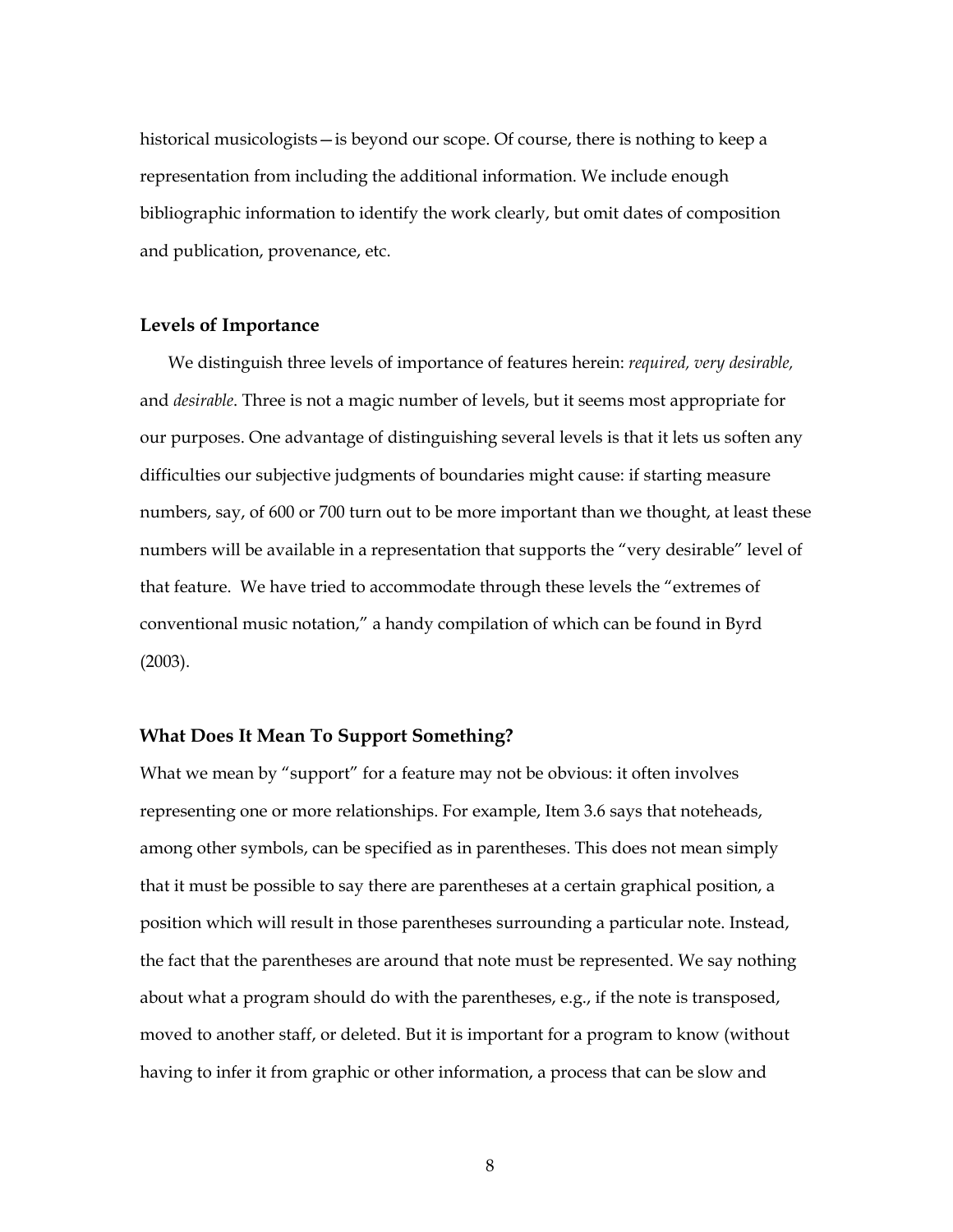unreliable) that the parentheses are connected to that note so it can take what it considers the appropriate action.

#### **Additional Considerations**

For the representation we select, the existence of some sort of *schema* is necessary. A schema "is a formal definition of what comprises a valid document" (Harold and Means 2002)**.** Schemas are important because they allow automatic validation of data and promote forward compatibility, both of which are important for our purposes. They also discourage undocumented extensions. Undocumented extensions, by a representation's creator or others, can wreak havoc on interoperability. We prefer representations whose developers avoid and discourage them. On the other hand, we have no problem with "official" extensions, presumably made available under the same terms as the format itself. Examples of acceptable schemas include XML Document Type Definitions (DTDs) and schemas (Harold and Means 2002) and Backus-Naur Form (BNF) descriptions.

In the vast majority of cases, CMN (unlike tablature) represents music in a descriptive rather than a prescriptive way (Seeger 1958). Where an aspect of the music can easily be represented either way, we always prefer the descriptive way because it avoids confounding the essence of the music with details of performance that are almost always irrelevant for our purposes. Pitch is the aspect this applies most clearly to: it can be represented in either sounding (descriptive) or written (prescriptive) form and, indeed, we prefer sounding pitch for transposing instruments, artificial harmonics, and even scordatura. However, pitch representation is a complex issue, and it is best by far to represent it in both forms. This point bears some discussion.

#### **Representing Pitch**

There are many instances in which written and sounding pitch are different, that is, instances in which "transposition" is used. The term is ordinarily taken in the sense of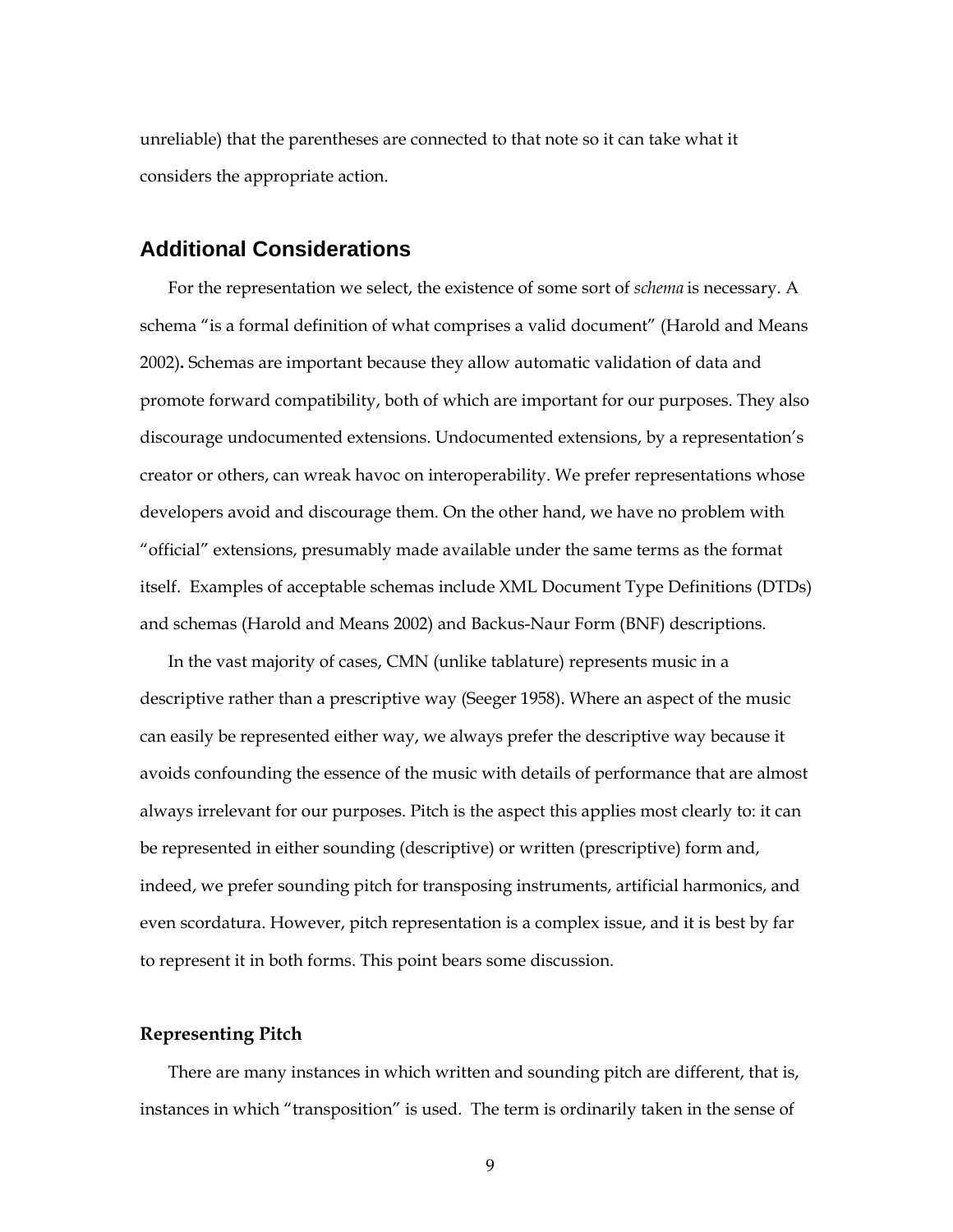"transposing instrument", i.e., a change in pitch that is consistent over a relatively long period of time, and that generally produces a change of key and of note name (e.g., clarinet in B-flat changes written C's to sounding B-flats) (Arnold 1983). But we find it useful to use the term transposition to refer to *all* differences between written and sounding pitch. For instance, transposition by an octave is found in standard notation for instruments like piccolo and double bass. However, there are much more subtle instances of differences between written and sounding pitch: implied accidentals in 18th- and early-19th-century timpani parts; clef-dependent octave shifts in older editions for horn, cello, etc.; the use of organ registration to change the pitch of a note; and—the extreme case—scordatura. With scordatura, the difference between written and sounding pitch can vary even from note to note of a single chord. Byrd (2004) lists the more complex cases, including some where the difference between written and sounding pitch is surprisingly difficult to discern.

The relationship between written pitch, sounding pitch, and transposition can be defined succinctly. By "written pitch" we mean the notated pitch, taking into account chromatic alterations (from the key signature and accidentals) and the effect of octave signs. The transposition (t) is simply the interval from the written pitch (w) to the sounding pitch (s). The relationship can be expressed in three ways:

- $[1]$   $s = w + t$
- [2]  $t = s w$
- $[3]$   $w = s t$

Note that so long as a representation includes two of the three pieces of information, the third can easily be computed.

#### **Definitions**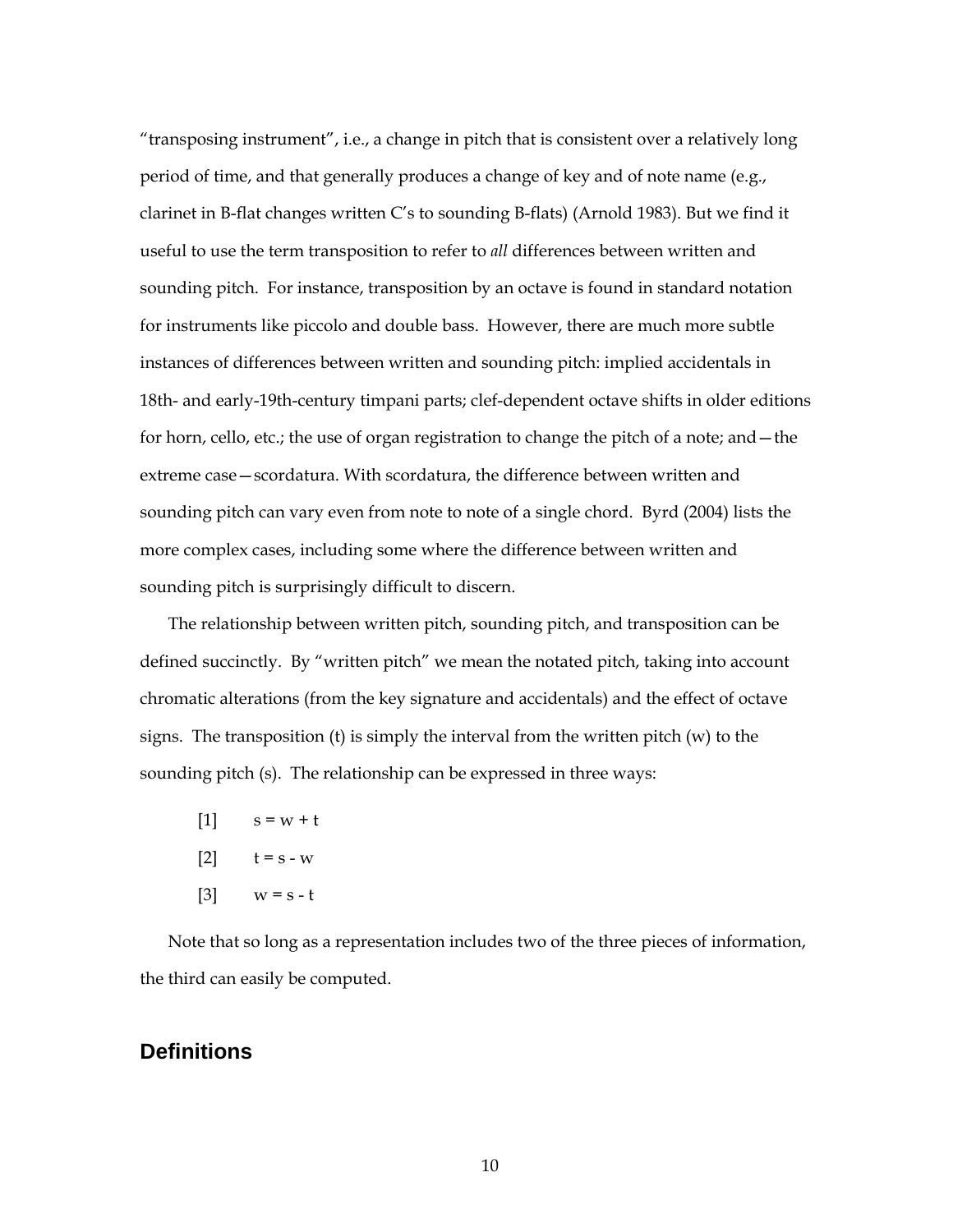For clarity, we define a small number of terms here. All other musical terms in this document have their standard meanings.

*Cable:* in MIDI systems, a number used to allow addressing more than the 16 channels MIDI defines; it may or may not correspond to a physical cable. Each cable supports 16 channels independent of the others.

*Chord:* two or more simultaneous notes in a single voice (and therefore on one stem, unless no stem is present); the notes need not all be on the same staff. With this definition, a pianist might play two or more chords simultaneously. Also, the violinists in a string quartet might each play a chord, but they could not play notes of a single chord. (Note that this use of the word "chord" is that of nearly all music-processing programs, but is much more specific than its standard musical meaning of a harmonic entity that spans the full musical texture.)

*Duration unit:* in a tuplet, the duration to which the tuplet's numerator or denominator refers. In the vast majority of cases, the numerator and denominator duration units are the same. These values are derived from our colloquial descriptions of tuplets, for example, "Three eighth notes (the numerator and its duration unit) in the time of two eighth notes (the denominator and its duration unit)." Incidentally, the term "duration unit" is our own. Unfortunately, there is no standard term for any aspect of tuplets, including the word "tuplet" itself: terms such as the common "irrational group" make little sense. Furthermore, most discussions of tuplets by musicians are turgid and confused. A case in point is Read (1978). This is a generally first-rate book, and the extensive discussion of tuplets is filled with interesting comments and examples; but it is seriously lacking in clarity in this area.

In terms of the confusion they cause—particularly with respect to terminology tuplets are in a class by themselves, so it is worth considering several examples (see Example 1). In order of increasing complexity: (a) A triplet containing 3 8th notes, labeled "3", and with a total duration of a quarter note has a numerator of 3, an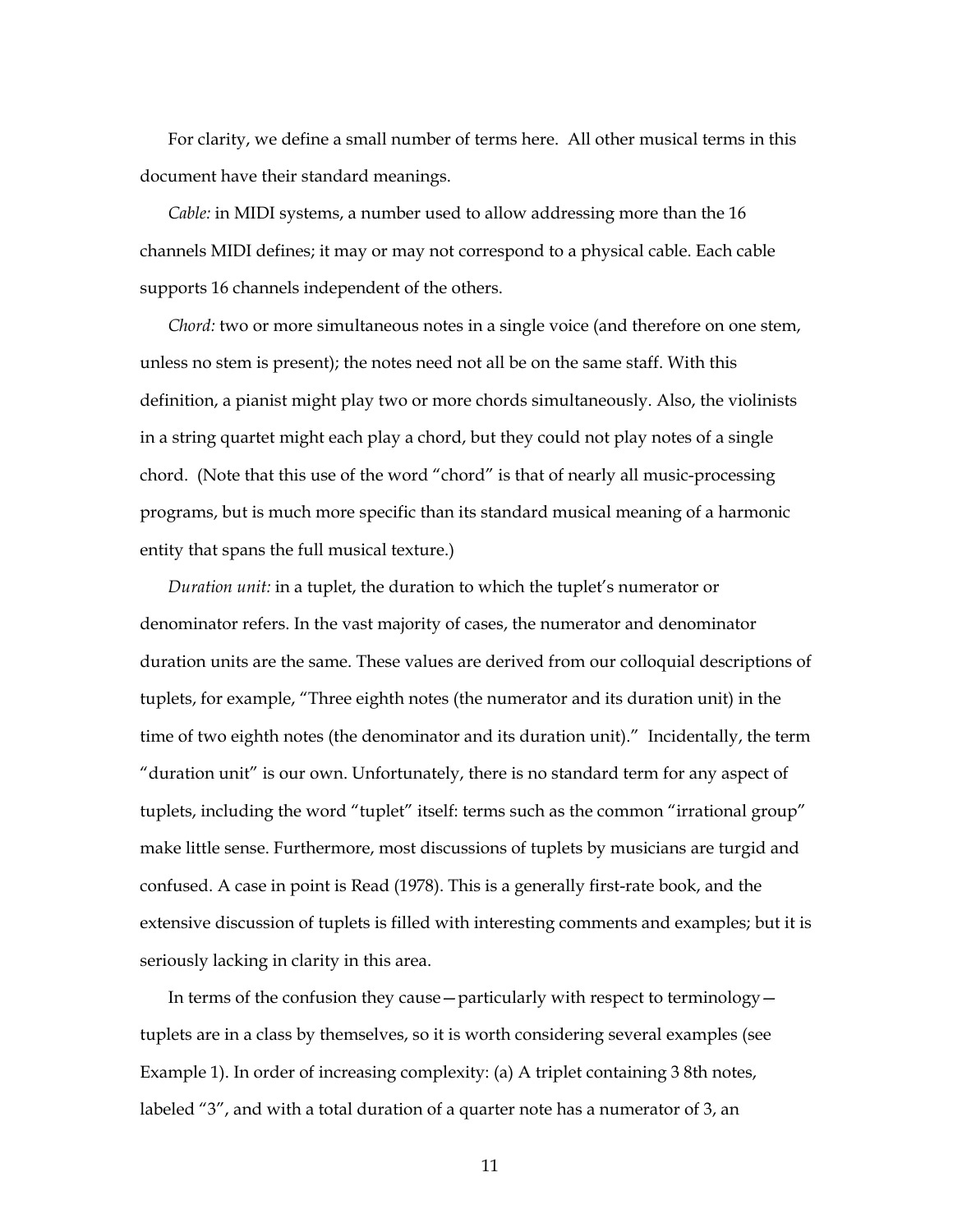(implied) denominator of 2, and numerator and denominator duration units of an 8th note. (b) A tuplet containing 6 16<sup>th</sup> notes and labeled "6" has a numerator of 6, a normal denominator of 4 (but this is affected by the total duration), and duration units of a 16th note; (c) if the same tuplet is labeled "3," it has a numerator of 3, a denominator of 2, and duration units of an 8th note. (d) A tuplet of two half notes filling a measure of 3/4 and labeled "2" (as in Mahler's *Das Lied von der Erde*) has a numerator of 2 with duration unit of a half note, and a denominator of 3 with duration unit of a quarter. It could also be described by a denominator of 1 with duration unit of a dotted half. (e) A tuplet containing 2 quarter notes filling a bar of 5/8 and marked "2" (as in the third movement of the Barber Piano Concerto) has a numerator of 2 with duration unit of a quarter note, and a denominator of 5 with duration unit of an 8<sup>th</sup> note. It could also be described by a denominator of 1 with duration unit of 5 8th notes. (f) A tuplet containing 7 dotted 16ths filling a bar of 3/4 and labeled "7 dotted 16ths = dotted half" (in the Carter Concerto for Orchestra) has a numerator of 7 with duration unit of a dotted 16th, and a denominator of 1 with duration unit of a dotted half note.

**Example 1** 



*Part:* We specify that a part may be *logical* or *analytic*. A logical part represents the music a single performer or closely related group of performers plays (or sings). Usually used for ensemble music, e.g., the 2<sup>nd</sup> violin part or bells-and-cymbals part of an orchestra piece, but the term applies even for solo music: a piano or unaccompanied harp piece has one part, which is identical to the score. If a group of performers does not play the same notes for the entire piece—e.g., strings in a piece with divisi sections—the term still applies as long as they play, or would normally play, from the same printed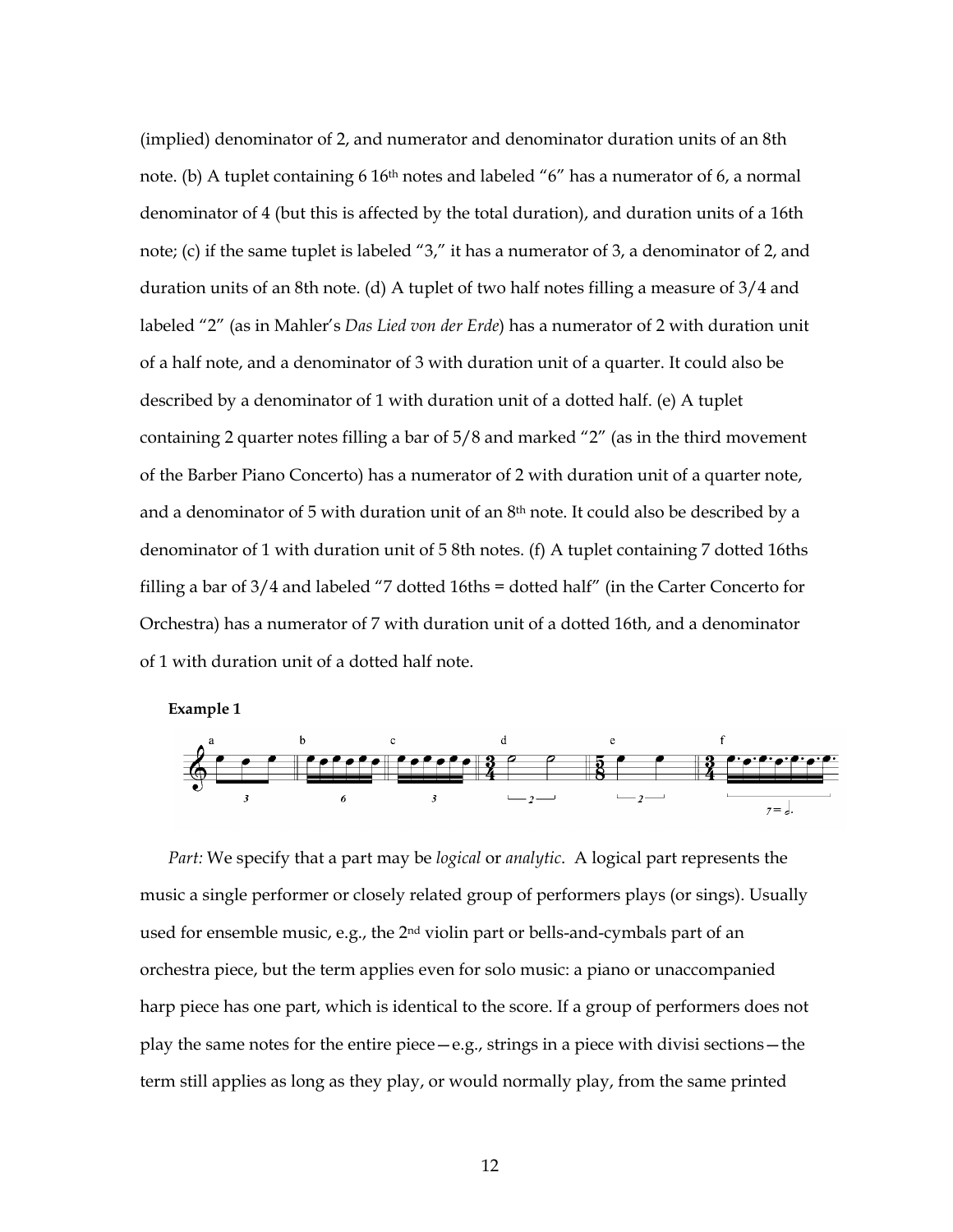music (perhaps with systems alternating between single and multiple staves). (In reality, this is not always well-defined: in an orchestral piece with two trumpets, the trumpets are likely to share a staff in the score, but the players might or might not play from separate first and second trumpet parts.) An analytic part contains notation that is not part of the music *per se*, but rather contains analytical information only. One example would be a Schenkerian graph. Either type of part can contain symbols of any kind; however, all symbols in an analytic part are considered analytic. Thus, if the score is played back, notes in an analytic part should not ordinarily be played.

*Pseudobarline:* A symbol that looks like a barline but does not function as a measure delimiter. Such symbols include mid-measure double barlines, repeat bars, and dotted barlines. The distinction is important for, at a minimum, understanding rhythm and numbering measures.

*Sounding pitch* has its usual meaning, except that we take it to include spelling, so MIDI note number alone does not capture its full meaning here. C#4 and D-flat-4 are different sounding pitches, even though both are the same key on a piano and the same MIDI note number (61).

*Transposition* is simply the difference between sounding pitch and written pitch. Since both involve musical notes, not just MIDI note numbers, a transposition is a musical interval: an instrument in D-flat transposes up a minor second; one in C#, if it existed, would transposes up an augmented unison. Note that, as described before, this is much broader than the usual definition. Under our definition, scordatura is the extreme case: to handle it, it is possible that every note of a single chord will have a different transposition.

*Voice:* a single "line" of music within a single part; it may contain chords, whose notes will almost always share the same stem. Simultaneous series of stem-up and stemdown notes or chords on a staff are considered separate voices. Some durations have no stems, however. This is a simple example of why the designation of voices will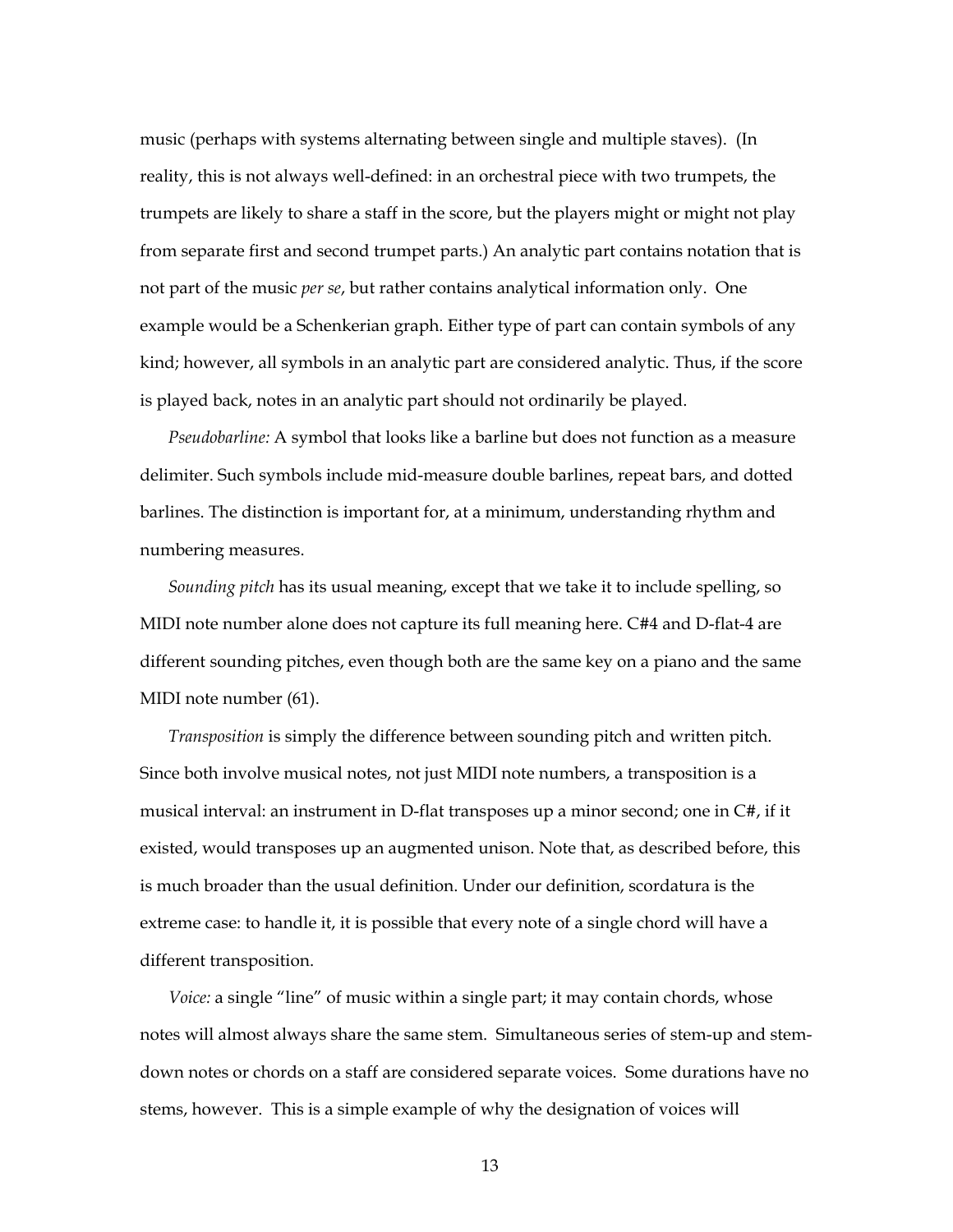sometimes require interpretive decisions by the encoder, but more difficult cases can certainly be found, especially in keyboard music, and most especially since Beethoven.

*Written pitch* is not just a note's position on a staff considering the clef, but the pitch as it is thought of by a performer, taking into account the clef, chromatic alterations from key signature and accidentals, and any octave sign.

#### **Acknowledgements**

Thanks to Jim Halliday for general discussion, and for suggesting we include definitions. Gerd Castan pointed out the importance of schemas, among other things. Thanks also to Tim Crawford, Marlin Eller, Michael Good, John Howard, Douglas McKenna, Donncha Ó Maidín, and Perry Roland for helpful comments of various kinds. Finally, feedback from the anonymous referees was exceptionally valuable.

This material is based on work supported by the National Science Foundation under Grant No. 9909068.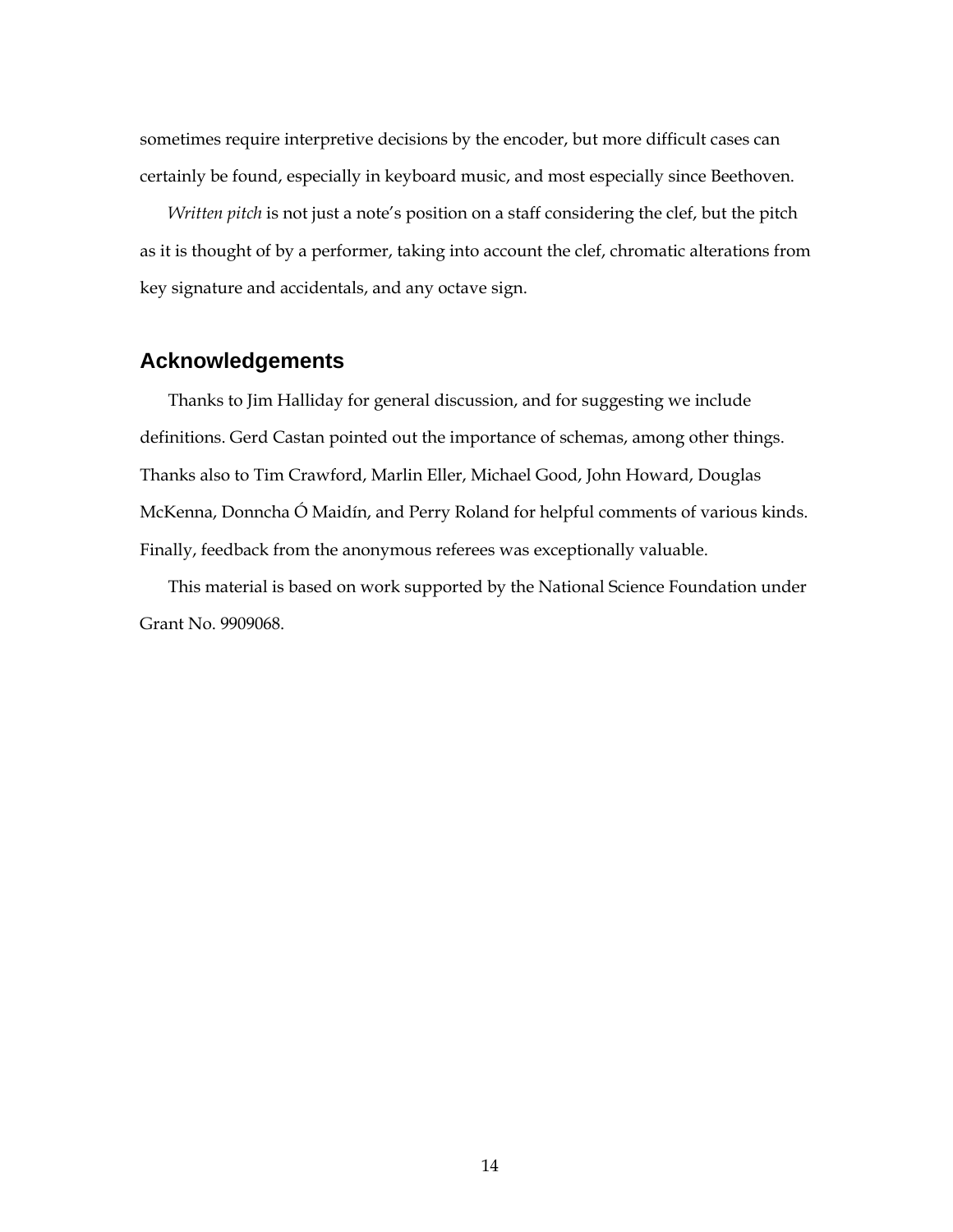### **References**

- Arnold, Denis, ed. (1983). *The New Oxford Companion to Music.* Oxford: Oxford University Press.
- Byrd, Donald. 1984. *Music Notation by Computer.* Ph.D. diss., Computer Science Department, Indiana University.
- Byrd, Donald. 1994. "Music-Notation Software and Intelligence." *Computer Music Journal* 18(1): 17–20.
- Byrd, Donald. 2004. "Extremes of Conventional Music Notation."

http://mypage.iu.edu/~donbyrd/CMNExtremes.htm (18 December 2004).

- Byrd, Donald. 2004. "Written Vs. Sounding Pitch. "
- http://variations2.indiana.edu/system\_design.html (August 2004).
- Castan, Gerd. 2003. "Musical notation codes." http://www.musicnotation.info/en/compmus/notationformats.html (31 December 2004).
- Dannenberg, Roger. 1993. "Music Representation Issues, Techniques, and Systems." *Computer Music Journal* 17(3): 20–30.
- Grande, Cindy. 1997. "The Notation Interchange File Format: A Windows-Compliant Approach." In Selfridge-Field (1997).
- Harold, Elliotte Rusty, & Means, W. Scott. 2002. *XML in a Nutshell.* 2nd ed. Sebastopol, Calif.: O'Reilly.
- Hewlett, Walter. 1997. "MuseData: Multipurpose Representation." In Selfridge-Field (1997), pp. 402-450.
- Hewlett, Walter, & Selfridge-Field, Eleanor, eds. 2001. *The Virtual Score: Representation, Retrieval, Restoration (Computing in Musicology* 12). Cambridge, Mass.: MIT Press.
- Huron, David. 1997. "Humdrum and Kern: Selective Feature Encoding." In Selfridge-Field (1997), pp. 375-401.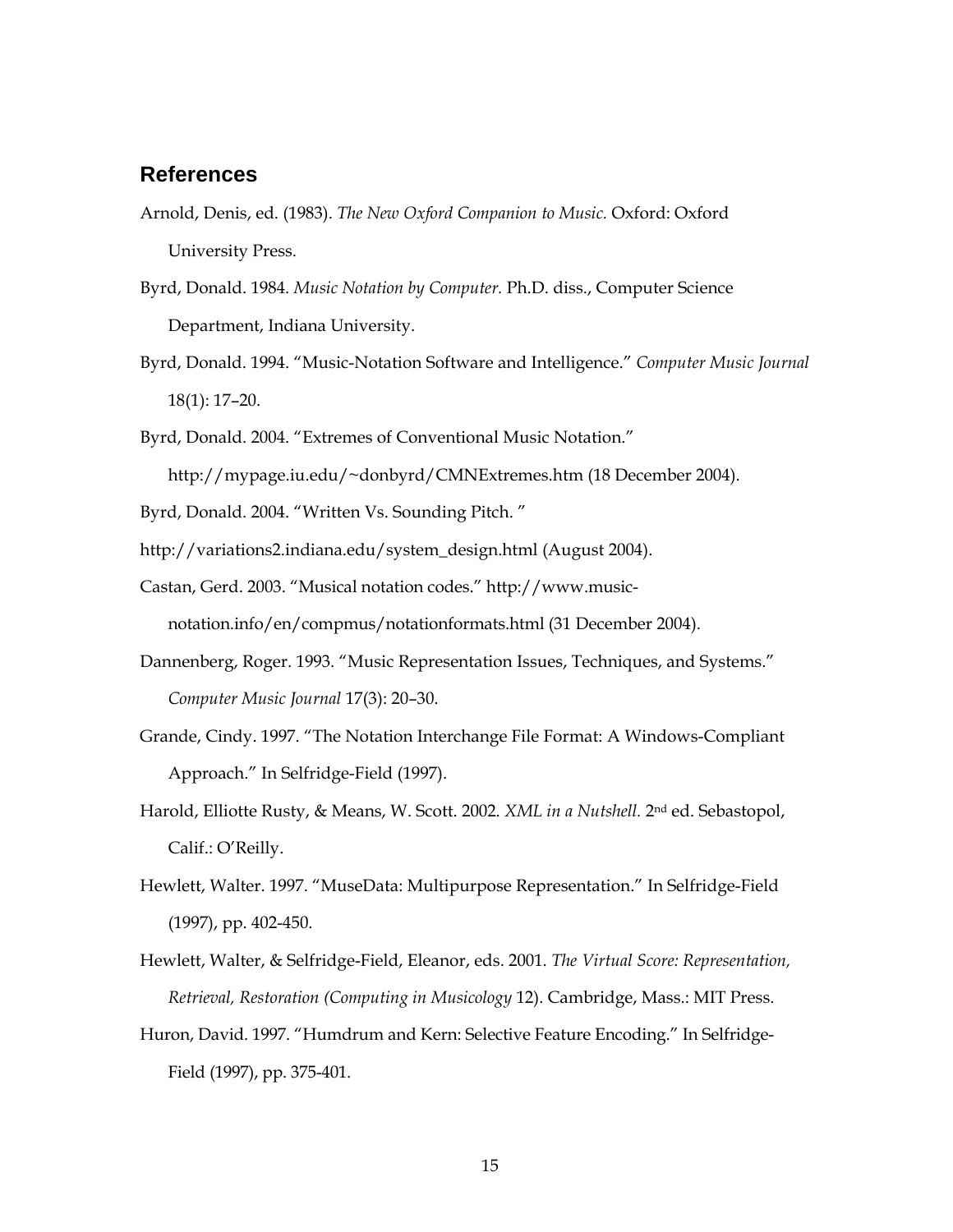- Isaacson, Eric, et al. 2002. Working documents for the Multimedia Music Theory Teaching (MMTT) project. http://theory.music.indiana.edu/mmtt/int (30 December 2003).
- Maxwell, John Turner, III. 1981. Mockingbird: An Interactive Composer's Aid. M.S. thesis, Department of Electrical Engineering and Computer Science, MIT.
- Maxwell, John Turner, III & Ornstein, Severo M. 1984. "Mockingbird: A Composer's Amanuensis." *Byte* 9(1): 384-401.
- Powell, Steven. 2002. *Music Engraving Today: The Art and Practice of Digital Notesetting.*  New York: Brichtmark.
- Read, Gardner. 1969. *Music Notation*. 2nd ed. Boston: Crescendo.
- Read, Gardner. 1978. *Modern Rhythmic Notation*. Bloomington: Indiana University Press.
- Roland, Perry. 1997. "Proposed Musical Characters in Unicode." In Selfridge-Field (1997), pp. 553-564.
- Schaffrath, Helmut. 1997. "The Essen Associative Code: A Code for Folksong Analysis." In Selfridge-Field (1997), pp. 343-361.
- Seeger, Charles. 1958. "Prescriptive and Descriptive Music Writing". *Musical Quarterly* 44,2, pp. 184-195.
- Selfridge-Field, Eleanor, ed. 1997. *Beyond MIDI: The Handbook of Musical Codes*. Cambridge, Mass.: MIT Press.
- Sloan, Donald. 1997. "HyTime and Standard Music Description Language: A Document-Description Approach." In Selfridge-Field (1997), pp. 469–490.
- Stone, Kurt. 1980. *Music Notation in the Twentieth Century: A Practical Guidebook.* New York: W. W. Norton.
- Unicode Consortium. 2005. "Musical Symbols: The Unicode Standard, Version 4.1." http://www.unicode.org/charts/PDF/U1D100.pdf (1 April 2005).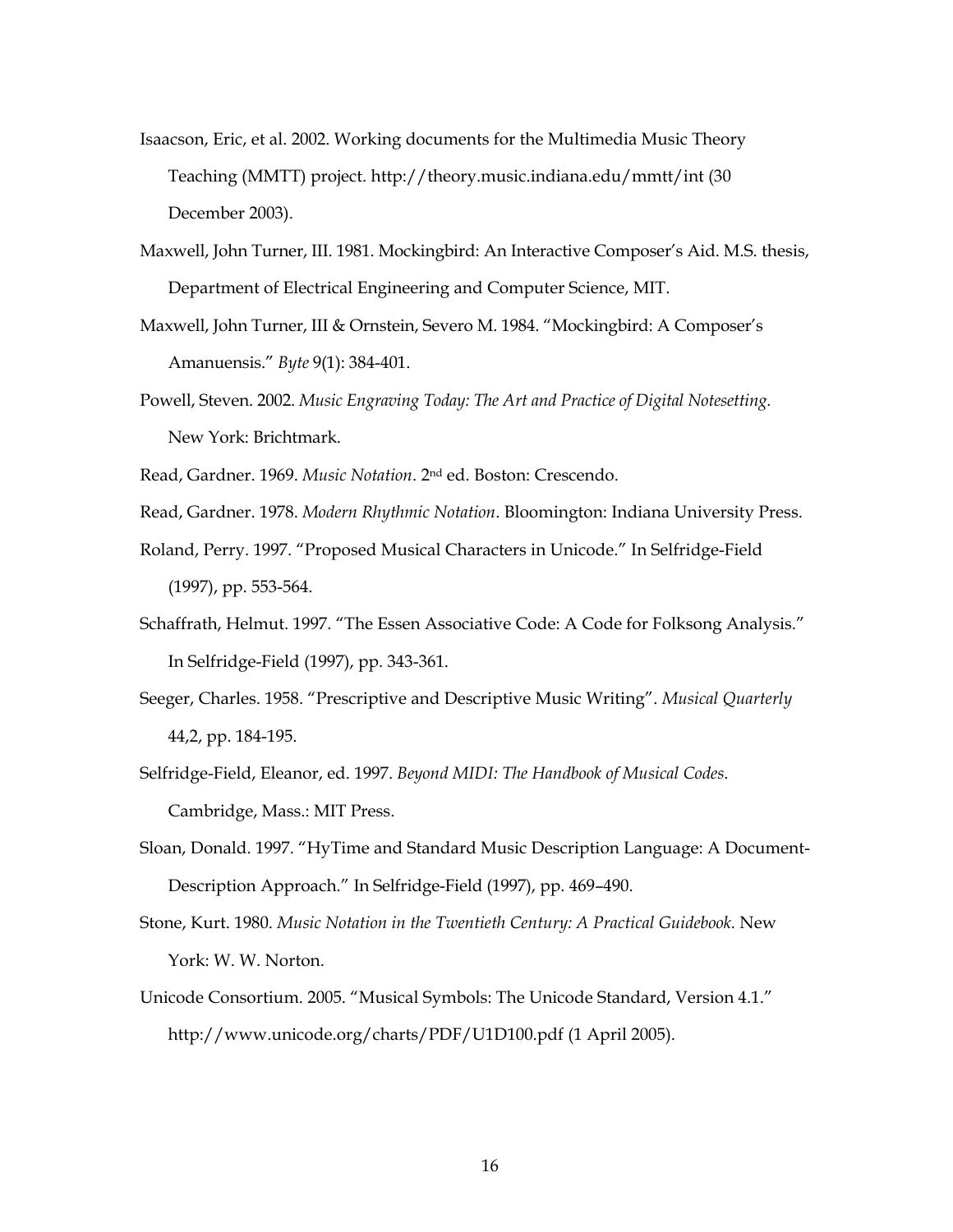Wiggins, Geraint, Miranda, Eduardo, Smaill, Alan, & Harris, Mitch. 1993. "A Framework for the Evaluation of Music Representation Systems." *Computer Music Journal* 17(3):31–42.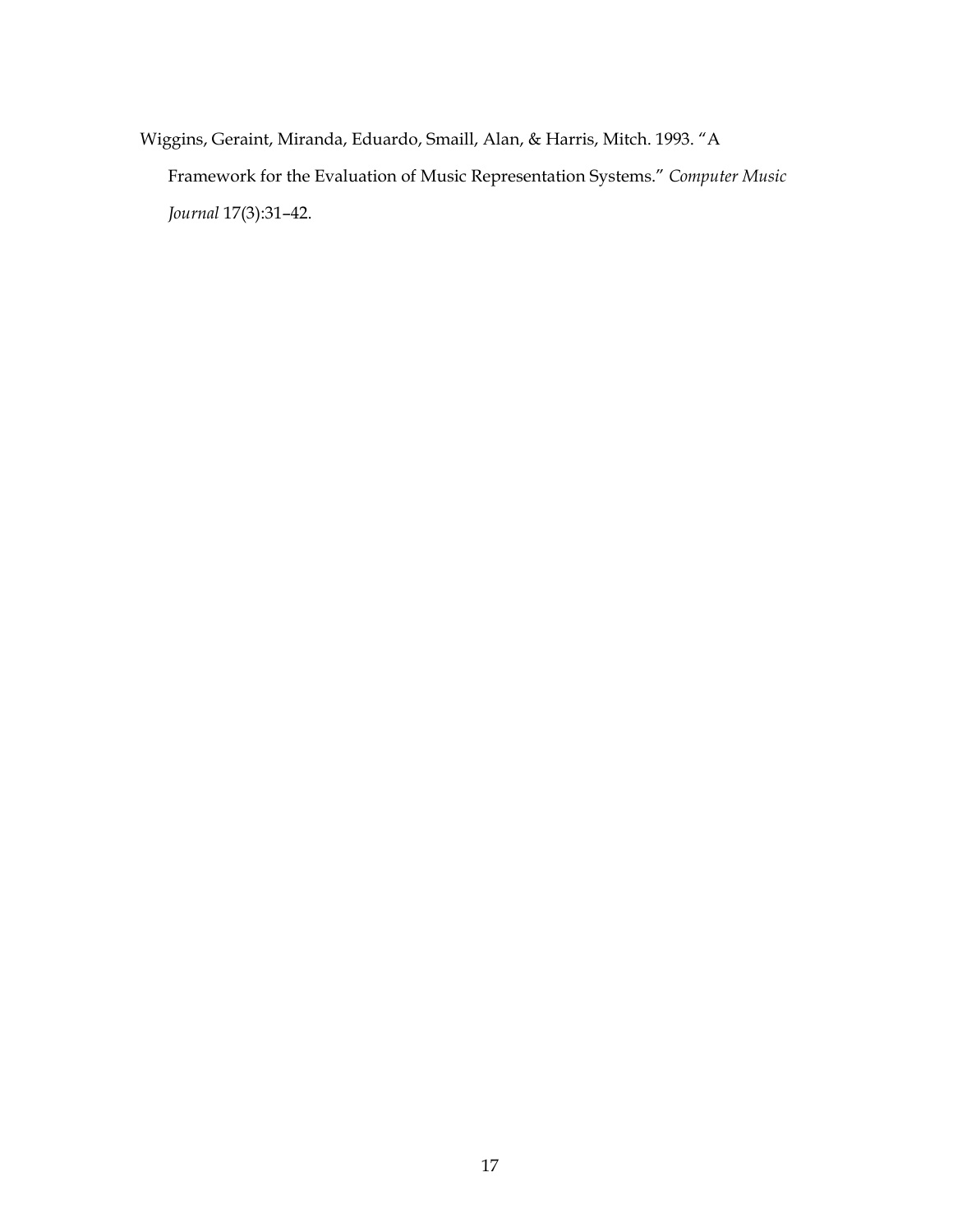## **Appendix: Table of Requirements**

We abbreviate the four SMDL domains thus: L=Logical, P=Performance, G=Graphic, A=Analytic. It is not always easy to say which domain or domains a feature belongs in, and some of the labels below are debatable. Also, Logical-domain items often have implications for the Performance and Graphic domains; these are not shown in the table. See Byrd 2003 for details of the many notational extremes (largest numbers of staves and voices, most augmentation dots, highest and lowest notes, etc.) we refer to. Each feature is assigned a priority as follows: Req = Required, VDes = Very Desirable, Des = Desirable.

| No.                          |                       | P | G | $\mathbf{A}$              | Pri.        | Description                                                                                                                                                                                                                                           |  |  |  |  |
|------------------------------|-----------------------|---|---|---------------------------|-------------|-------------------------------------------------------------------------------------------------------------------------------------------------------------------------------------------------------------------------------------------------------|--|--|--|--|
|                              | 0. Global Information |   |   |                           |             |                                                                                                                                                                                                                                                       |  |  |  |  |
| 0.1                          |                       |   |   | $\boldsymbol{\mathsf{x}}$ | <b>VDes</b> | Supports notes about the music (e.g., explanation of non-standard notation or editorial details) preceding or,<br>rarely, following the score.                                                                                                        |  |  |  |  |
| 0.2                          |                       |   |   | $\mathbf{x}$              | <b>VDes</b> | Offers a way to describe the completeness of encoding, e.g., are editorial markings, beams, bowings, or even<br>dynamics excluded; is MIDI info included or not.                                                                                      |  |  |  |  |
| 0.3                          |                       |   |   | $\boldsymbol{\chi}$       | Req         | Provides the following metadata:<br>Composer(s)<br>Title of work<br>$\bullet$                                                                                                                                                                         |  |  |  |  |
|                              |                       |   |   |                           | <b>VDes</b> | Additionally provides the following metadata:<br>Source(s)<br>$\bullet$<br>Other Creator(s)<br>$\bullet$<br>Encoder(s), with indication of which domain(s) each is responsible for<br>Catalog (opus or other) number(s)<br>Uniform Title<br>$\bullet$ |  |  |  |  |
| 1. Voices, Staves, and Parts |                       |   |   |                           |             |                                                                                                                                                                                                                                                       |  |  |  |  |

| - 1.1       | $\mathbf{x}$ |  |                     | $\mathbf{x}$ | Rea  | Voices belong to parts (as described in Definitions above).                                                  |  |  |  |  |
|-------------|--------------|--|---------------------|--------------|------|--------------------------------------------------------------------------------------------------------------|--|--|--|--|
| 1.2         |              |  | $\boldsymbol{\chi}$ |              | Rea  | A voice can wander freely among the staves of its part.                                                      |  |  |  |  |
| $\vert$ 1.3 |              |  |                     |              | Reg  | A voice can appear or disappear at any point, not just at measure boundaries (for example). Furthermore, all |  |  |  |  |
|             |              |  |                     |              |      | voices can disappear simultaneously, resulting in "incomplete notation" (presumably shown with blank space). |  |  |  |  |
| 1.4         |              |  |                     |              | VDes | $\alpha$ A part may be designated as belonging to the analytic (as opposed to the logical) domain.           |  |  |  |  |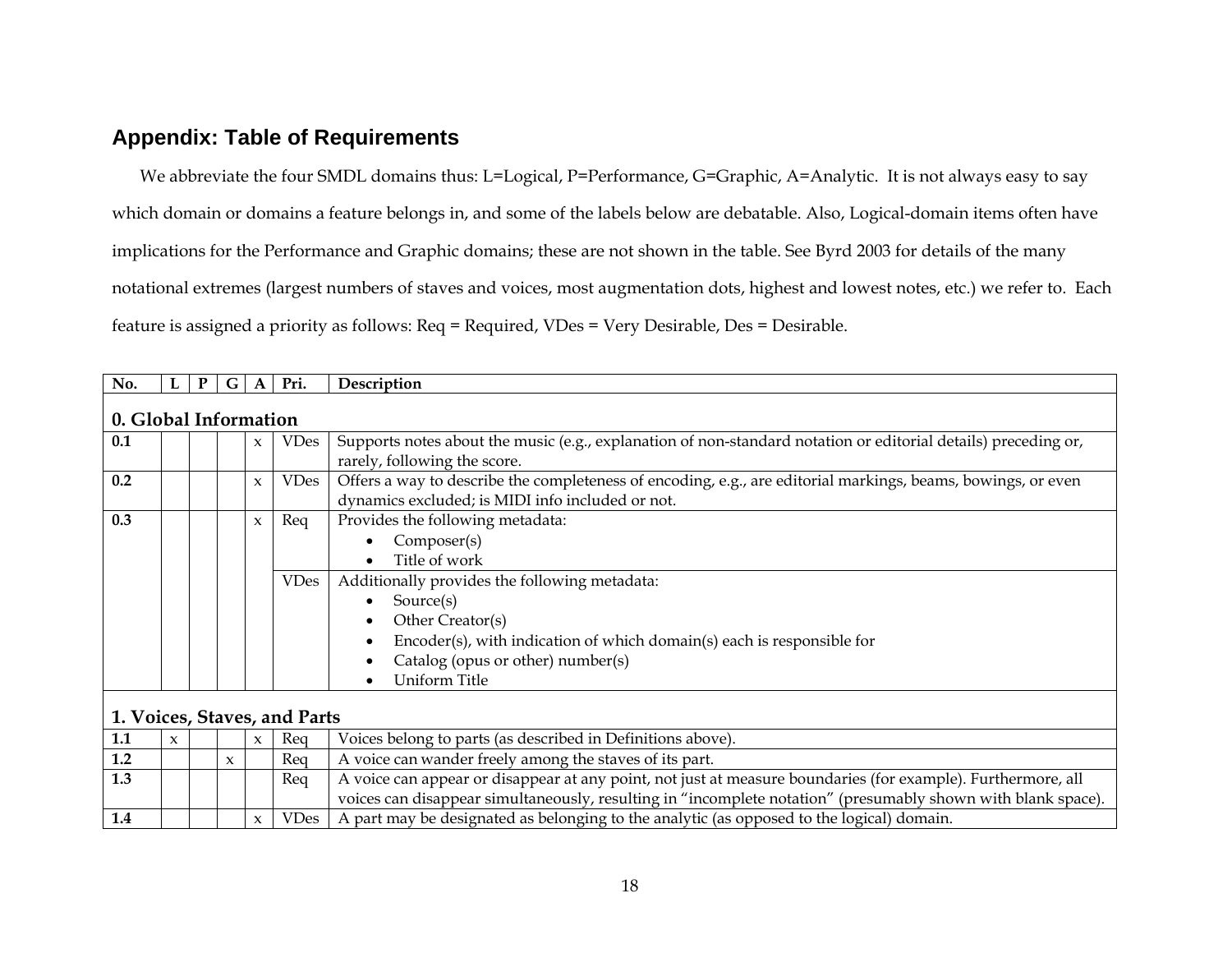| No.  | L                   | $\mathbf{P}$        | ${\bf G}$    | $\mathbf A$  | Pri.        | Description                                                                                                                                                                                                                                                                                                                                           |
|------|---------------------|---------------------|--------------|--------------|-------------|-------------------------------------------------------------------------------------------------------------------------------------------------------------------------------------------------------------------------------------------------------------------------------------------------------------------------------------------------------|
| 1.5  |                     |                     | $\pmb{\chi}$ |              | Req         | A part can share a staff with related parts (e.g., 1 <sup>st</sup> and 2 <sup>nd</sup> bassoons, or 2 <sup>nd</sup> and 4 <sup>th</sup> horns), temporarily or for the<br>entire score, if neither part is in the analytic domain.                                                                                                                    |
| 1.6  | $\boldsymbol{\chi}$ |                     |              | $\pmb{\chi}$ | Req         | Support for 60 voices, 40 parts.                                                                                                                                                                                                                                                                                                                      |
|      |                     |                     |              |              | Des         | Support for 90 voices, 90 parts. (Stravinsky's Le Sacre du Printemps, with its large orchestra, uses a maximum of<br>about 38 notated voices and 35 staves; the largest numbers we know of in published music are in a work of<br>Ligeti that uses about 79 voices and 80 parts, on 77 staves.)                                                       |
| 1.7  |                     |                     | $\pmb{\chi}$ |              | Req         | Support for 40 staves.                                                                                                                                                                                                                                                                                                                                |
|      |                     |                     |              |              | Des         | Support for 90 staves.                                                                                                                                                                                                                                                                                                                                |
| 1.8  |                     |                     | $\mathbf{x}$ |              | Req         | Supports up to 4 staves per part at any point.                                                                                                                                                                                                                                                                                                        |
|      |                     |                     |              |              | Des         | Up to $8$ .                                                                                                                                                                                                                                                                                                                                           |
| 1.9  |                     |                     | $\pmb{\chi}$ |              | Req         | Supports up to 3 voices per staff.                                                                                                                                                                                                                                                                                                                    |
|      |                     |                     |              |              | <b>VDes</b> | Up to 4 (e.g., for the keyboard version of the Six-Part Ricercare from Bach's Musical Offering, or, in standard<br>editions but with less justification, Bach's solo-violin Chaconne).                                                                                                                                                                |
| 1.10 |                     |                     | $\pmb{\chi}$ |              | Req         | Full displayed names of parts-i.e., for instruments or (singing) voices-can have up to 30 characters.                                                                                                                                                                                                                                                 |
|      |                     |                     |              |              | <b>VDes</b> | Up to 50 characters. (The longest part name we have seen, in a work of Ives, is 47 characters.)                                                                                                                                                                                                                                                       |
| 1.11 |                     |                     | $\pmb{\chi}$ |              | <b>VDes</b> | Short (abbreviated) displayed names independent of the full names can have up to 15 characters.                                                                                                                                                                                                                                                       |
|      |                     |                     |              |              | Des         | Up to 20 characters.                                                                                                                                                                                                                                                                                                                                  |
| 1.12 |                     |                     | $\pmb{\chi}$ |              | <b>VDes</b> | The name of a part can change at any point (e.g., "flute 3" to "piccolo").                                                                                                                                                                                                                                                                            |
| 1.13 | $\boldsymbol{\chi}$ |                     |              |              | <b>VDes</b> | Parts have internal names, independent of those displayed, of up to 20 characters.                                                                                                                                                                                                                                                                    |
| 1.14 | $\boldsymbol{\chi}$ |                     |              |              | Des         | Internal names of parts adhere to some standard but user-definable vocabulary. (Internal names of parts are<br>closely related to General MIDI program numbers as well as to Device Names and, especially, Program Names<br>in standard MIDI files.)                                                                                                  |
| 1.15 | $\mathsf x$         |                     |              |              | Des         | Supports optional passages (normally shown with symbols smaller than usual for the staff size).                                                                                                                                                                                                                                                       |
| 1.16 |                     |                     | $\pmb{\chi}$ |              | Des         | Supports cues (normally shown with symbols smaller than usual for the staff size). (Notice that cues involve<br>not only notes, but also can include chords, beams, rests, clef changes, etc. - anything that can appear in a voice<br>or affect a voice.)                                                                                            |
| 1.17 |                     | $\boldsymbol{\chi}$ |              |              | <b>VDes</b> | Supports transposition changes. (This is not Required because its most important implications are covered in<br>Section 4.)                                                                                                                                                                                                                           |
| 1.18 |                     |                     | $\pmb{\chi}$ |              | Des         | For scordatura, the "accord" (tuning to be used) is encoded explicitly. (Scordatura for string instruments is a<br>particularly difficult form of transposed notation because it effectively involves different transpositions mixed<br>within a single part, and even within a single chord. Its performance implications are covered in Section 4.) |
|      |                     |                     |              |              |             | 2. MIDI Channels, Cables, and Patches                                                                                                                                                                                                                                                                                                                 |
| 2.1  |                     | $\pmb{\chi}$        |              |              | Req         | The patch any MIDI channel is set to can be specified (using standard patch addressing schemes, including<br>General MIDI); if notes can be assigned to cables (see 2.3), it must be possible to specify the patch to which any                                                                                                                       |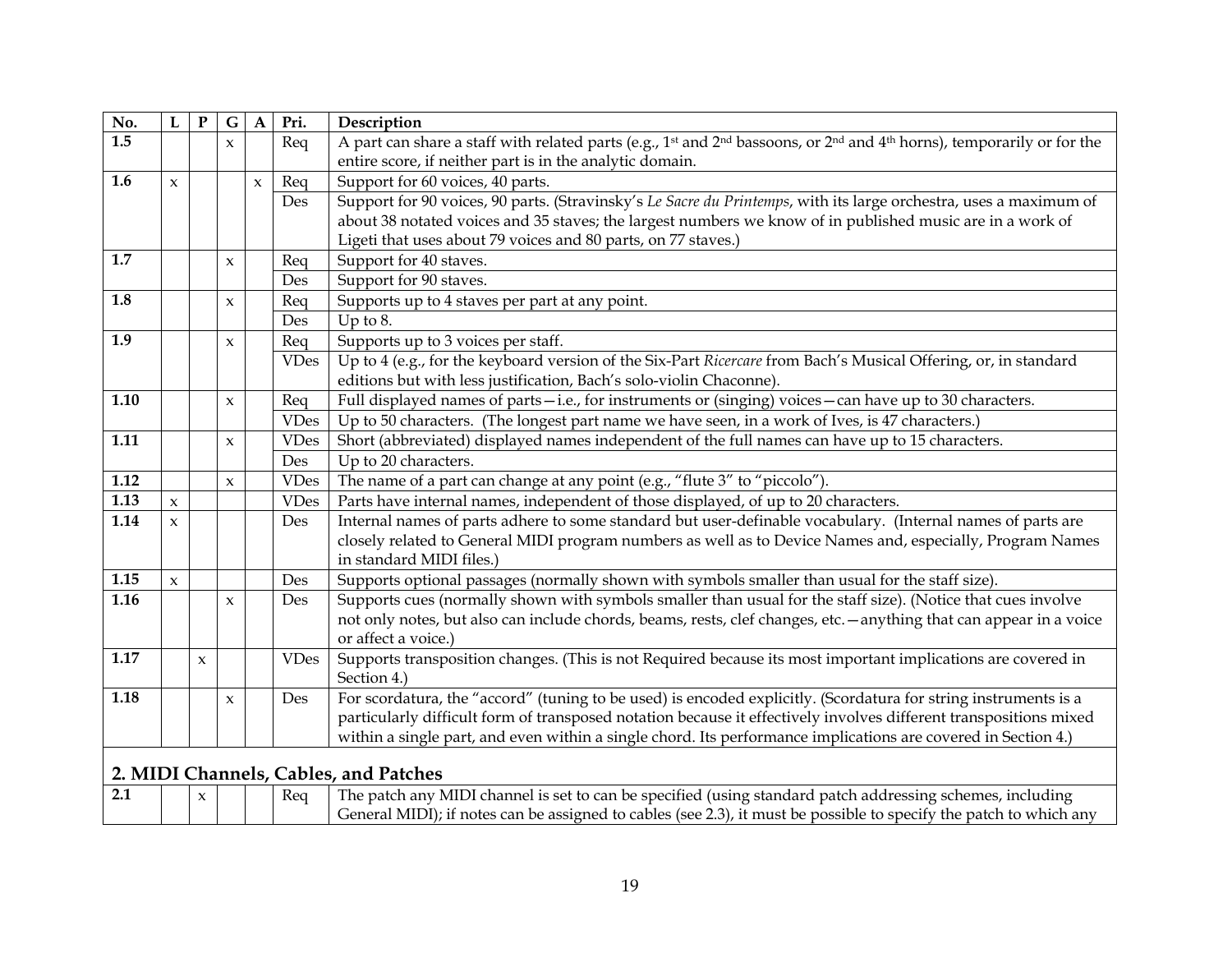| No. |                     | G | $\mathbf{A}$ | Pri.        | Description                                                                                                  |
|-----|---------------------|---|--------------|-------------|--------------------------------------------------------------------------------------------------------------|
|     |                     |   |              |             | combination of channel and cable is set.                                                                     |
| 2.2 | $\boldsymbol{\chi}$ |   |              | <b>VDes</b> | Patches can be changed at any point during playback. (These changes might well be associated with changes of |
|     |                     |   |              |             | part name, and of course the "arbitrary MIDI data streams" discussed under Miscellaneous Performance         |
|     |                     |   |              |             | Elements would handle them.)                                                                                 |
| 2.3 | $\boldsymbol{\chi}$ |   |              | Reg         | Supports 16 MIDI channels.                                                                                   |
|     |                     |   |              | <b>VDes</b> | Effectively supports 64 MIDI channels (presumably via multiple cables).                                      |
|     |                     |   |              | Des         | Effectively supports 128 MIDI channels (presumably via multiple cables).                                     |

### **3. Musical Symbols in General**

Domain labels do not apply and are deliberately omitted for Items 3.1 through 3.4.

| 3.1 |  |              |                     | <b>VDes</b> | The representation of musical symbols is reasonably intuitive.                                                        |
|-----|--|--------------|---------------------|-------------|-----------------------------------------------------------------------------------------------------------------------|
| 3.2 |  |              |                     | Des         | The representation is not too verbose. (While necessarily subjective, we would suggest, with "natural"                |
|     |  |              |                     |             | formatting, no more than 4 lines and 100 characters per average note, and less if possible.)                          |
| 3.3 |  |              |                     | <b>VDes</b> | The representation is extensible in a backwards-compatible way.                                                       |
| 3.4 |  |              |                     | <b>VDes</b> | There is an "unknown" value for every field of every symbol. (This is necessary because of our desire to allow        |
|     |  |              |                     |             | independent descriptions of multiple domains; information may sometimes exist only for one, but not the               |
|     |  |              |                     |             | other, domains. Notice, however, that fields are not always logically independent: for example, it does not           |
|     |  |              |                     |             | make much sense for a note of unknown duration to have two augmentation dots.)                                        |
| 3.5 |  | $\mathbf{x}$ |                     | Req         | Horizontal position offset (relative to other notes/rests with the same logical onset time) can be specified for      |
|     |  |              |                     |             | notes and rests. (Two voices on a staff is quite common, but few existing notation programs do a good job of          |
|     |  |              |                     |             | automatically positioning notes - much less associated beams, ties, and other markings - in such cases: see the       |
|     |  |              |                     |             | chapter on divisi notation in [Powell 2002]. Three or four voices on a staff is far less common, but it does occur    |
|     |  |              |                     |             | in important music, especially Bach, and we doubt any program handles such complex texture automatically at           |
|     |  |              |                     |             | even a minimally acceptable level.)                                                                                   |
|     |  |              |                     | <b>VDes</b> | Horizontal position offset can be specified for all symbols on a staff; vertical position offset can be specified for |
|     |  |              |                     |             | all symbols on a staff and for staves.                                                                                |
| 3.6 |  |              | $\boldsymbol{\chi}$ | <b>VDes</b> | All symbols can be specified as from an alternate source (perhaps editorial).                                         |
|     |  |              |                     | Des         | All symbols can be specified as from a second alternate source (perhaps editorial).                                   |
| 3.7 |  | $\mathbf{x}$ |                     | VDes        | Noteheads, rests, slurs/ties, and dynamics can be specified as in parentheses or brackets, or as small.               |
|     |  |              |                     | Des         | All symbols can be specified as in parentheses or brackets, or as small.                                              |
| 3.8 |  | $\mathbf{x}$ |                     | <b>VDes</b> | Shape information can be provided for symbols such as tuplet brackets, octave-sign extenders, ties, and – most        |
|     |  |              |                     |             | important – slurs. (Shapes of slurs can be very complex, with multiple inflection points (changes from concave        |
|     |  |              |                     |             | to convex and vice-versa). Furthermore, there is no standard way of describing the shapes: the variety of Bezier      |
|     |  |              |                     |             | curves used in PostScript is popular but not universal, and single curves of this type are not flexible enough to     |
|     |  |              |                     |             | represent all slurs adequately. To prescribe such graphical information is beyond the scope of this document.)        |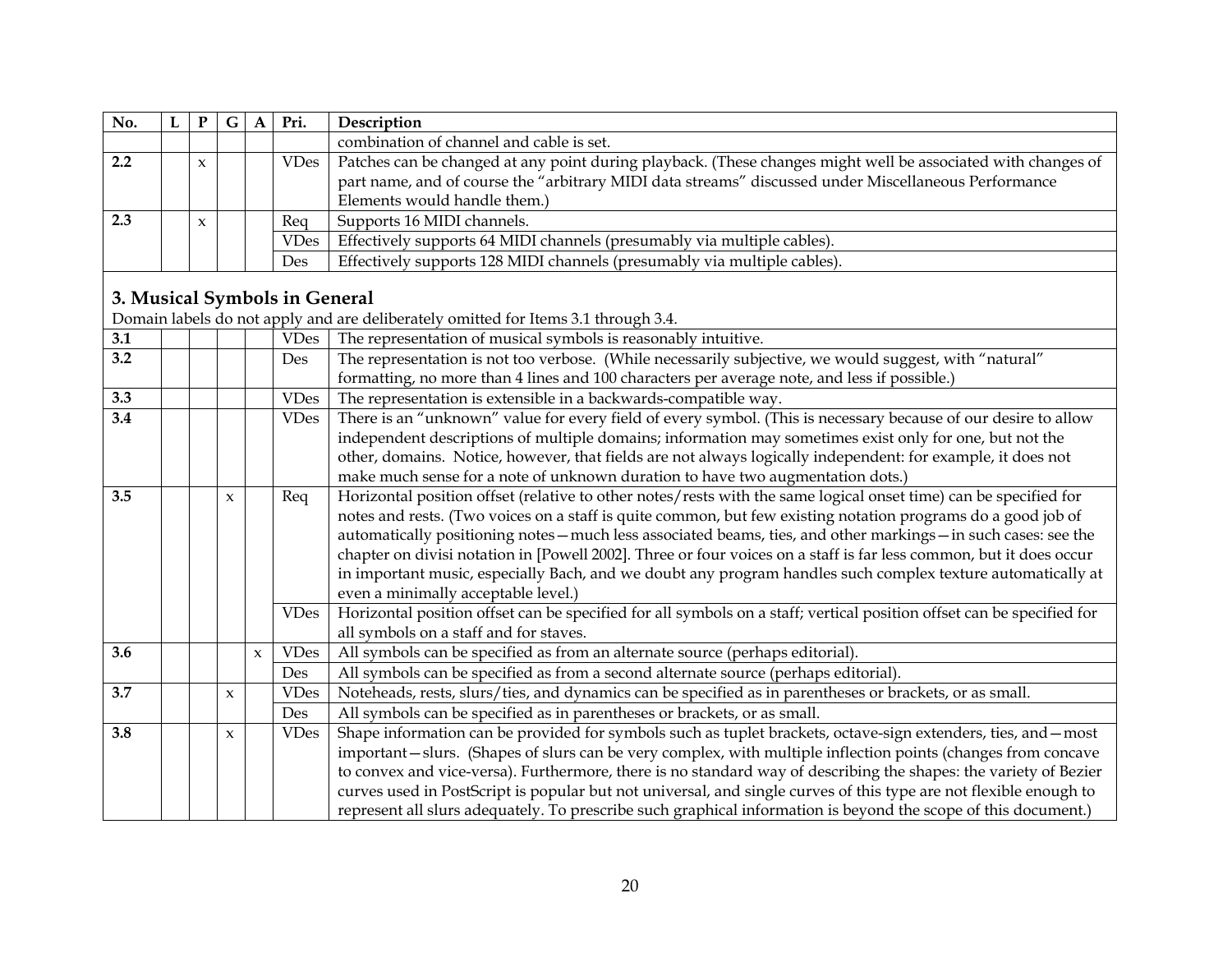| No.                 | L                   | ${\bf P}$ | ${\bf G}$           | $\mathbf{A}$        | Pri.        | Description                                                                                                                                                                                                                          |
|---------------------|---------------------|-----------|---------------------|---------------------|-------------|--------------------------------------------------------------------------------------------------------------------------------------------------------------------------------------------------------------------------------------|
| 3.9                 |                     |           | $\pmb{\chi}$        |                     | <b>VDes</b> | Any symbol, or at least notes, barlines, and text, can appear in color, with at least 16 colors supported. (This is                                                                                                                  |
|                     |                     |           |                     |                     |             | mostly for pedagogical applications and for early music.)                                                                                                                                                                            |
| 3.10                |                     |           | $\pmb{\chi}$        |                     | Des         | Any symbol, or at least key signatures, time signatures, and notes, can be invisible. (Some timpani parts of the                                                                                                                     |
|                     |                     |           |                     |                     |             | classical period are best represented with invisible key signatures; time signatures can provide useful                                                                                                                              |
|                     |                     |           |                     |                     |             | information for automatic, beaming, etc., even if they're not shown; making notes and perhaps other symbols                                                                                                                          |
|                     |                     |           |                     |                     |             | invisible can be useful for pedagogic reasons. Tuplets are by far the most important invisible symbols, so they                                                                                                                      |
|                     |                     |           |                     |                     |             | are treated separately: See Sec. 11.)                                                                                                                                                                                                |
| 3.11                |                     |           |                     | $\boldsymbol{\chi}$ | <b>VDes</b> | Information in the analytic domain is supported. (Examples include Kern's ability to specify key, as opposed to                                                                                                                      |
|                     |                     |           |                     |                     |             | key signature (Huron 1997); Essen associative code's explicit phrase boundaries (Schaffrath 1997); Schenkerian                                                                                                                       |
|                     |                     |           |                     |                     |             | indications of foreground, ornamentation, and so on.)                                                                                                                                                                                |
| 3.12                |                     |           | $\pmb{\chi}$        |                     | Req         | The display of at least basic Schenkerian notation is supported, even if the representation does not put it in or                                                                                                                    |
|                     |                     |           |                     |                     |             | does not support the analytic domain.                                                                                                                                                                                                |
| 4. Notes and Chords |                     |           |                     |                     |             |                                                                                                                                                                                                                                      |
|                     |                     |           |                     |                     |             |                                                                                                                                                                                                                                      |
| 4.1                 | $\pmb{\chi}$        |           |                     |                     | Req         | Both the starting times and durations for notes are given.                                                                                                                                                                           |
| 4.2                 | $\pmb{\chi}$        |           |                     |                     | Req         | The voice each note/chord belongs to is identified.                                                                                                                                                                                  |
| 4.3                 | $\mathbf x$         |           |                     |                     | Req         | The part each note/chord belongs to is identified.                                                                                                                                                                                   |
| 4.4<br>4.5          |                     |           | $\boldsymbol{\chi}$ |                     | Req         | The staff each note/chord belongs to is identified.                                                                                                                                                                                  |
|                     | $\boldsymbol{\chi}$ |           |                     |                     | Req         | Basic durations from 128 <sup>th</sup> to breve are supported.                                                                                                                                                                       |
|                     |                     |           |                     |                     | Des         | Basic durations from 256 <sup>th</sup> to longa are supported.                                                                                                                                                                       |
| 4.6                 | $\pmb{\chi}$        |           |                     |                     | Req         | 0 to 2 augmentation dots are supported on durations of 32 <sup>nd</sup> and longer.                                                                                                                                                  |
|                     |                     |           |                     |                     | <b>VDes</b> | Additionally, 3 or 4 augmentation dots are supported on durations of 8 <sup>th</sup> and longer. (Well-known pieces by                                                                                                               |
| 4.7                 |                     |           |                     |                     |             | Verdi, Sibelius, Hindemith, etc., use triple or even quadruple dots.)                                                                                                                                                                |
|                     | $\pmb{\chi}$        |           |                     |                     | Req         | Supports both written and sounding pitches, expressed here in terms of ISO pitch notation, from C0 (9 ledger                                                                                                                         |
|                     |                     |           |                     |                     |             | lines below bass staff, MIDI note number 12) to G#8 (12 ledger lines above treble staff, MIDI note number 116).                                                                                                                      |
|                     |                     |           |                     |                     |             | Of course, simply giving written pitch and transposition (as defined above) is an acceptable way to do this; so is<br>giving sounding pitch and transposition. (Written pitch involves a note "name" and octave, in some form. It is |
|                     |                     |           |                     |                     |             | essentially an indication of the note's position on the staff, given a clef, possible alteration resulting from key                                                                                                                  |
|                     |                     |           |                     |                     |             | signature and accidentals, and possible effect of an octave sign. The ISO notation was formerly known as the                                                                                                                         |
|                     |                     |           |                     |                     |             | ASA (Acoustical Society of America) system. In this notation, the lowest full octave of the piano starting with C                                                                                                                    |
|                     |                     |           |                     |                     |             | is octave 1, and each successive octave has the next higher number. So the lowest note on the piano is A0; the                                                                                                                       |
|                     |                     |           |                     |                     |             | piano's lowest C, also the lowest sounding note on a five-string bass, is C1; middle C is C4, and the note just                                                                                                                      |
|                     |                     |           |                     |                     |             | below it is B3. We do not mean in any way to specify that the representation must use ISO notation.) (C0 and                                                                                                                         |
|                     |                     |           |                     |                     |             | G#8 are respectively the lowest and highest written notes we have ever seen.)                                                                                                                                                        |
|                     |                     |           |                     |                     | Des         | Supports basic pitches from MIDI note number 0 to MIDI note number 127.                                                                                                                                                              |
| 4.8                 | $\pmb{\chi}$        |           |                     |                     | Req         | Supports the accidentals double-flat thru double-sharp, plus none.                                                                                                                                                                   |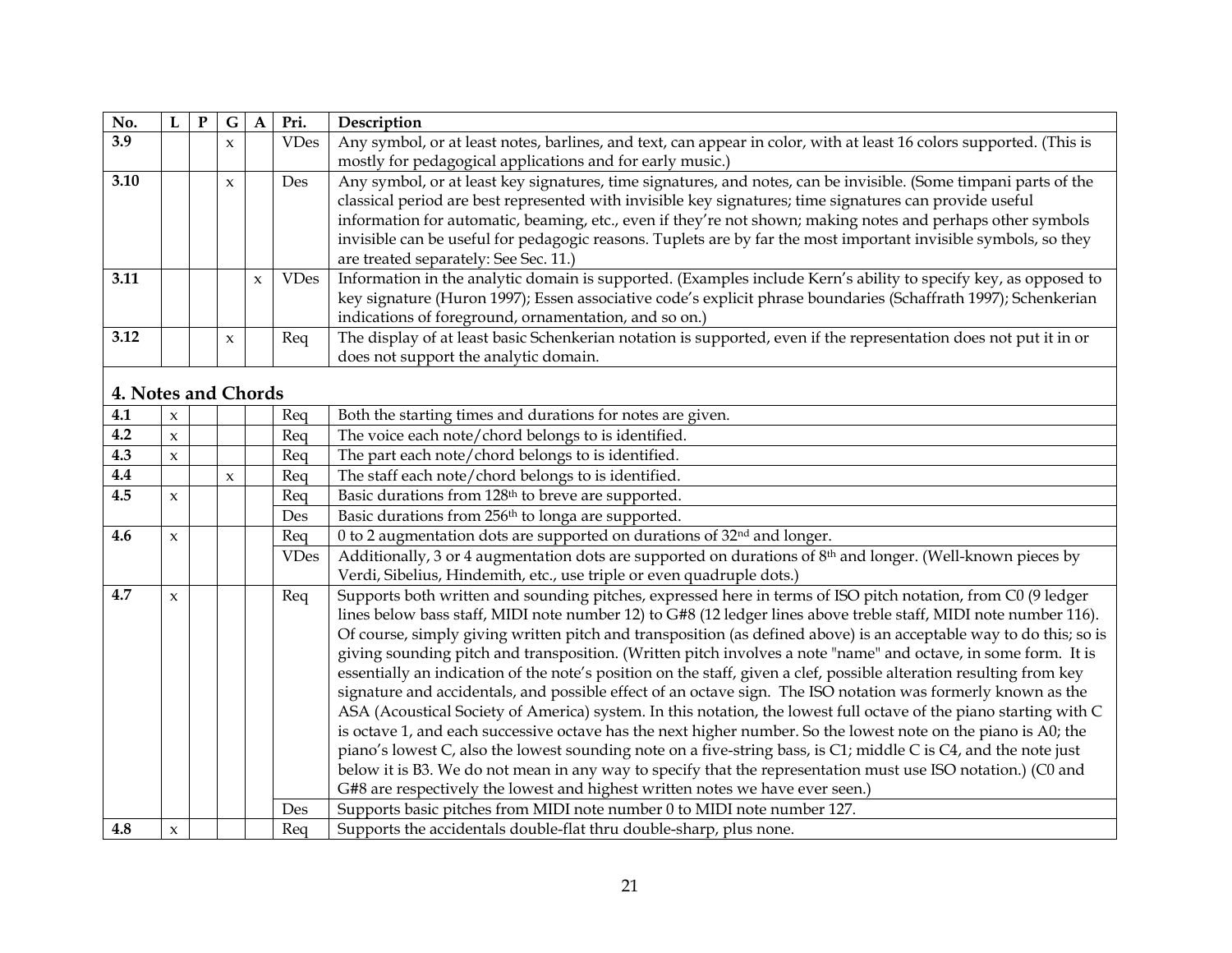| No.  | L            | ${\bf P}$           | G                   | $\mathbf A$         | Pri.        | Description                                                                                                        |
|------|--------------|---------------------|---------------------|---------------------|-------------|--------------------------------------------------------------------------------------------------------------------|
|      |              |                     |                     |                     | Des         | Supports triple-flats and triple-sharps. (While very rare, these have appeared in published music, and they        |
|      |              |                     |                     |                     |             | could be useful in pedagogy or music-theory work.)                                                                 |
| 4.9  | $\mathbf{x}$ |                     |                     |                     | <b>VDes</b> | Supports microtonal accidentals, especially quarter-tones.                                                         |
| 4.10 |              |                     | $\mathbf x$         |                     | Req         | Supports normal and small-sized accidentals.                                                                       |
|      |              |                     |                     |                     | <b>VDes</b> | Also supports natural/flat and natural/sharp.                                                                      |
| 4.11 |              |                     | $\pmb{\chi}$        |                     | <b>VDes</b> | Supports the display of accidentals above or below the noteheads (for musica ficta or editorial accidentals; cf.   |
|      |              |                     |                     |                     |             | general requirements for editorial notation, above). (Symbols in parentheses are covered in Section 3.)            |
| 4.12 |              |                     | $\mathbf{x}$        |                     | <b>VDes</b> | Optionally force display of a note's effective accidental. (Such accidentals are often described as courtesy       |
|      |              |                     |                     |                     |             | accidentals, but some atonal music uses them consistently.)                                                        |
| 4.13 |              | $\boldsymbol{\chi}$ |                     |                     | Des         | Supports representing the MIDI note numbers for the pitch range specified in 4.7. (This is mostly to allow         |
|      |              |                     |                     |                     |             | representing MIDI files without interpretation.)                                                                   |
| 4.14 |              | $\pmb{\chi}$        |                     |                     | Req         | Supports a MIDI play resolution of 480 ticks per quarter or better.                                                |
|      |              |                     |                     |                     | Des         | Supports arbitrary MIDI play resolution.                                                                           |
| 4.15 |              | $\boldsymbol{\chi}$ |                     |                     | Req         | Supports performance durations of up to 100 whole notes.                                                           |
|      |              |                     |                     |                     | Des         | Supports performance durations of up to 300 whole notes. (A Verdi opera contains a note with the longest           |
|      |              |                     |                     |                     |             | duration we know of, about 250 measures of 4/4.)                                                                   |
| 4.16 |              | $\boldsymbol{\chi}$ |                     |                     | Req         | Supports MIDI On velocities from 1 to 127.                                                                         |
|      |              |                     |                     |                     | Des         | Supports the additional MIDI On velocity of 0 (meaning the note is silent, not indicating a note-off event).       |
| 4.17 |              | $\mathbf{x}$        |                     |                     | Des         | Provides for MIDI Off velocities from 1 to 127.                                                                    |
| 4.18 |              |                     | $\mathbf{x}$        | $\boldsymbol{\chi}$ | Req         | Supports the following notehead shapes: normal (solid, half note, whole note, breve), invisible, x-shape,          |
|      |              |                     |                     |                     |             | "harmonic" (hollow pseudo-diamond), chord slash.                                                                   |
|      |              |                     |                     |                     | <b>VDes</b> | Supports these additional notehead shapes: Circle-x, hollow square, filled square, hollow diamond, filled          |
|      |              |                     |                     |                     |             | diamond, half-note, triangle up, triangle down, arrow up, arrow down.                                              |
|      |              |                     |                     |                     | Des         | Supports additional shapes, including user-defined ones (cf. Roland 1997).                                         |
| 4.19 |              |                     | $\mathbf{x}$        |                     | Des         | Supports a special "artificial-harmonic note" with two heads. (Artificial harmonics can be done with harmonic      |
|      |              |                     |                     |                     |             | noteheads, but it can be difficult to infer the actual pitch, especially with a chord of more than one normal head |
|      |              |                     |                     |                     |             | and/or harmonic head. An explicit representation for artificial harmonics is better.)                              |
| 4.20 | $\mathbf x$  |                     |                     |                     | Des         | Supports neumes. (These are used in Medieval music, especially for Gregorian chant. The set of music               |
|      |              |                     |                     |                     |             | characters in Unicode includes about 10 neumes (Roland 1997; Unicode Consortium 2005). Note that neumes            |
|      |              |                     |                     |                     |             | introduce questions about semantics, etc., since they represent multiple notes with one symbol.)                   |
| 4.21 |              |                     | $\boldsymbol{\chi}$ |                     | Req         | Supports both normal and small noteheads.                                                                          |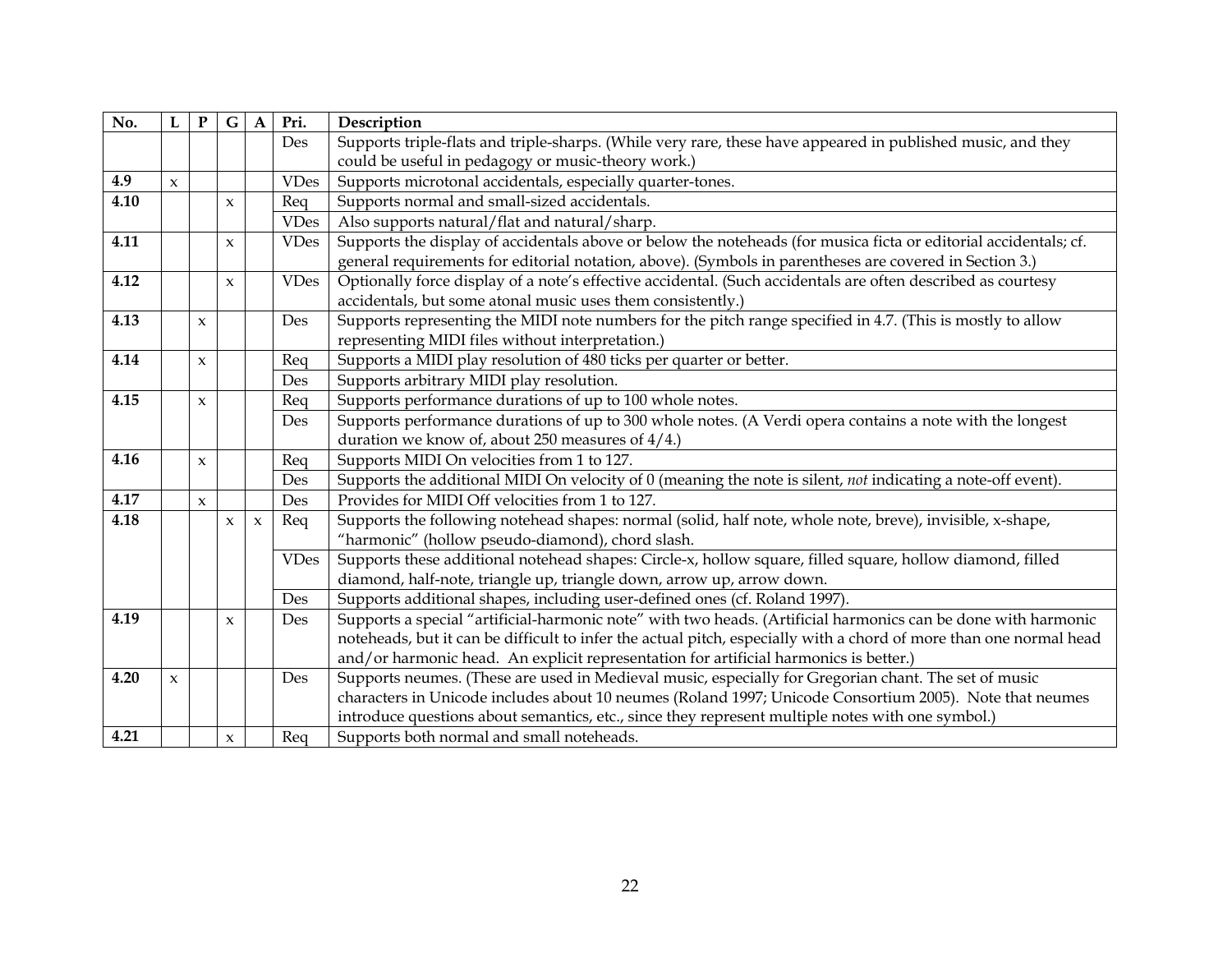| No.  | L                   | ${\bf P}$ | G | $\mathbf A$ | Pri.        | Description                                                                                                                 |
|------|---------------------|-----------|---|-------------|-------------|-----------------------------------------------------------------------------------------------------------------------------|
| 4.22 | $\boldsymbol{\chi}$ |           |   |             | Req         | Provides for the following note modifiers (articulation marks, ornaments, fingerings, etc.).                                |
|      |                     |           |   |             |             | Digits 0 through 5<br>$\bullet$                                                                                             |
|      |                     |           |   |             |             | Fermata<br>$\bullet$                                                                                                        |
|      |                     |           |   |             |             | Normal accent $(>)$<br>$\bullet$                                                                                            |
|      |                     |           |   |             |             | Heavy accent<br>$\bullet$                                                                                                   |
|      |                     |           |   |             |             | Staccato dot<br>$\bullet$                                                                                                   |
|      |                     |           |   |             |             | Heavy accent with staccato<br>$\bullet$                                                                                     |
|      |                     |           |   |             |             | Wedge (marcato)<br>$\bullet$                                                                                                |
|      |                     |           |   |             |             | Tenuto<br>$\bullet$                                                                                                         |
|      |                     |           |   |             |             | Trill with optional accidental<br>$\bullet$                                                                                 |
|      |                     |           |   |             |             | Mordent with optional accidental                                                                                            |
|      |                     |           |   |             |             | Inverted mordent with optional accidental                                                                                   |
|      |                     |           |   |             |             | Long inverted mordent with optional accidental                                                                              |
|      |                     |           |   |             |             | Turn with one or two optional accidentals                                                                                   |
|      |                     |           |   |             |             | Plus sign (for left-hand pizzicato, brass stopped, etc.)                                                                    |
|      |                     |           |   |             |             | Circle (for harmonics, brass open, etc.)                                                                                    |
|      |                     |           |   |             |             | Up-bow, down-bow                                                                                                            |
|      |                     |           |   |             |             | Tremolo ("bowed") with specified number of slashes, 1-6                                                                     |
|      |                     |           |   |             |             | Heel and toe signs (for organ)                                                                                              |
|      |                     |           |   |             |             | Snap (Bartók) pizzicato                                                                                                     |
|      |                     |           |   |             |             | With fingernails (for harp)                                                                                                 |
|      |                     |           |   |             |             | Damp, damp all (for harp)                                                                                                   |
|      |                     |           |   |             | <b>VDes</b> | Also provides for the following note modifiers:                                                                             |
|      |                     |           |   |             |             | Arsis sign                                                                                                                  |
|      |                     |           |   |             |             | thesis sign                                                                                                                 |
|      |                     |           |   |             |             | double-tongue sign ()                                                                                                       |
|      |                     |           |   |             |             | triple-tongue sign ()                                                                                                       |
|      |                     |           |   |             |             | thumb position sign                                                                                                         |
|      |                     |           |   |             |             | inverted (Wagner) turn with one or two optional accidentals                                                                 |
|      |                     |           |   |             |             | Sprechgesang ("x" across stem)                                                                                              |
|      |                     |           |   |             |             | jazz effects: bend, flip, rip, smear, etc.                                                                                  |
|      |                     |           |   |             | Des         | Also provides for the following note modifiers:                                                                             |
|      |                     |           |   |             |             | Fermata lunga and poco                                                                                                      |
|      |                     |           |   |             |             | a way to indicate fingering substitutions (i.e., starting a note with one finger and changing to another)<br>nail pizzicato |
|      |                     |           |   |             |             | single-note/chord unmeasured tremolo (usually "z" across stem)                                                              |
|      |                     |           |   |             |             |                                                                                                                             |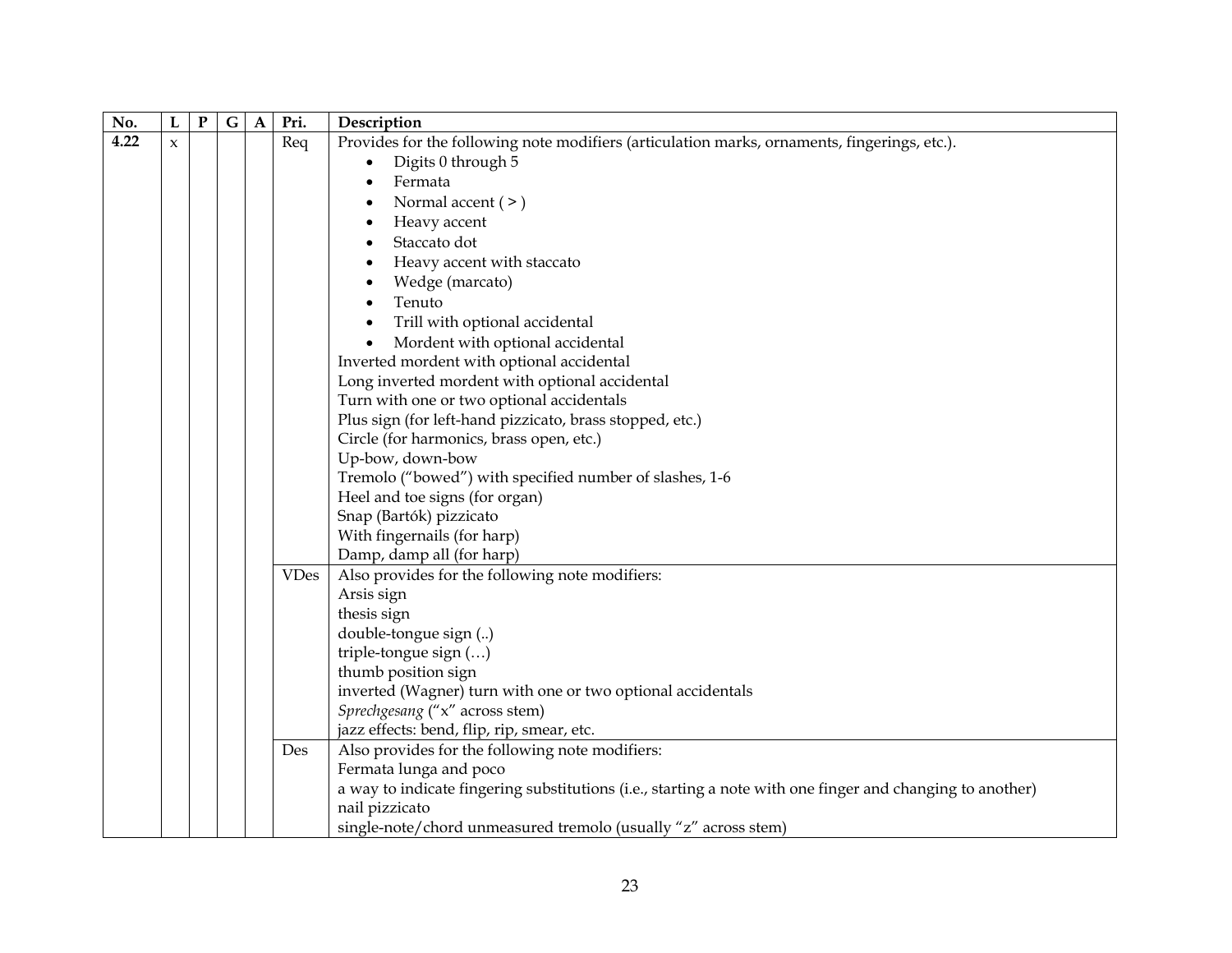| No.  | L           | ${\bf P}$           | $\mathbf G$         | $\mathbf{A}$        | Pri.        | Description                                                                                                      |
|------|-------------|---------------------|---------------------|---------------------|-------------|------------------------------------------------------------------------------------------------------------------|
| 4.23 |             | $\boldsymbol{\chi}$ |                     |                     | <b>VDes</b> | Supports fine control of performance implications for note modifiers (to say how long a fermata is, etc.) (cf.   |
|      |             |                     |                     |                     |             | Musedata "sound records," Finale articulation playback effects, Sibelius playback dictionary, and even the       |
|      |             |                     |                     |                     |             | ancient Music Printer Plus codes).                                                                               |
| 4.24 | $\mathbf x$ |                     |                     |                     | Req         | Supports chords of at least 10 notes.                                                                            |
|      |             |                     |                     |                     | <b>VDes</b> | Supports chords of at least 16 notes.                                                                            |
|      |             |                     |                     |                     | Des         | Supports chords of at least 24 notes. (In two collections we checked totaling about 3300 scores, the densest     |
|      |             |                     |                     |                     |             | chord has at most nine notes. But Scriabin put 24 noteheads on a single stem, and Cowell wrote tone clusters of  |
|      |             |                     |                     |                     |             | over 50 notes.)                                                                                                  |
| 4.25 |             |                     | $\boldsymbol{\chi}$ |                     | Req         | Allows any chord that does not need diagonal stems.                                                              |
|      |             |                     |                     |                     | <b>VDes</b> | Also allows chords with diagonal stems for, at a minimum, augmented unisons. (Diagonal stems for an              |
|      |             |                     |                     |                     |             | augmented unison are found as early as the Chopin Op. 10 Etudes, though they are quite rare in all 19th-         |
|      |             |                     |                     |                     |             | century music we know of.)                                                                                       |
|      |             |                     |                     |                     | Des         | Also allows chords for fully-notated tone clusters, i.e., clusters with every note individually represented.     |
| 4.26 |             |                     | $\boldsymbol{\chi}$ |                     | <b>VDes</b> | Supports a special representation of tone clusters that gives just the lowest and highest notes.                 |
|      |             |                     |                     |                     | Des         | For tone clusters in the special representation, allows specifying that the cluster includes only "black keys",  |
|      |             |                     |                     |                     |             | only "white keys", all chromatic tones, or even notes in some microtonal scale.                                  |
| 4.27 |             |                     | $\boldsymbol{\chi}$ |                     | <b>VDes</b> | Supports chords with notes on two adjacent staves of a part. (We are not aware of any clear-cut examples in      |
|      |             |                     |                     |                     |             | which chords (as defined above) span more than two staves, but it seems likely that they exist, so allowing      |
|      |             |                     |                     |                     |             | chords with notes on three adjacent staves is Des. Notice that the situation in Crumb's Black Angels is          |
|      |             |                     |                     |                     |             | something different: there, stems connect notes not on multiple staves within a part, but in multiple parts, and |
|      |             |                     |                     |                     |             | therefore in different chords. Notice also that we do not specify that chords be represented explicitly, but if  |
|      |             |                     |                     |                     |             | they are not, information applying to the chord as a whole, e.g., arpeggio signs, slurs, stem, will have to be   |
|      |             |                     |                     |                     |             | stored with one or more notes, rather than where it really belongs.)                                             |
| 4.28 |             |                     | $\mathbf{x}$        |                     | Req         | Supports arpeggio and non-arpeggio signs.                                                                        |
|      |             |                     |                     |                     | Des         | Also supports arpeggio signs with arrows on bottom and (less important) top.                                     |
| 4.29 |             |                     |                     | $\mathsf x$         | Req         | Allows any note to have a stem, regardless of the notehead type.                                                 |
| 4.30 |             |                     | $\boldsymbol{\chi}$ | $\boldsymbol{\chi}$ | Req         | Allows stem direction to be specified.                                                                           |
| 4.31 |             |                     |                     | $\boldsymbol{\chi}$ | <b>VDes</b> | Allows a single note to have both up and down stems.                                                             |
| 4.32 |             |                     | $\boldsymbol{\chi}$ |                     | Req         | Allows length of note stems to be specified.                                                                     |
| 4.33 |             |                     |                     | $\pmb{\chi}$        | <b>VDes</b> | Allows any stemmed note to have an attached flag (useful for Schenkerian notation)                               |
|      |             |                     |                     |                     | Des         | Allows a note both to be part of a beam group and to have a flag.                                                |
| 4.34 |             |                     | $\boldsymbol{\chi}$ |                     | Des         | Supports augmentation dots on the "wrong" side of the barline following the last note of a measure, e.g., when   |
|      |             |                     |                     |                     |             | a 2/2 measure contains a half note followed by a dotted half. (This notation is fairly common in Baroque music;  |
|      |             |                     |                     |                     |             | it also occurs occasionally in more recent composers, including Mozart, Beethoven, and Brahms.)                  |
| 4.35 |             |                     |                     | $\boldsymbol{\chi}$ | <b>VDes</b> | Supports at least 4 user-definable alphanumeric "tag" fields.                                                    |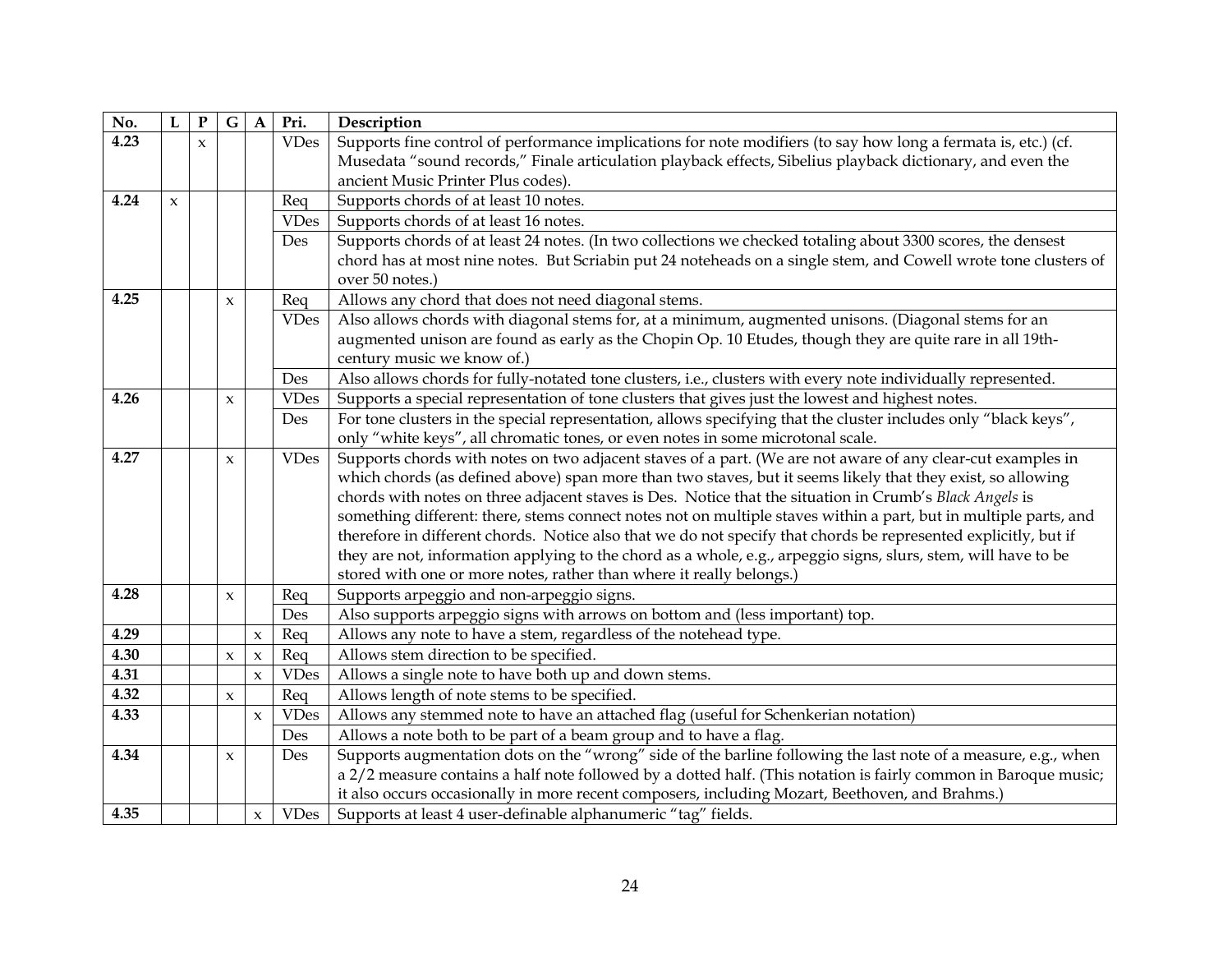| No.      | L                               | ${\bf P}$    | G            | $\mathbf A$ | Pri.        | Description                                                                                                                                       |  |  |
|----------|---------------------------------|--------------|--------------|-------------|-------------|---------------------------------------------------------------------------------------------------------------------------------------------------|--|--|
|          |                                 |              |              |             | Des         | At least 8 fields.                                                                                                                                |  |  |
|          | 5. Grace Notes and Grace Chords |              |              |             |             |                                                                                                                                                   |  |  |
|          |                                 |              |              |             |             |                                                                                                                                                   |  |  |
|          |                                 |              |              |             |             | Grace notes and chords have the same considerations as notes (the grace-note equivalents are 5.1 through 5.35), except that for grace notes, 5.5, |  |  |
|          |                                 |              |              |             |             | 5.6, 5.15, 5.24, and 5.28 are less demanding, and one additional requirement is provided (5.36).                                                  |  |  |
| 5.5      | $\boldsymbol{\chi}$             |              |              |             | Req         | Supports the following grace note durations: quarter, eighth, 16th, 32nd.                                                                         |  |  |
|          |                                 |              |              |             | <b>VDes</b> | Additionally supports 64 <sup>th</sup> notes.                                                                                                     |  |  |
|          |                                 |              |              |             | Des         | Additionally supports half notes.                                                                                                                 |  |  |
| 5.6      | $\boldsymbol{\chi}$             |              |              |             | Req         | Supports up to zero augmentation dots (any system fulfills this "requirement")                                                                    |  |  |
| 5.15     |                                 | $\pmb{\chi}$ |              |             | Req         | Supports performance durations of up to a half note.                                                                                              |  |  |
|          |                                 |              |              |             | Des         | Supports performance durations of up to a whole note.                                                                                             |  |  |
| 5.24     | $\mathbf{x}$                    |              |              |             | <b>VDes</b> | Supports chords of at least 3 notes.                                                                                                              |  |  |
|          |                                 |              |              |             | Des         | Supports chords of at least 5 notes.                                                                                                              |  |  |
| 5.28     | $\pmb{\chi}$                    |              |              |             | <b>VDes</b> | Supports arpeggio and non-arpeggio signs.                                                                                                         |  |  |
|          |                                 |              |              |             | Des         | Also supports arpeggio signs with arrows on bottom and (less important) top.                                                                      |  |  |
| 5.36     | $\mathbf{x}$                    |              |              |             | Req         | For grace notes, allows stems to have an optional slash (for "real" grace notes, as opposed to appoggiaturas).                                    |  |  |
|          |                                 |              |              |             |             |                                                                                                                                                   |  |  |
| 6. Rests |                                 |              |              |             |             |                                                                                                                                                   |  |  |
| 6.1      | $\boldsymbol{\chi}$             |              |              |             | Req         | Supports the same requirements for specifying starting times and durations as for notes.                                                          |  |  |
| 6.2      | $\boldsymbol{\chi}$             |              |              |             | Req         | Specifies voice identification in the same way as for notes.                                                                                      |  |  |
| 6.3      | $\boldsymbol{\chi}$             |              |              |             | Req         | Specifies part identification in the same way as for notes.                                                                                       |  |  |
| 6.4      | $\mathbf{x}$                    |              |              |             | Req         | Specifies staff identification in the same way as for notes.                                                                                      |  |  |
| 6.5      | $\boldsymbol{\chi}$             |              |              |             | <b>VDes</b> | Provides for same basic durations as for notes, with this addition: supports multi-measure rests of up to 99                                      |  |  |
|          |                                 |              |              |             |             | measures.                                                                                                                                         |  |  |
|          |                                 |              |              |             | Des         | Supports multi-measure rests of up to 150 measures. (The longest multi-measure rest with an explicit number                                       |  |  |
|          |                                 |              |              |             |             | we have seen-in a percussion part of a Bruckner Symphony-is 128 measures.)                                                                        |  |  |
| 6.6      |                                 |              | $\pmb{\chi}$ |             | Req         | Supports display of multi-measure rests using a horizontal bar on the middle staff line with the number of bars                                   |  |  |
|          |                                 |              |              |             |             | given above.                                                                                                                                      |  |  |
|          |                                 |              |              |             | Des         | Supports use of the breve rest to represent two bars of rest, and the long rest to represent four bars of rest (with                              |  |  |
|          |                                 |              |              |             |             | the number of bars indicated above the staff as well).                                                                                            |  |  |
| 6.7      | $\boldsymbol{\chi}$             |              |              |             | Req,        | Supports the same number of augmentation dots as for notes (see Item 4.6).                                                                        |  |  |
|          |                                 |              |              |             | <b>VDes</b> |                                                                                                                                                   |  |  |
| 6.8      |                                 |              | $\mathsf X$  |             | Req         | Supports the same rest sizes as note sizes.                                                                                                       |  |  |
| 6.9      | $\pmb{\chi}$                    |              |              |             | Req         | Supports fermatas over a rest.                                                                                                                    |  |  |
|          |                                 |              |              |             | Des         | Supports the additional specification of these fermata types: lunga and poco; g.p. and l.p.                                                       |  |  |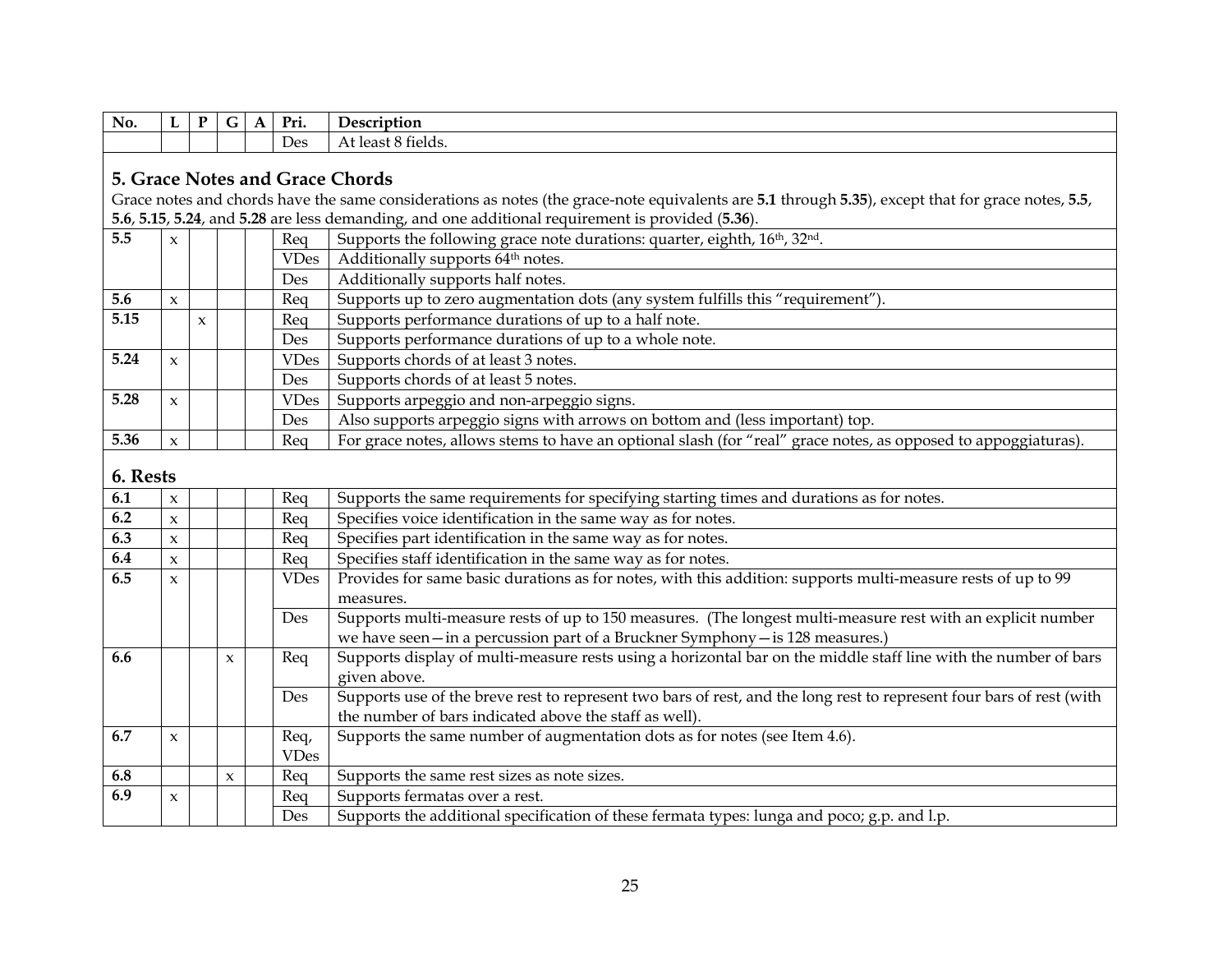| No.     | L                   | ${\bf P}$ | G                   | Pri.<br>$\mathbf A$ | Description                                                                                                       |
|---------|---------------------|-----------|---------------------|---------------------|-------------------------------------------------------------------------------------------------------------------|
|         |                     |           |                     |                     |                                                                                                                   |
|         |                     |           |                     |                     | 7. Barlines, Measure Numbers, and Rehearsal Marks                                                                 |
|         |                     |           |                     |                     | In this section, the term "barline" should be taken to include pseudobarlines in every case.                      |
| $7.1\,$ | $\mathbf{x}$        |           |                     | Req                 | Supports the same starting time specification as for notes.                                                       |
| 7.2     | $\boldsymbol{\chi}$ |           |                     | Req                 | Provides for these types of barlines: normal, double, final double, repeat-left double (  :), repeat-right double |
|         |                     |           |                     |                     | $(:   )$ , repeat-both double $(:   :)$ , dotted.                                                                 |
| 7.3     | $\mathbf{x}$        |           |                     | <b>VDes</b>         | Supports storing where a repeat goes, when, and how often.                                                        |
| 7.4     |                     |           | $\pmb{\chi}$        | <b>VDes</b>         | Double bars, repeats and dotted barlines can be set to act as pseudobarlines or not, on an individual basis.      |
| 7.5     |                     |           | X                   | <b>VDes</b>         | Supports the independent placement of barlines in each group of staves (presumably for a part), i.e., not         |
|         |                     |           |                     |                     | necessarily aligned with staves of other groups.                                                                  |
|         |                     |           |                     | Des                 | Supports the independent placement of barlines on each staff.                                                     |
| 7.6     |                     |           | $\boldsymbol{\chi}$ | <b>VDes</b>         | Supports Mensurstrichen, etc. (barlines that appear only between staves). (These are common in modern             |
|         |                     |           |                     |                     | editions of Renaissance music; they have also been used in recent music, e.g., Stravinsky's Monumentum pro        |
|         |                     |           |                     |                     | Gesualdo.)                                                                                                        |
| 7.7     |                     |           | $\pmb{\chi}$        | Des                 | Allows specification of where in the score Mensurstrichen are used (rather than globally).                        |
| 7.8     |                     |           | $\mathbf{x}$        | <b>VDes</b>         | Supports "tic marks" thru the top of the staff as barlines. (Notes whose durations extend across Mensurstrichen   |
|         |                     |           |                     |                     | are important: this might affect representation - though more likely of notes than of barlines.)                  |
| 7.9     | $\mathbf{x}$        |           |                     | Req                 | Supports fermatas on barlines.                                                                                    |
| 7.10    | $\mathbf{x}$        |           |                     | Req                 | Supports consecutive numbering of measures, subject to the fact that some barlines and repeat bars may not        |
|         |                     |           |                     |                     | delimit measures. (The numbering of measures is a more subtle issue than it might appear. For instance, in        |
|         |                     |           |                     |                     | published editions, measure numbers in a first ending are sometimes reused in a second or third ending, and       |
|         |                     |           |                     |                     | sometimes they are not.)                                                                                          |
| 7.11    |                     |           | X                   | Req                 | Provides a way to specify a starting measure number between 0 and 500.                                            |
|         |                     |           |                     | <b>VDes</b>         | Provides a starting measure number up to 2200. (The greatest number of measures in any movement we know           |
|         |                     |           |                     |                     | of is 2145.)                                                                                                      |
| 7.12    | $\pmb{\chi}$        |           |                     | Des                 | Allows measure "numbers" that are not purely numeric, e.g., 29a, 29b. ("Numbers" like this sometimes appear       |
|         |                     |           |                     |                     | in conjunction with endings, e.g., in the Wiener Urtext (ed. Badura-Skoda) and the Henle (ed. Gieseking)          |
|         |                     |           |                     |                     | editions of Schubert piano music, and, apparently as a result of revisions, in Broadway musicals.)                |
| 7.13    |                     |           | $\pmb{\chi}$        | <b>VDes</b>         | Provides a way to specify which measure numbers are actually visible.                                             |
| 7.14    |                     |           | $\pmb{\chi}$        | <b>VDes</b>         | Supports specifying barline grouping - groups of staves that barlines extend vertically across - for the entire   |
|         |                     |           |                     |                     | piece.                                                                                                            |
| 7.15    | $\mathbf{x}$        |           |                     | Req                 | Provides for rehearsal marks, attached to measures, of up to two characters.                                      |
|         |                     |           |                     | Des                 | Provides for rehearsal marks of up to 10 characters. (The longest rehearsal mark we know of is four characters    |
|         |                     |           |                     |                     | unless one includes markings like "Reprise", "Chorus", etc., but these are still less than 10 characters.)        |
| 7.16    |                     |           | $\boldsymbol{\chi}$ | <b>VDes</b>         | Supports optionally enclosing a rehearsal mark or measure number in a box or circle.                              |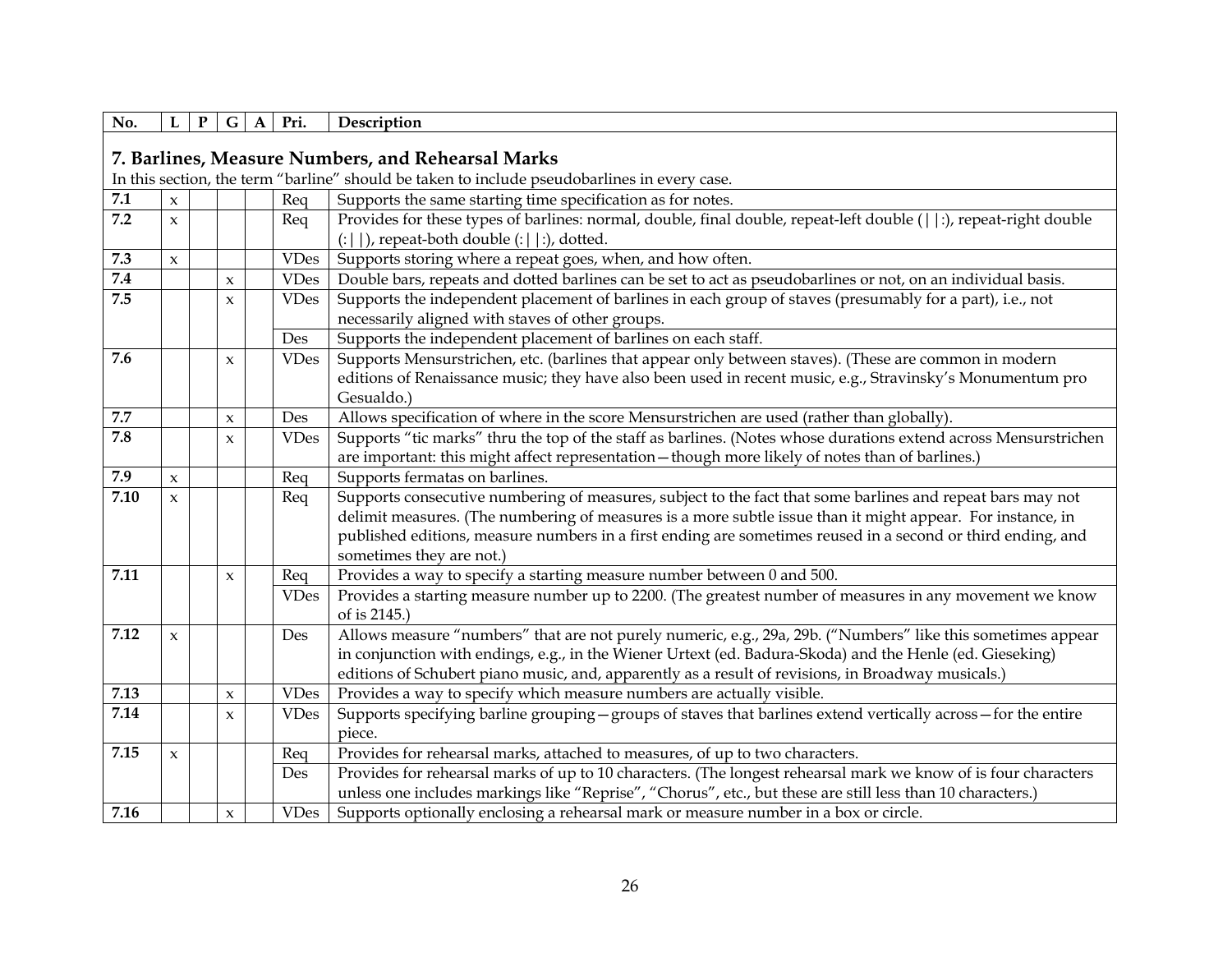| No. |              | P | G.                  |  | Pri. | Description                                                                                                          |  |  |  |  |
|-----|--------------|---|---------------------|--|------|----------------------------------------------------------------------------------------------------------------------|--|--|--|--|
|     | 8. Clefs     |   |                     |  |      |                                                                                                                      |  |  |  |  |
| 8.1 | $\mathbf{x}$ |   |                     |  | Rea  | Supports the following clefs: C clef on any staff line, treble clef, bass clef, percussion clef, and no clef.        |  |  |  |  |
|     |              |   |                     |  | Des  | Additionally supports these clefs: French violin clef, baritone clef (F clef on the middle line), treble-tenor clef, |  |  |  |  |
|     |              |   |                     |  |      | bass clef with 8va sign below, Gregorian C and F clefs, "old" C clef, a second percussion clef. Cf. Roland (1997).   |  |  |  |  |
| 8.2 | $\mathbf{x}$ |   |                     |  | Req  | Provides the ability to change clef on any staff at any point, even in the middle of a measure and regardless of     |  |  |  |  |
|     |              |   |                     |  |      | the other staves.                                                                                                    |  |  |  |  |
| 8.3 |              |   | $\boldsymbol{\chi}$ |  | Reg  | Provides for both normal and small-sized clefs.                                                                      |  |  |  |  |
| 8.4 |              |   | $\mathbf{x}$        |  | Des  | Supports simultaneous notes in two clefs on one staff. (While by no means common, this notational oddity is          |  |  |  |  |
|     |              |   |                     |  |      | less rare than might be supposed: we have seen it in at least eight works of major composers, for example            |  |  |  |  |
|     |              |   |                     |  |      | Debussy and Rachmaninoff (Byrd 1984, 1994).)                                                                         |  |  |  |  |

## **9. Key Signatures**

| 9.1 | $\sim$ |  | Reg         | Supports conventional key signatures with 0 to 7 sharps or flats.                                           |
|-----|--------|--|-------------|-------------------------------------------------------------------------------------------------------------|
|     |        |  | <b>Des</b>  | Also supports key signatures with arbitrary placement of sharps or flats, including both at the same time.  |
|     |        |  |             | (These occur, e.g., in some works of Bartók.)                                                               |
| 9.2 |        |  | <b>VDes</b> | Supports optional naturals, to cancel a previous key signature or for scordatura.                           |
| 9.3 |        |  | Req         | Supports the ability to change key signature on any staff at any point, even in the middle of a measure and |
|     |        |  |             | regardless of the other staves.                                                                             |

## **10. Time Signatures**

|      | 10. THIIL OIGHAILLE |  |   |  |             |                                                                                                                  |  |  |  |  |
|------|---------------------|--|---|--|-------------|------------------------------------------------------------------------------------------------------------------|--|--|--|--|
| 10.1 | $\mathbf{x}$        |  |   |  | Req         | Supports time signatures with numerators of 1 to 99 and denominators of 1, 2, 4, 8, 16, and 32, plus no time     |  |  |  |  |
|      |                     |  |   |  |             | signature at all.                                                                                                |  |  |  |  |
|      |                     |  |   |  | Des         | Supports any integer denominator from 1 to 128. (We have seen denominators other than 1, 2, 4, 8, 16, and 32     |  |  |  |  |
|      |                     |  |   |  |             | only a very few times, and never in works of well-known composers, except for 64 and 128 in Crumb; those two     |  |  |  |  |
|      |                     |  |   |  |             | values might also be useful in transcriptions of computer compositions or for pedagogy.)                         |  |  |  |  |
| 10.2 |                     |  | X |  | <b>VDes</b> | Provides the ability to show the denominator as a note value, or to not show it at all. (The former is important |  |  |  |  |
|      |                     |  |   |  |             | in 20 <sup>th</sup> -century music; the latter is important in early music.)                                     |  |  |  |  |
| 10.3 | X                   |  |   |  | <b>VDes</b> | Supports compound time signatures and additive time signatures with up to three numerator components.            |  |  |  |  |
|      |                     |  |   |  | Des         | Supports additive time signatures with four numerator components and fractional (i.e., fraction in the           |  |  |  |  |
|      |                     |  |   |  |             | numerator) time signatures. Examples of compound, additive, and fractional time signatures:                      |  |  |  |  |
|      |                     |  |   |  |             | $2+2+3$ $3-1/2$<br>23.                                                                                           |  |  |  |  |
|      |                     |  |   |  |             | 44                                                                                                               |  |  |  |  |
| 10.4 |                     |  | X |  | <b>Des</b>  | Provides symbols for perfect and imperfect time, with perfect and imperfect prolation (for mensural notation).   |  |  |  |  |
| 10.5 |                     |  | X |  | Req         | Supports C and "cut" symbols meaning, respectively, 4/4 and 2/2.                                                 |  |  |  |  |
|      |                     |  |   |  | <b>VDes</b> | Additionally supports C and cut with other meanings, e.g., 4/2 and 2/1.                                          |  |  |  |  |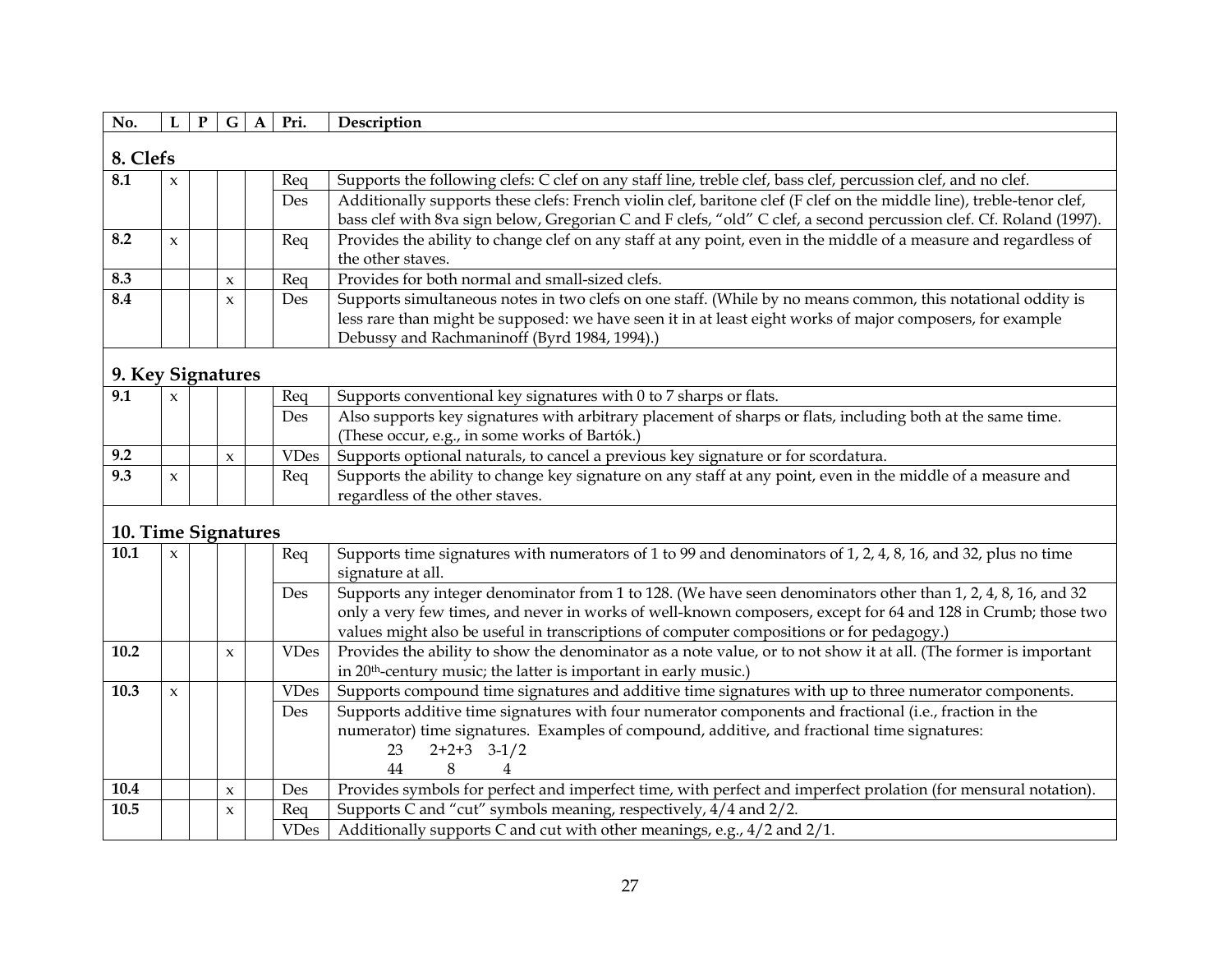| No.  |              | P | G                   | A | Pri.       | Description                                                                                                        |
|------|--------------|---|---------------------|---|------------|--------------------------------------------------------------------------------------------------------------------|
| 10.6 |              |   |                     |   | Req        | Does not assume any kind of agreement between time signatures and the metric or rhythmic structure of the          |
|      |              |   |                     |   |            | music.                                                                                                             |
| 10.7 | X            |   |                     |   | <b>Des</b> | Supports, for any time signature, the description of metric structure independently of the visible time signature, |
|      |              |   |                     |   |            | e.g., $(3+2+2)/8$ for 7/8.                                                                                         |
| 10.8 | $\mathbf{x}$ |   |                     |   | Req        | Supports the ability to change time signature on any staff at any barline or pseudobarline, regardless of the      |
|      |              |   |                     |   |            | other staves.                                                                                                      |
|      |              |   |                     |   | Des        | Supports the ability to change time signature at any point at all.                                                 |
| 10.9 |              |   | $\boldsymbol{\chi}$ |   | Des        | Supports time signatures that extend across a group of staves.                                                     |

## **11. Groups: Tuplets**

| 11.1  | $\mathbf x$         |                     | Req         | Supports numerators ranging from 2 to 60.                                                                        |
|-------|---------------------|---------------------|-------------|------------------------------------------------------------------------------------------------------------------|
|       |                     |                     | Des         | Supports numerators ranging from 2 to 255.                                                                       |
| 11.2  | $\mathbf{x}$        |                     | Req         | Supports denominators ranging from 1 to 20.                                                                      |
|       |                     |                     | Des         | Supports denominators ranging from 1 to 255. (If the denominator is 1, presumably it would be displayed as       |
|       |                     |                     |             | the musical symbol instead of the number. The highest numerator in any tuplet we know of is 58, the largest      |
|       |                     |                     |             | denominator 14. But larger numbers might be useful for transcribing MIDI files and pedagogic purposes.)          |
| 11.3  | $\mathbf{x}$        |                     | Req         | For the duration unit of the tuplet, supports undotted durations from half to 32 <sup>nd</sup> .                 |
| 11.4  |                     |                     |             |                                                                                                                  |
|       | $\boldsymbol{\chi}$ |                     | <b>VDes</b> | Supports independent numerator and denominator duration units. (In the definition of duration unit above,        |
|       |                     |                     |             | this could handle Examples 1d - two half notes filling a measure of 3/4 and labeled "2" - and 1e - two quarter   |
|       |                     |                     |             | notes filling a measure of 5/8 and labeled "2". It still could not handle extreme cases like Example 1f.)        |
| 11.5  | $\mathbf{x}$        |                     | Des         | Allows duration units to be dotted values. (This could handle Example 1f.)                                       |
| 11.6  | $\boldsymbol{\chi}$ |                     | Des         | Supports duration units consisting of two (effectively tied) notes. (This affords an alternate way to handle     |
|       |                     |                     |             | Example 1e.)                                                                                                     |
| 11.7  | $\mathbf{x}$        |                     | Des         | Supports duration units derived from tuplets.                                                                    |
| 11.8  | $\mathbf{x}$        |                     | Des         | Supports additional denominator duration unit of whole, 64 <sup>th</sup> , or 128 <sup>th</sup> .                |
| 11.9  |                     | $\mathbf{x}$        | Req         | Supports the display of any combination including none of numerator, denominator/duration, and "bracket"         |
|       |                     |                     |             | enclosing the notes and rests. Exception: showing the denominator/duration without the numerator is not          |
|       |                     |                     |             | required (nor is it desirable). ("Invisible" tuplets are commonplace, for example, in music in simple meter with |
|       |                     |                     |             | long passages in triplets. Whether these tuplets have a visible manifestation or not, it must be possible to     |
|       |                     |                     |             | represent them; otherwise the rhythm is not represented correctly. On the other hand, brackets with neither      |
|       |                     |                     |             | numerator nor denominator visible is an important combination, if only because at least one major composer -     |
|       |                     |                     |             | Britten-used it repeatedly.)                                                                                     |
| 11.10 |                     | $\mathbf{x}$        | <b>VDes</b> | Supports the specification of whether the denominator is displayed as a duration or a number.                    |
| 11.11 |                     | $\boldsymbol{\chi}$ | <b>VDes</b> | Supports cross-system tuplets and tuplets across adjacent staves of a part.                                      |
| 11.12 |                     | $\mathbf{x}$        | <b>VDes</b> | Supports tuplets crossing barlines.                                                                              |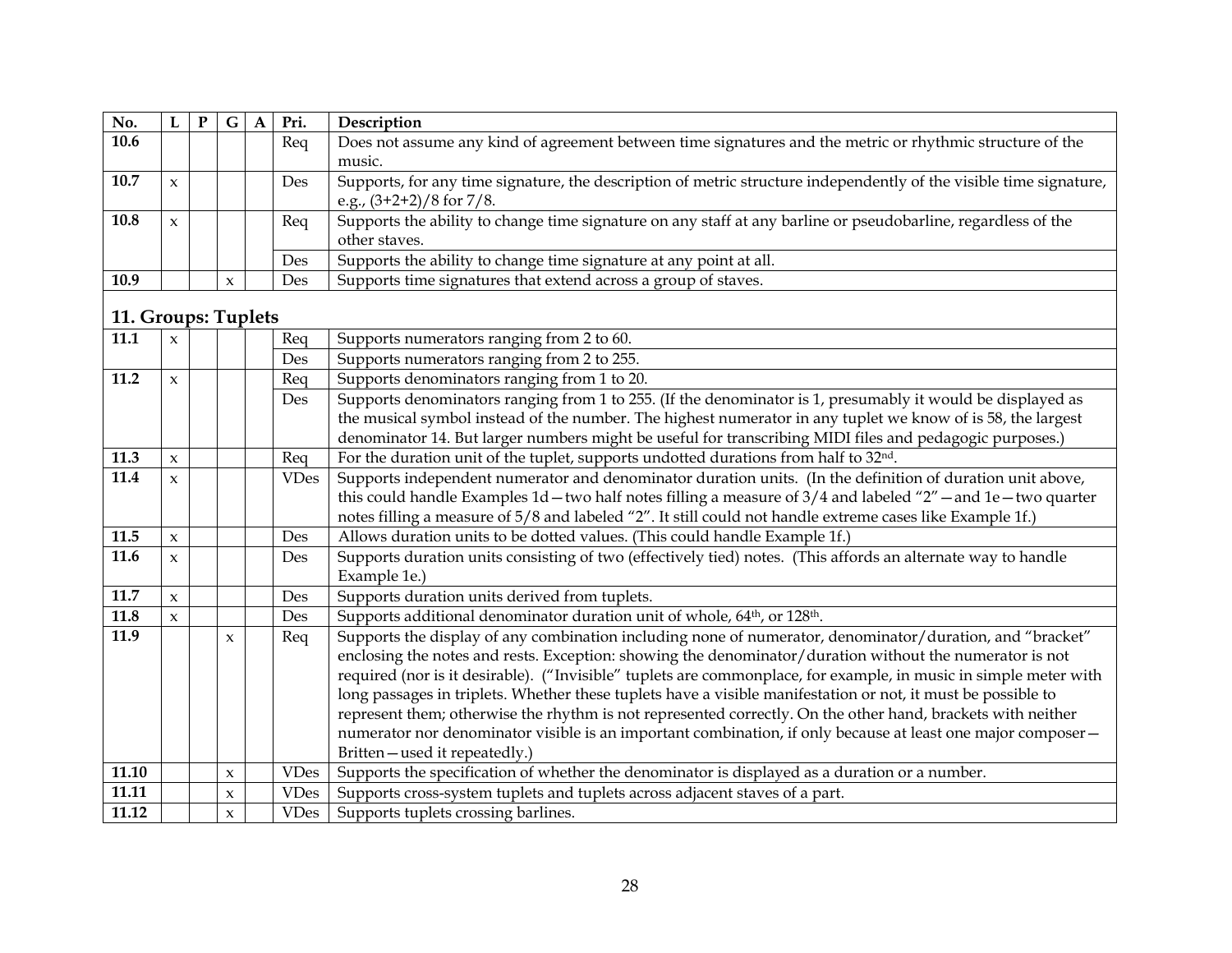| No.               | L            | ${\bf P}$ | G                   | $\mathbf{A}$        | Pri.                     | Description                                                                                                                                   |
|-------------------|--------------|-----------|---------------------|---------------------|--------------------------|-----------------------------------------------------------------------------------------------------------------------------------------------|
| 11.13             | $\mathbf{x}$ |           |                     |                     | Des                      | Supports nested tuplets.                                                                                                                      |
| 12. Groups: Beams |              |           |                     |                     |                          |                                                                                                                                               |
| 12.1              |              |           | $\mathbf{x}$        |                     | Req                      | Supports beams that connect any number of consecutive notes or chords, or any number of consecutive grace                                     |
|                   |              |           |                     |                     |                          | notes or grace chords, from 2 to 60, in a single voice.                                                                                       |
|                   |              |           |                     |                     | <b>VDes</b>              | Supports from 1 to 150 notes/chords in a beam.                                                                                                |
| 12.2              |              |           | $\boldsymbol{\chi}$ |                     | <b>VDes</b>              | Supports beams connecting non-consecutive notes or chords in a single voice. (This is intended for bariolage for                              |
|                   |              |           |                     |                     |                          | bowed strings, as usually notated in the Bach solo violin works and the last movement of Brahms' Symphony                                     |
|                   |              |           |                     |                     |                          | no. 4, and for the similar effect in harp music. Without this feature, such notation will require interleaving notes                          |
|                   |              |           |                     |                     |                          | in multiple voices.)                                                                                                                          |
| 12.3              |              |           |                     | $\mathbf x$         | Req                      | Supports beams that connect any number of notes or chords (including non-consecutive), from 2 to 60, in a                                     |
|                   |              |           |                     |                     |                          | single voice. (NB in analytic parts only; cf. Item 1.3. The ability to beam non-consecutive notes is important in                             |
|                   |              |           |                     |                     |                          | Schenkerian notation.)                                                                                                                        |
| 12.4              |              |           |                     | $\pmb{\chi}$        | Req                      | Allows notes to be part of several beam groups at the same time.                                                                              |
| 12.5              |              |           | $\pmb{\chi}$        |                     | <b>VDes</b>              | Supports secondary beam breaks; fractional beams; feathered ("accelerando") beams; and cross-system beams.                                    |
| 12.6              |              |           | $\mathbf{x}$        |                     | <b>VDes</b>              | Supports breaks/gaps in primary beams (useful especially in Schenkerian notation in which a beam spanning                                     |
|                   |              |           |                     |                     |                          | an entire system would obscure other symbols or otherwise add unnecessary clutter).                                                           |
| 12.7              |              |           | $\boldsymbol{\chi}$ |                     | Des                      | Allows the intersection of a stem and beam to have a "V-notch" (used in Schenkerian notation).                                                |
| 12.8              |              |           | $\boldsymbol{\chi}$ |                     | Reg                      | Supports beams crossing adjacent staves of a part.                                                                                            |
| 12.9              |              |           | $\mathbf{x}$        |                     | Req                      | Supports beams crossing barlines.                                                                                                             |
| 12.10             |              |           | $\boldsymbol{\chi}$ | $\boldsymbol{\chi}$ | Req                      | Supports center beams (i.e., stems going both up and down) on one staff. This also allows for the notation of<br>the Schenkerian "unfolding." |
| 12.11             |              |           | $\boldsymbol{\chi}$ |                     | <b>VDes</b>              | Allows rests to be elements of non-grace beams.                                                                                               |
| 12.12             |              |           | $\boldsymbol{\chi}$ |                     | Des                      | Provides control of fractional-beam direction (left or right).                                                                                |
| 12.13             |              |           | $\mathbf{x}$        |                     | Des                      | Provides for thin or normal beams.                                                                                                            |
| 12.14             |              |           | $\pmb{\chi}$        |                     | Des                      | Supports control of beam height and angle. (This ordinarily determines stem lengths for all notes/chords in the                               |
|                   |              |           |                     |                     |                          | beam.)                                                                                                                                        |
|                   |              |           |                     |                     | 13. Groups: Octave Signs |                                                                                                                                               |
| 13.1              |              |           | $\mathbf{x}$        |                     | Req                      | Supports ottava and ottava bassa, affecting any number of notes, chords, grace notes, and grace chords on a staff.                            |
|                   |              |           |                     |                     | <b>VDes</b>              | Also supports 15ma and 15ma bassa, affecting any number of notes, chords, grace notes, and grace chords on a<br>staff.                        |
|                   |              |           |                     |                     |                          |                                                                                                                                               |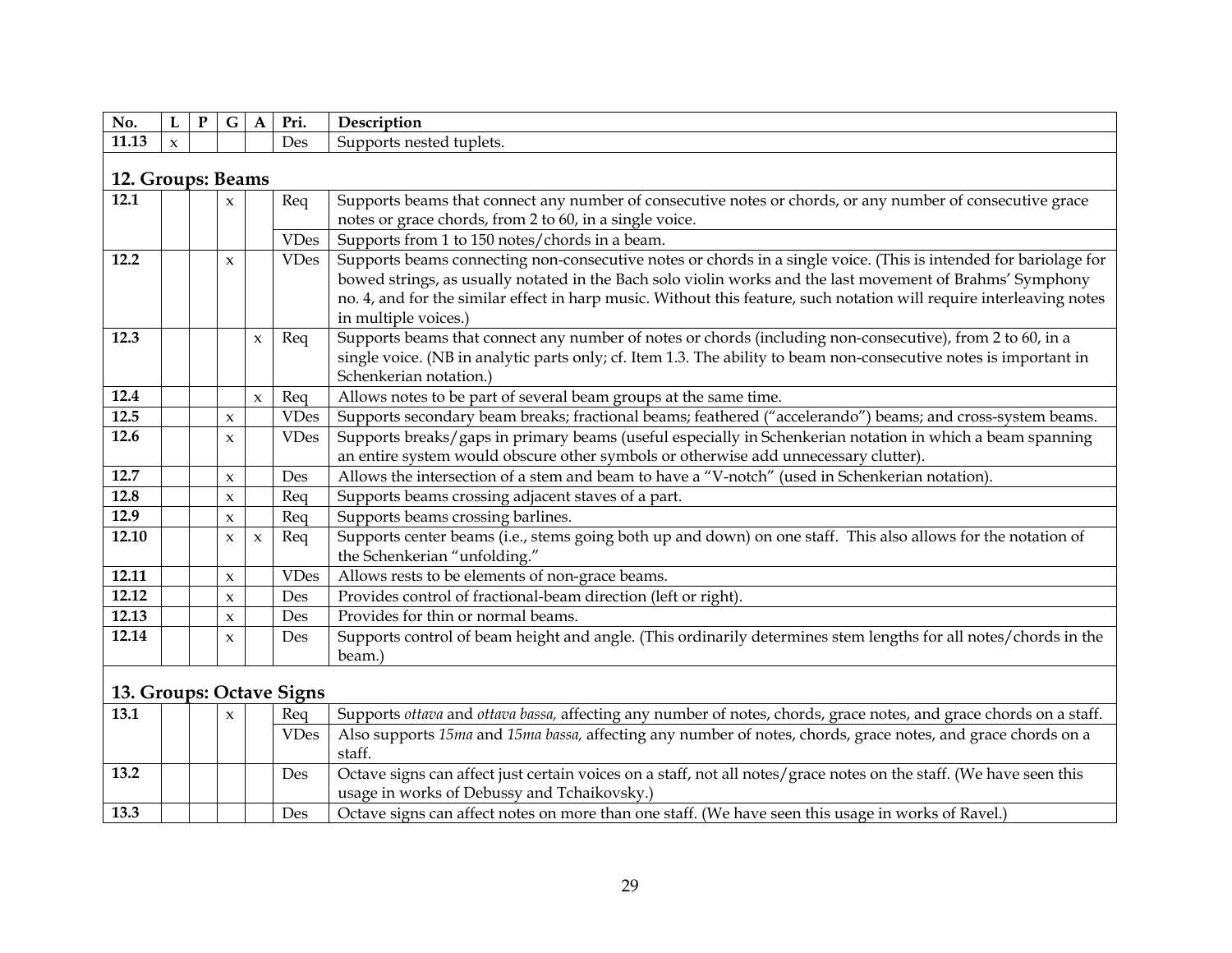| No.   | L                  | ${\bf P}$           | G                   | $\mathbf{A}$ | Pri.                        | Description                                                                                                                                                                       |  |  |  |
|-------|--------------------|---------------------|---------------------|--------------|-----------------------------|-----------------------------------------------------------------------------------------------------------------------------------------------------------------------------------|--|--|--|
|       |                    |                     |                     |              |                             |                                                                                                                                                                                   |  |  |  |
|       | 14. Tempo Markings |                     |                     |              |                             |                                                                                                                                                                                   |  |  |  |
|       |                    |                     |                     |              |                             | "Instantaneous" tempo markings have two components, text and metronome mark; either or both may be present.                                                                       |  |  |  |
| 14.1  |                    |                     | x                   |              | Req                         | For the text component, supports any string of up 40 characters.                                                                                                                  |  |  |  |
|       |                    |                     |                     |              | Des                         | Supports a string of up to 100 characters.                                                                                                                                        |  |  |  |
| 14.2  |                    |                     | $\pmb{\chi}$        |              | Des                         | Supports embedding of a duration in a string.                                                                                                                                     |  |  |  |
| 14.3  |                    | $\pmb{\chi}$        | $\boldsymbol{\chi}$ |              | Req                         | For the metronome mark component, supports specification in the form $dur = value$ .                                                                                              |  |  |  |
| 14.4  |                    | $\pmb{\chi}$        | $\boldsymbol{\chi}$ |              | Req                         | Allows dur to be any duration, optionally with a single dot.                                                                                                                      |  |  |  |
| 14.5  |                    | $\pmb{\chi}$        | $\boldsymbol{\chi}$ |              | Des                         | Allows dur to be a series of tied notes.                                                                                                                                          |  |  |  |
| 14.6  |                    | $\boldsymbol{\chi}$ | $\boldsymbol{\chi}$ |              | Req                         | Allows value to be a number from 40 to 240 or a duration, optionally with a single dot. (Metronomes generally                                                                     |  |  |  |
|       |                    |                     |                     |              |                             | cover the range from M.M. 40 to 208. Values outside that range are very rare, but we have seen 20 to 640.)                                                                        |  |  |  |
|       |                    |                     |                     |              | <b>VDes</b>                 | Allows numbers from 20 to 640 and a leading "ca." (or similar string).                                                                                                            |  |  |  |
| 14.7  |                    |                     | $\boldsymbol{\chi}$ |              | Des                         | Allows optional parentheses around the metronome marking.                                                                                                                         |  |  |  |
| 14.8  |                    |                     | $\boldsymbol{\chi}$ |              | Des                         | Supports optional use of arrows to left and right (for the $dur = dur$ form).                                                                                                     |  |  |  |
|       |                    |                     |                     |              | Des                         | Allows for more of almost everything for the music of Elliott Carter; see Stone (1980) for discussion.                                                                            |  |  |  |
| 14.9  |                    | $\mathbf{x}$        | $\pmb{\chi}$        |              | Req                         | Supports the "continuous" tempo markings "accelerando" and "ritardando," over any range of the score.                                                                             |  |  |  |
| 14.10 |                    |                     | $\boldsymbol{\chi}$ |              | Req                         | Supports an optional trailing "poco a poco."                                                                                                                                      |  |  |  |
| 14.11 |                    |                     | $\boldsymbol{\chi}$ |              | <b>VDes</b>                 | Supports the display of alternate wordings (e.g., "ritenuto").                                                                                                                    |  |  |  |
| 14.12 |                    |                     | $\boldsymbol{\chi}$ |              | <b>VDes</b>                 | Allows modifiers such as "molto," "poco," etc.                                                                                                                                    |  |  |  |
|       |                    |                     |                     |              |                             |                                                                                                                                                                                   |  |  |  |
|       |                    |                     |                     |              | 15. Text Strings and Lyrics |                                                                                                                                                                                   |  |  |  |
| 15.1  |                    |                     | $\boldsymbol{\chi}$ |              | Req                         | Supports display of arbitrary text strings in any available font and character set of up to 100 characters.                                                                       |  |  |  |
|       |                    |                     |                     |              | Des                         | Support strings of up to 500 characters.                                                                                                                                          |  |  |  |
| 15.2  |                    |                     | $\pmb{\chi}$        |              | <b>VDes</b>                 | Provides Unicode support for all text (including names of parts). (NB: Over 200 music symbols are available in                                                                    |  |  |  |
|       |                    |                     |                     |              |                             | Unicode starting with version 3.1.)                                                                                                                                               |  |  |  |
| 15.3  |                    |                     | $\boldsymbol{\chi}$ |              | <b>VDes</b>                 | Provides for an optional "extender" line of arbitrary extent after the text. (This can be useful for many purposes,                                                               |  |  |  |
|       |                    |                     |                     |              |                             | such as melismatic lyrics, indications of the string to play, etc.)                                                                                                               |  |  |  |
| 15.4  |                    |                     | $\pmb{\chi}$        |              | <b>VDes</b>                 | Supports line breaks specified within the text.                                                                                                                                   |  |  |  |
| 4.5.5 |                    |                     |                     |              | $\mathbf{D}$                | $\sigma$ and $\sigma$ and $\sigma$ and $\sigma$ and $\sigma$ and $\sigma$ and $\sigma$ and $\sigma$ and $\sigma$ and $\sigma$ and $\sigma$ and $\sigma$ and $\sigma$ and $\sigma$ |  |  |  |

| 15.5 |                      | $\boldsymbol{\chi}$ | Des         | Supports mixing fonts, styles, sizes, baselines, and spacing with a single string. |
|------|----------------------|---------------------|-------------|------------------------------------------------------------------------------------|
| 15.6 |                      | $\boldsymbol{\chi}$ | <b>VDes</b> | Supports attaching text to any note, barline, slur/tie, repeat sign, or the page.  |
|      |                      |                     | Des         | Supports attaching text to any symbol.                                             |
| 15.7 |                      | $\boldsymbol{\chi}$ | Des         | Provides a way to indicate the language of the text.                               |
| 15.8 | $\ddot{\phantom{0}}$ |                     | Rea         | Provides a way to indicate whether a string is a lyric or not.                     |
| 15.9 | $\lambda$            |                     | VDes 1      | Provides a way to specify verse numbers of lyrics.                                 |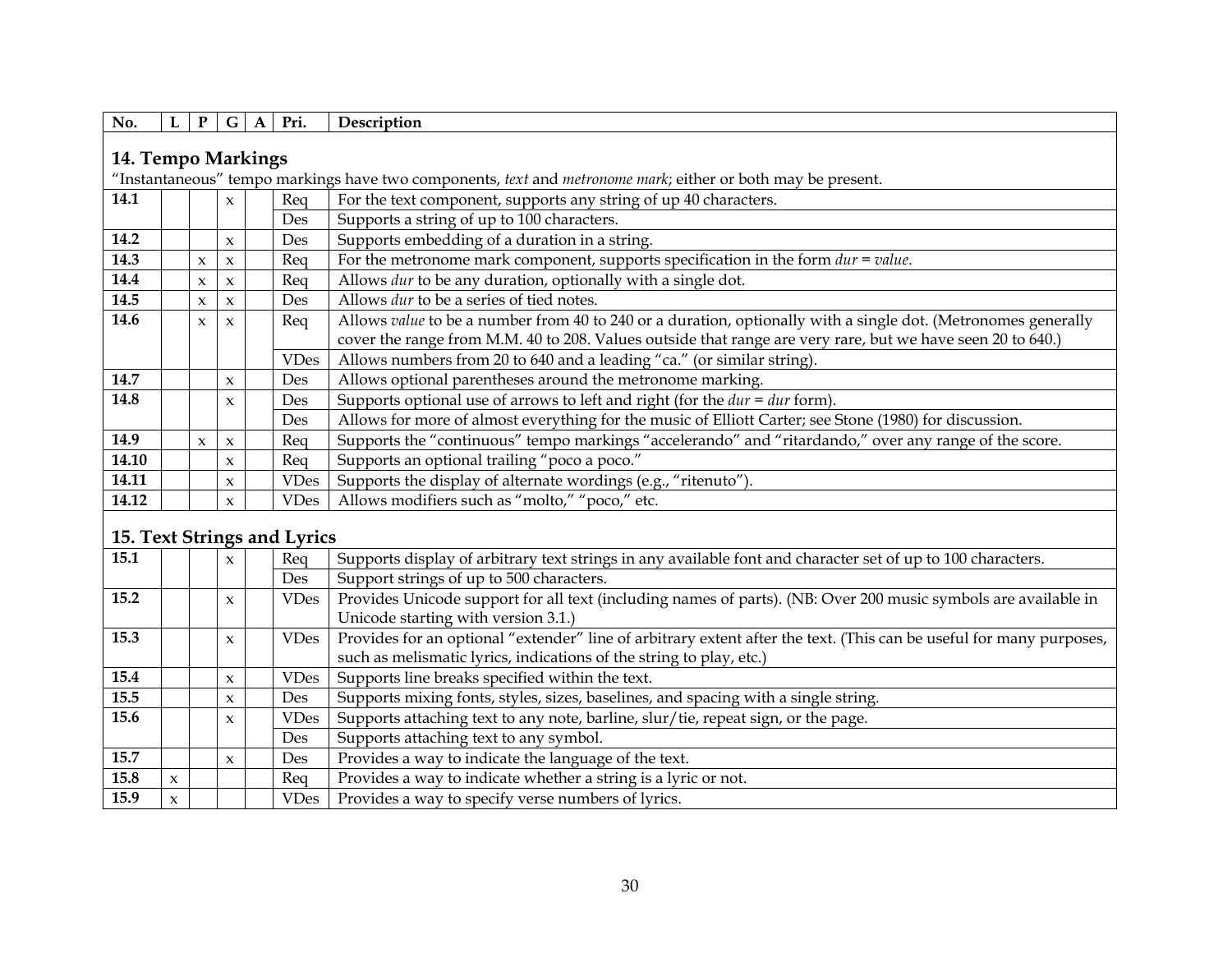| No.          |  | P                   | G            | A | Pri.        | Description                                                                                                                      |  |  |
|--------------|--|---------------------|--------------|---|-------------|----------------------------------------------------------------------------------------------------------------------------------|--|--|
| 16. Dynamics |  |                     |              |   |             |                                                                                                                                  |  |  |
| <b>16.1</b>  |  | $\mathbf{x}$        |              |   | Req         | Supports the "instantaneous" dynamics ppp, pp, p, mp, mf, f, ff, fff plus sf, sfz, rf, rfz, fp, sfp.                             |  |  |
|              |  |                     |              |   | <b>VDes</b> | Additionally supports pppp, ffff; relative dynamics piu p, piu f; and the markings piano possible, forte possible,               |  |  |
|              |  |                     |              |   |             | sotto voce, mezza voce. (Sotto voce and mezza voce were used unequivocally as dynamics - not just nebulous                       |  |  |
|              |  |                     |              |   |             | expression marks - by Chopin, for one, in at least two Etudes.)                                                                  |  |  |
|              |  |                     |              |   | <b>Des</b>  | Additionally supports more $p'$ s and $fs$ , and $mpp$ , $mff$ . (The most $p's$ we have ever seen is 8; the most $fs$ , is also |  |  |
|              |  |                     |              |   |             | 8.                                                                                                                               |  |  |
| 16.2         |  | $\boldsymbol{\chi}$ |              |   | VDes        | Allows a dynamic mark to affect two adjacent staves of a part, with or without a curly brace next to the                         |  |  |
|              |  |                     |              |   |             | dynamic.                                                                                                                         |  |  |
|              |  |                     |              |   | Des         | Allows a dynamic mark to affect three or more adjacent staves.                                                                   |  |  |
| 16.3         |  | $\mathbf{x}$        |              |   | Req         | Supports "continuous" dynamics "crescendo" and "diminuendo" over any range of the score.                                         |  |  |
| 16.4         |  |                     | $\mathbf{x}$ |   | Req         | Supports an optional trailing "poco a poco" on continuous dynamics.                                                              |  |  |
| 16.5         |  |                     | X            |   | Req         | Supports display of continuous dynamics as hairpins $\left\langle \langle \rangle \right\rangle$ .                               |  |  |
| 16.6         |  |                     | $\mathbf{x}$ |   | <b>VDes</b> | Supports the display of alternate wordings (e.g., "decrescendo"), and the attaching of modifiers such as "molto,"                |  |  |
|              |  |                     |              |   |             | "poco," etc.                                                                                                                     |  |  |

#### **17. Slurs, Ties, Brackets, and Lines**

In this section, the word "slurs" should be taken to include phrase marks.

| 17.1 | $\mathbf{x}$        |   |                     | Req         | Allows a tie from a note to the next note in its voice if it is the same pitch, where "same pitch" is defined as       |
|------|---------------------|---|---------------------|-------------|------------------------------------------------------------------------------------------------------------------------|
|      |                     |   |                     |             | generously as possible with respect to enharmonic notation, clef changes, etc.                                         |
| 17.2 | $\mathbf{x}$        |   |                     | Req         | Allows a tie from a note to the right that is not attached to any following note, i.e., that goes into "thin air" or a |
|      |                     |   |                     |             | following rest: this is for "laissez vibrer" situations.                                                               |
| 17.3 | $\mathbf{x}$        |   | $\mathbf{x}$        | Req         | Allows slurs between any two notes/chords in the same voice.                                                           |
|      |                     |   |                     | <b>VDes</b> | Also allows slurs between notes/chords in different voices.                                                            |
| 17.4 | $\mathbf{x}$        |   |                     | Req         | Supports nesting a tie and a slur.                                                                                     |
|      |                     |   |                     | <b>VDes</b> | Supports nesting of a tie and up to two slurs.                                                                         |
|      |                     |   |                     | Des         | Supports nesting of a tie and up to three slurs.                                                                       |
| 17.5 | $\boldsymbol{\chi}$ |   |                     | Req         | Supports cross-system slurs/ties.                                                                                      |
| 17.6 |                     | X |                     | <b>VDes</b> | Supports slurs/ties crossing adjacent staves of a part.                                                                |
|      |                     |   |                     | Des         | Supports slurs/ties involving any staves of a part with three or more staves.                                          |
| 17.7 |                     | X | $\boldsymbol{\chi}$ | Req         | Allows slurs and ties to be solid, dashed, or dotted.                                                                  |
| 17.8 |                     |   | $\boldsymbol{\chi}$ | Req         | Supports the Schenkerian "hook" slur.                                                                                  |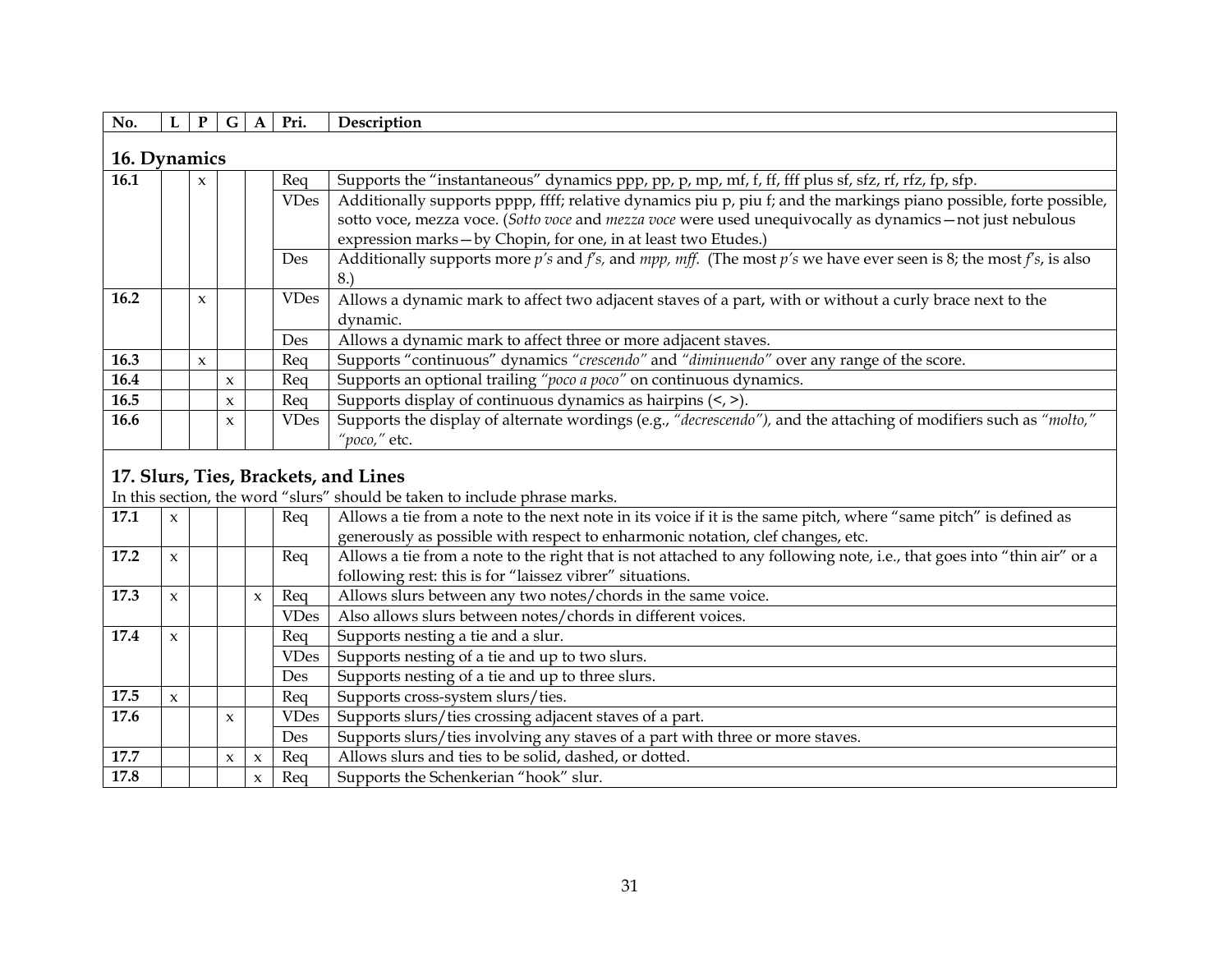| No.   | $\mathbf{P}$ | G                   | A                   | Pri.        | Description                                                                                                        |
|-------|--------------|---------------------|---------------------|-------------|--------------------------------------------------------------------------------------------------------------------|
| 17.9  |              | $\mathbf x$         | $\boldsymbol{\chi}$ | <b>VDes</b> | Supports solid or dashed brackets—acting like slurs but consisting of straight horizontal or gently slanted lines  |
|       |              |                     |                     |             | with short vertical cutoffs—between any pair of notes (including in the same chord), e.g., to represent ligatures, |
|       |              |                     |                     |             | or otherwise connect a group of notes.                                                                             |
| 17.10 |              |                     | $\boldsymbol{\chi}$ | <b>VDes</b> | Supports solid or dashed straight lines between any pair of notes.                                                 |
| 17.11 |              |                     | $\boldsymbol{\chi}$ | <b>VDes</b> | Supports solid or dashed curved lines between any pair of notes.                                                   |
| 17.12 |              |                     | $\boldsymbol{\chi}$ | <b>Des</b>  | Lines (straight or curved) may have an arrow head at one or both ends.                                             |
| 17.13 |              |                     | $\boldsymbol{\chi}$ | <b>Des</b>  | Supports braces between spanning any pair of notes (including notes in the same chord).                            |
| 17.14 |              |                     | $\boldsymbol{\chi}$ | Des         | Brackets, lines, and braces can connect any pair of symbols.                                                       |
| 17.15 |              | $\boldsymbol{\chi}$ |                     | Req         | Orientation for all shapes (curved upward or downward) can be specified.                                           |
| 17.16 |              |                     | $\boldsymbol{\chi}$ | <b>VDes</b> | Supports closed polygons enclosing any number of notes.                                                            |

#### **18. Staves and Staff Brackets**

| 18.1  |  | $\boldsymbol{\chi}$ | Req         | Supports staves with 1 or 5 lines.                                                                                          |
|-------|--|---------------------|-------------|-----------------------------------------------------------------------------------------------------------------------------|
|       |  |                     | <b>VDes</b> | Additionally supports staves of 0 (for narrator, etc.), 4 or 6 lines.                                                       |
|       |  |                     | Des         | Additionally supports staves of 2 or 3 lines.                                                                               |
| 18.2  |  | $\boldsymbol{\chi}$ | <b>VDes</b> | Supports "cutout" staves, i.e., pieces of staves omitted completely instead of being filled with rests. (This               |
|       |  |                     |             | device is common in 20 <sup>th</sup> -century music, e.g., Crumb, Penderecki, late Stravinsky; it is also used in ossias in |
|       |  |                     |             | earlier music.)                                                                                                             |
| 18.3  |  | $\boldsymbol{\chi}$ | <b>VDes</b> | Supports simultaneous large and small staves.                                                                               |
|       |  |                     | Des         | Supports simultaneous use of three staff sizes.                                                                             |
| 18.4  |  | $\boldsymbol{\chi}$ | Des         | Supports changing size of a staff at any point, even in the middle of a system (for incipits, etc.).                        |
| 18.5  |  | $\boldsymbol{\chi}$ | <b>Des</b>  | Supports changing number of lines in a staff at any point, even in the middle of a system (for percussion, etc.).           |
| 18.6  |  | $\boldsymbol{\chi}$ | Des         | Supports staves with lines omitted.                                                                                         |
| 18.7  |  | $\boldsymbol{\chi}$ | Des         | Supports staff lines in color.                                                                                              |
| 18.8  |  | $\boldsymbol{\chi}$ | Req         | Supports curly brackets connecting the staves of a part, square brackets connecting any set of parts (but not               |
|       |  |                     |             | overlapping other brackets).                                                                                                |
| 18.9  |  | $\boldsymbol{\chi}$ | <b>VDes</b> | Supports the choice of square brackets or no bracket instead of curly brackets connecting staves of a part.                 |
| 18.10 |  | $\boldsymbol{\chi}$ | <b>VDes</b> | Allows nested brackets across parts to two levels.                                                                          |
| 18.11 |  | $\boldsymbol{\chi}$ | <b>Des</b>  | Allows brackets to appear anywhere in a system, not just at its left end.                                                   |

## **19. Annotation for Chords and Notes**

| 19.1 |  |  | Rea | Supports chord symbols for standard triads and 7th chords (e.g., " $E''$ , " $G^{7''}$ ).                                  |
|------|--|--|-----|----------------------------------------------------------------------------------------------------------------------------|
|      |  |  |     | VDes   Additionally supports 9th, 11th, and 13th chords with chromatic alterations of chord members (e.g., " $G^{7+5}$ "); |
|      |  |  |     | added note chords (e.g., "C <sup>add6"</sup> ); SUS chords, and explicit bass notes (e.g., "G/F").                         |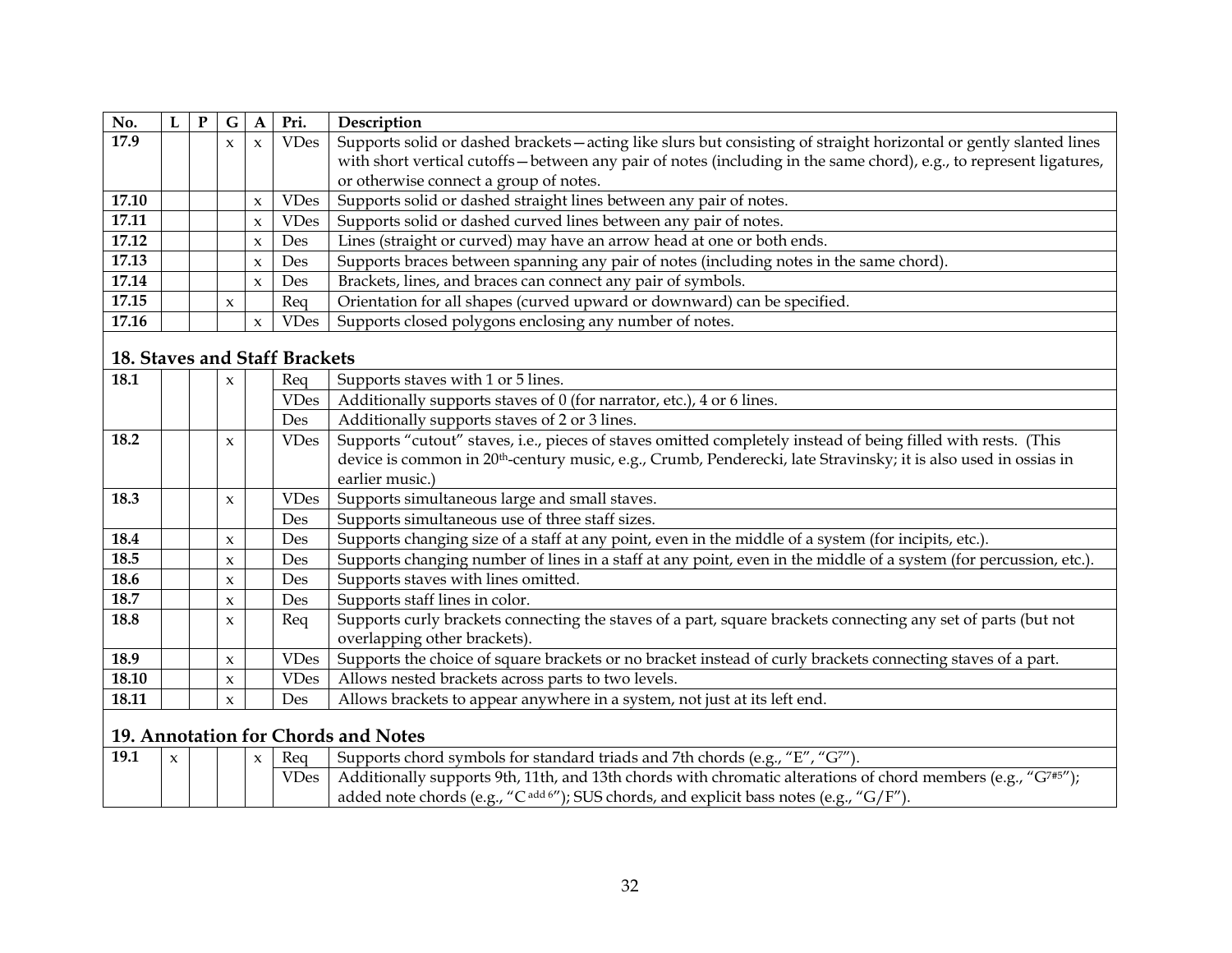| No.         | L            | ${\bf P}$ | $\overline{G}$ | $\mathbf{A}$        | Pri.        | Description                                                                                                                                                                   |
|-------------|--------------|-----------|----------------|---------------------|-------------|-------------------------------------------------------------------------------------------------------------------------------------------------------------------------------|
| 19.2        | $\mathbf x$  |           |                | $\boldsymbol{\chi}$ | Req         | Supports figured bass symbols, stacked up to three high, consisting of numerals, optionally preceded by an                                                                    |
|             |              |           |                |                     |             | accidental, and/or single accidentals aligned with a note; figures changing during a note (i.e., denoting a                                                                   |
|             |              |           |                |                     |             | suspension or other linear motion).                                                                                                                                           |
|             |              |           |                |                     | <b>VDes</b> | Additionally supports slashed numerals, leading and/or following +, "extender" lines, figures of arbitrary                                                                    |
|             |              |           |                |                     |             | complexity. Cf. Hewlett (1997).                                                                                                                                               |
| 19.3        |              |           |                | $\mathbf{x}$        | <b>VDes</b> | Supports scale-relative chord information ("roman numerals") associated with a note, including:                                                                               |
|             |              |           |                |                     |             | Scale degree and indication of major and minor triads (normally shown with upper- and lower-case                                                                              |
|             |              |           |                |                     |             | roman numerals, respectively), plus N for Neapolitan                                                                                                                          |
|             |              |           |                |                     |             | Indication of altered roots (normally shown with prefixed accidentals)<br>$\bullet$                                                                                           |
|             |              |           |                |                     |             | Indication of augmented, diminished, and half-diminished chords (normally shown with +, °, and<br>$\bullet$<br>slash-°, suffixes)                                             |
|             |              |           |                |                     |             | Information on inversions and more complex tertian chords equivalent to standard figured bass<br>$\bullet$                                                                    |
|             |              |           |                |                     |             | symbols 6, $6/4$ , 7, $6/5$ , $4/3$ , and $4/2$ , plus 9, 11, 13, with chromatic alterations of any chord member                                                              |
|             |              |           |                |                     |             | from the fifth up                                                                                                                                                             |
|             |              |           |                |                     |             | Augmented sixth chords<br>$\bullet$                                                                                                                                           |
|             |              |           |                |                     |             | Secondary function chords                                                                                                                                                     |
|             |              |           |                |                     |             | (We have not determined how to represent chords involved in a modulation. In a pivot-chord modulation, a                                                                      |
|             |              |           |                |                     |             |                                                                                                                                                                               |
| 19.4        |              |           |                |                     | <b>VDes</b> | chord is assumed to function simultaneously in two keys, e.g., C: IV and a: VI.)                                                                                              |
|             | $\pmb{\chi}$ |           |                |                     |             | Supports chord frames for six strings. (Explicit support for these is less essential because the graphics can be<br>handled reasonably well with a font like Coda's Seville.) |
|             |              |           |                |                     | Des         | Also supports chord frames for four or (for banjo, e.g.) five strings.                                                                                                        |
| 19.5        |              |           |                | $\boldsymbol{\chi}$ | Req         | Supports attachment of scale degree numbers to notes ( $\gamma$ 1 - $\gamma$ 8, plus optional accidentals).                                                                   |
| 19.6        |              |           |                | $\pmb{\chi}$        | Req         | Supports attachment of figured bass symbols to notes (including between stems), above or below the staff.                                                                     |
|             |              |           |                |                     | <b>VDes</b> | Supports dashes (of variable length if possible) between figured bass symbols to represent voice-leading motion                                                               |
|             |              |           |                |                     |             | over a note (e.g., 7----6).                                                                                                                                                   |
|             |              |           |                |                     |             |                                                                                                                                                                               |
| 20. Endings |              |           |                |                     |             |                                                                                                                                                                               |
| 20.1        | $\mathbf{x}$ |           |                |                     | Req         | Supports 1st and 2nd endings.                                                                                                                                                 |
|             |              |           |                |                     | <b>VDes</b> | Additionally supports 3rd endings.                                                                                                                                            |
|             |              |           |                |                     | Des         | Additionally supports 4th endings.                                                                                                                                            |

| 20.3 |  | Des | Supports combined 1st and 2nd, 2nd and 3rd, and 1st/2nd/3rd endings.                      |
|------|--|-----|-------------------------------------------------------------------------------------------|
| 20.4 |  | Req | Supports endings with a range of any length, indicated by a horizontal bracket and label. |

## **21. Miscellaneous Graphic Elements**

**20.2**  $x \mid x$   $\mid \cdot \cdot \cdot$  VDes Supports combined 1st and 2nd endings.